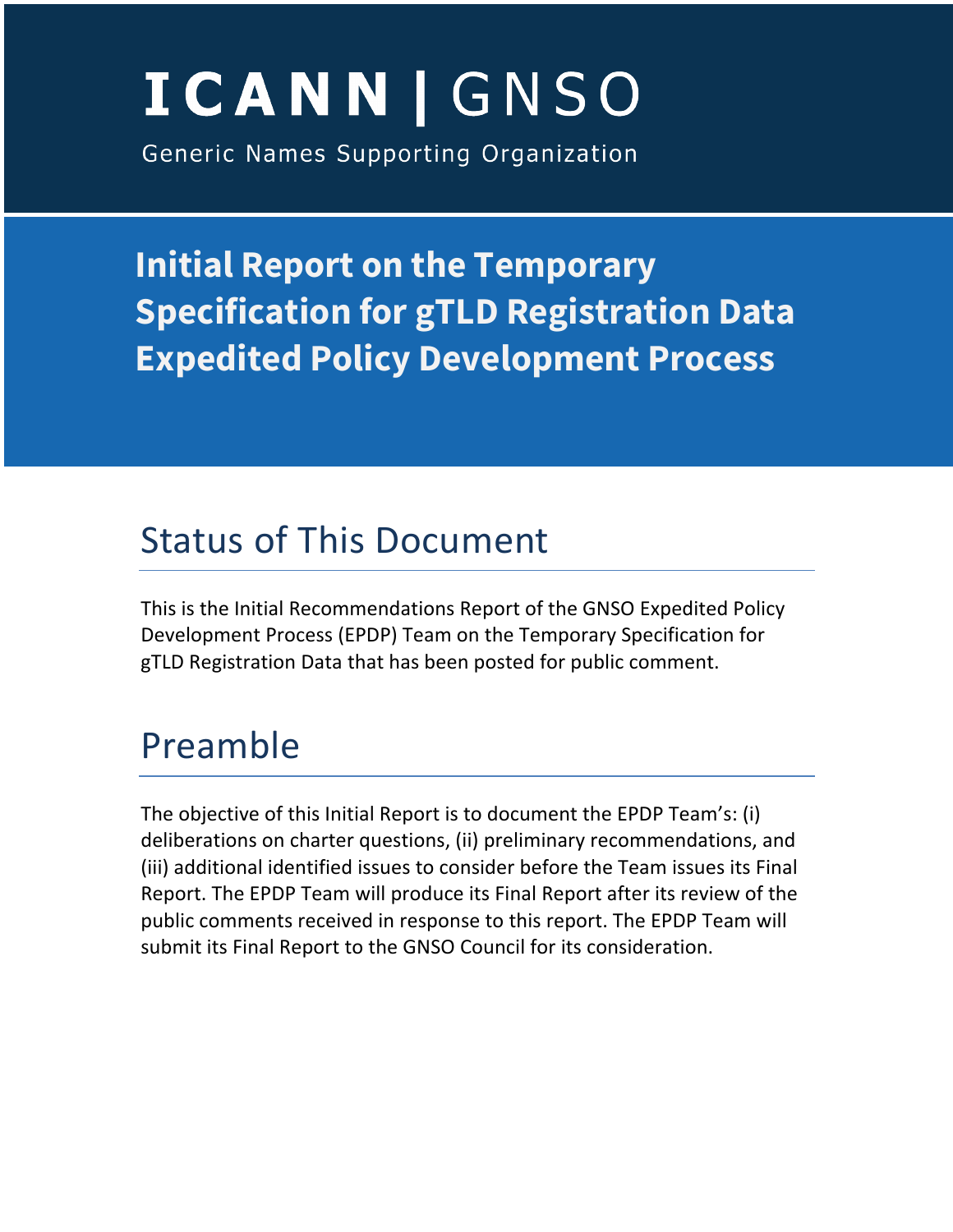# Table of Contents

### **Table of Contents**

| <b>1 EXECUTIVE SUMMARY</b>                                          | 3  |
|---------------------------------------------------------------------|----|
| <b>2 EPDP TEAM APPROACH</b>                                         | 6  |
| <b>3 EPDP TEAM RESPONSES TO CHARTER QUESTIONS &amp; PRELIMINARY</b> |    |
| <b>RECOMMENDATIONS</b>                                              | 9  |
| <b>4 NEXT STEPS</b>                                                 | 38 |
| <b>ANNEX A - BACKGROUND</b>                                         | 39 |
| ANNEX B - EPDP TEAM MEMBERSHIP AND ATTENDANCE                       | 40 |
| <b>ANNEX C - COMMUNITY INPUT</b>                                    | 43 |
| <b>ANNEX D - DATA ELEMENTS WORKBOOKS</b>                            | 44 |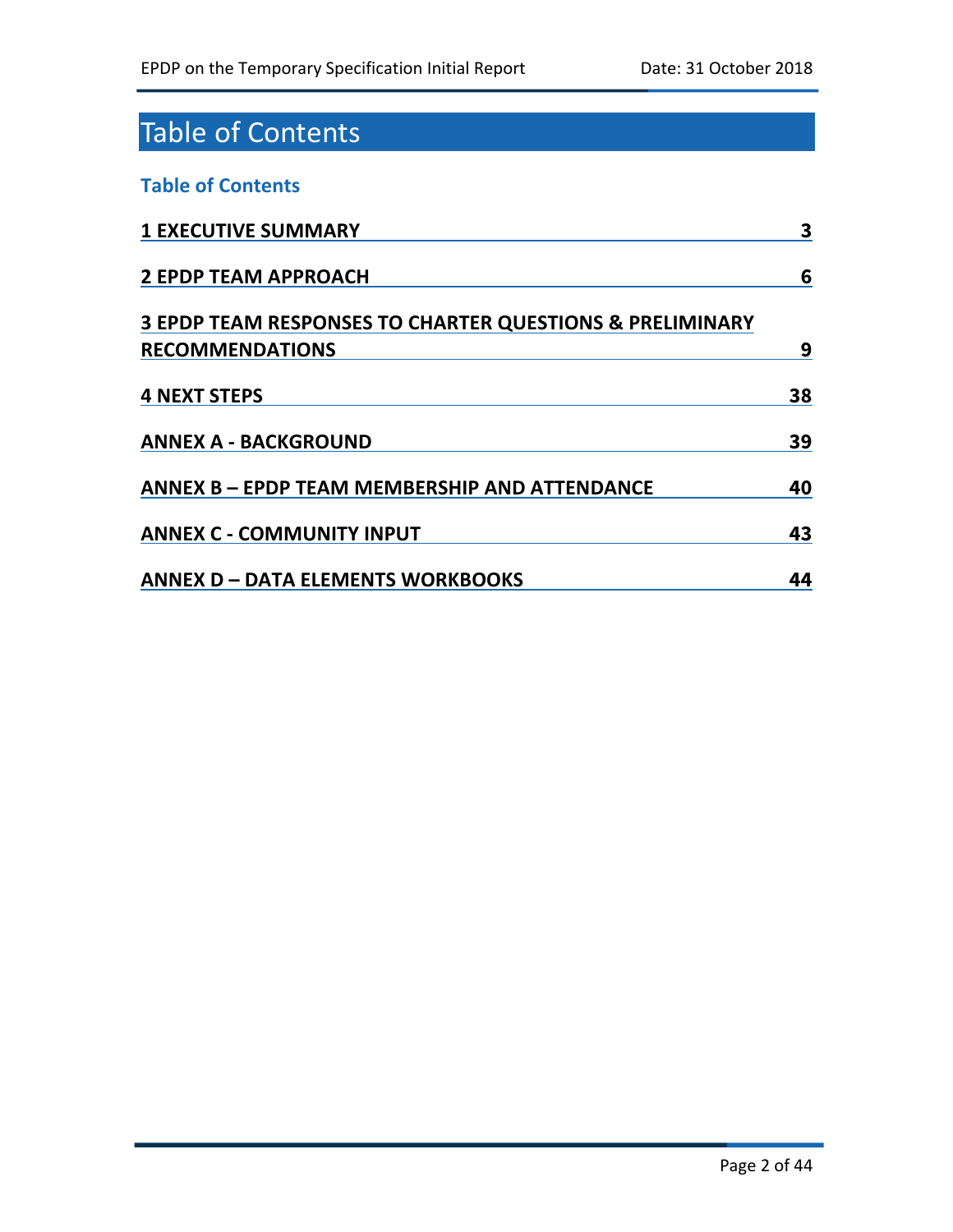# 1 Executive Summary

### 1.1 Introduction

On 17 May 2018, the ICANN Board of Directors (ICANN Board) adopted the Temporary Specification for generic top-level domain (gTLD) Registration Data ("Temporary Specification") pursuant to the procedures for the establishment of temporary policies in ICANN's agreements with Registry Operators and Registrars ("Contracts"). The Temporary Specification provides modifications to existing requirements in the Registrar Accreditation and Registry Agreements in order to comply with the European Union's General Data Protection Regulation ("GDPR"). Following adoption of a temporary specification, the procedure for Temporary Policies as outlined in the Registrar Accreditation and Registry Agreements, provides the Board "shall immediately implement the Consensus Policy development process set forth in ICANN's Bylaws". Additionally, the procedure provides this Consensus Policy development process on the Temporary Specification must be carried out within a one-year period as the Temporary Specification can only remain in force for up to one year, from the effective date of 25 May 2018, i.e., the Temporary Specification will expire on 25 May 2019.

On 19 July 2018, the GNSO Council initiated an Expedited Policy Development Process (EPDP) and chartered the EPDP on the Temporary Specification for gTLD Registration Data Team. Unlike other GNSO PDP efforts, which are open for anyone to join, the GNSO Council chose to limit the membership composition of this EPDP, primarily in recognition of the need to complete the work in a relatively short timeframe and to resource the effort responsibly. GNSO Stakeholder Groups, the Governmental Advisory Committee (GAC), the Country Code Supporting Organization (ccNSO), the At-Large Advisory Committee (ALAC), the Root Server System Advisory Committee (RSSAC) and the Security and Stability Advisory Committee (SSAC) were each been invited to appoint up to a set number of members and alternates, as outlined in the charter. In addition, the ICANN Board and ICANN Org have been invited to assign a limited number of liaisons to this effort. A call for volunteers to the aforementioned groups was issued in July and the EPDP Team held its first meeting on 1 August 2018.

This EPDP Team was chartered to determine if the Temporary Specification for gTLD Registration Data should become an ICANN Consensus Policy, as is or with modifications, while complying with the GDPR and other relevant privacy and data protection law. Additionally, the EPDP Team's charter contemplates a discussion of a standardized access model to nonpublic registration data; however, the discussion of a standardized access model will occur only after the EPDP Team has comprehensively answered a series of "gating questions", which have been specified in the EPDP Team's Charter. Specifically, the gating questions require the EPDP Team to examine (i) the validity, legitimacy and legal basis of the purposes outlined in the Temporary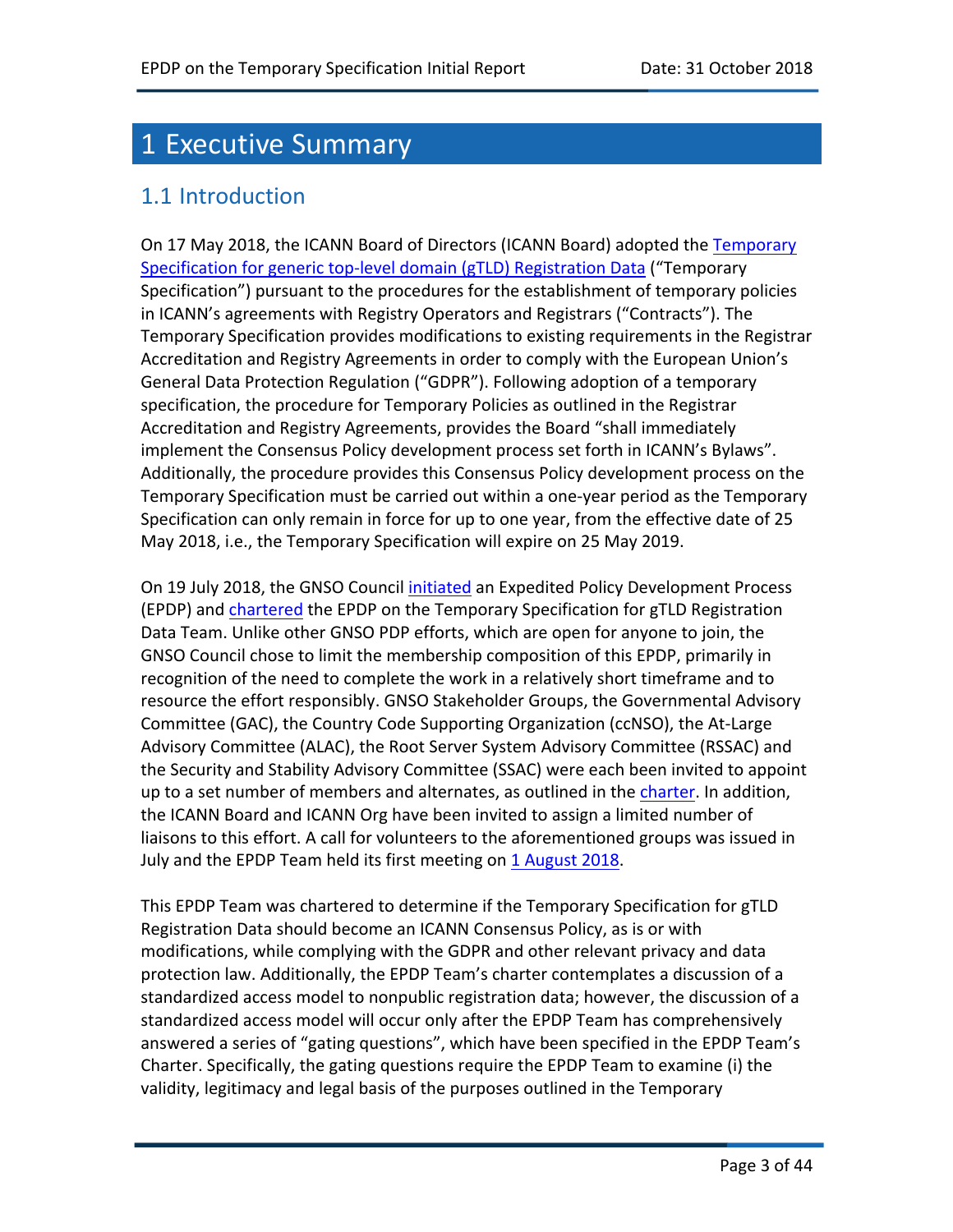Specification, (ii) the legitimacy, necessity and scope of the registrar collection of registration data as outlined in the Temporary Specification, (iii) the legitimacy, necessity and scope of the transfer of data from registrars to registries as outlined in the Temporary Specification and (iv) the publication of registration data by registrars and registries as outlined in the Temporary Specification.

In addition to the above-referenced gating questions, the EPDP Team is required to examine: (i) the transfer of data from registrars and registries to escrow providers and ICANN, (ii) the transfer of data from registries to emergency back-end registry operators ("EBERO"), (iii) the definition and framework for reasonable access to registration data, (iv) respective roles and responsibilities under the GDPR, i.e., the responsible parties, (v) applicable updates to ICANN Consensus Policies, e.g., Transfer Policy, Uniform Domain Name Dispute Resolution Policy ("UDRP"), Uniform Rapid Suspension ("URS"), et.al. The EPDP Team shall also consider what subsidiary recommendations it might make for future work by the GNSO which might be necessary to ensure relevant Consensus Policies, including those related to registration data, are reassessed to become consistent with applicable law.

# 1.2 Proposed Responses to Charter Questions & Preliminary Recommendations

[To be updated following completion of relevant chapter]

# 1.3 Deliberations and Community Input

The EPDP Team reached out to all ICANN Supporting Organizations and Advisory Committees as well as GNSO Stakeholder Groups and Constituencies with a request for input at the start of its deliberations (see https://community.icann.org/x/Ag9pBQ). All responses received were documented for the EPDP Team's review and incorporated into the relevant Discussion Summary Indexes which the EPDP Team used to help inform its deliberations (see https://community.icann.org/x/ExxpBQ). The EPDP Team met at least twice every week for two-hour meetings, in addition to extensive email discussions and online collaboration to develop this Initial Report.

# 1.4 Conclusions and Next Steps

This Initial Report will be posted for public comment for [30 days]. After the EPDP Team's review of public comments received on this report, the EPDP Team will update and finalize this report as deemed necessary for submission to the GNSO Council.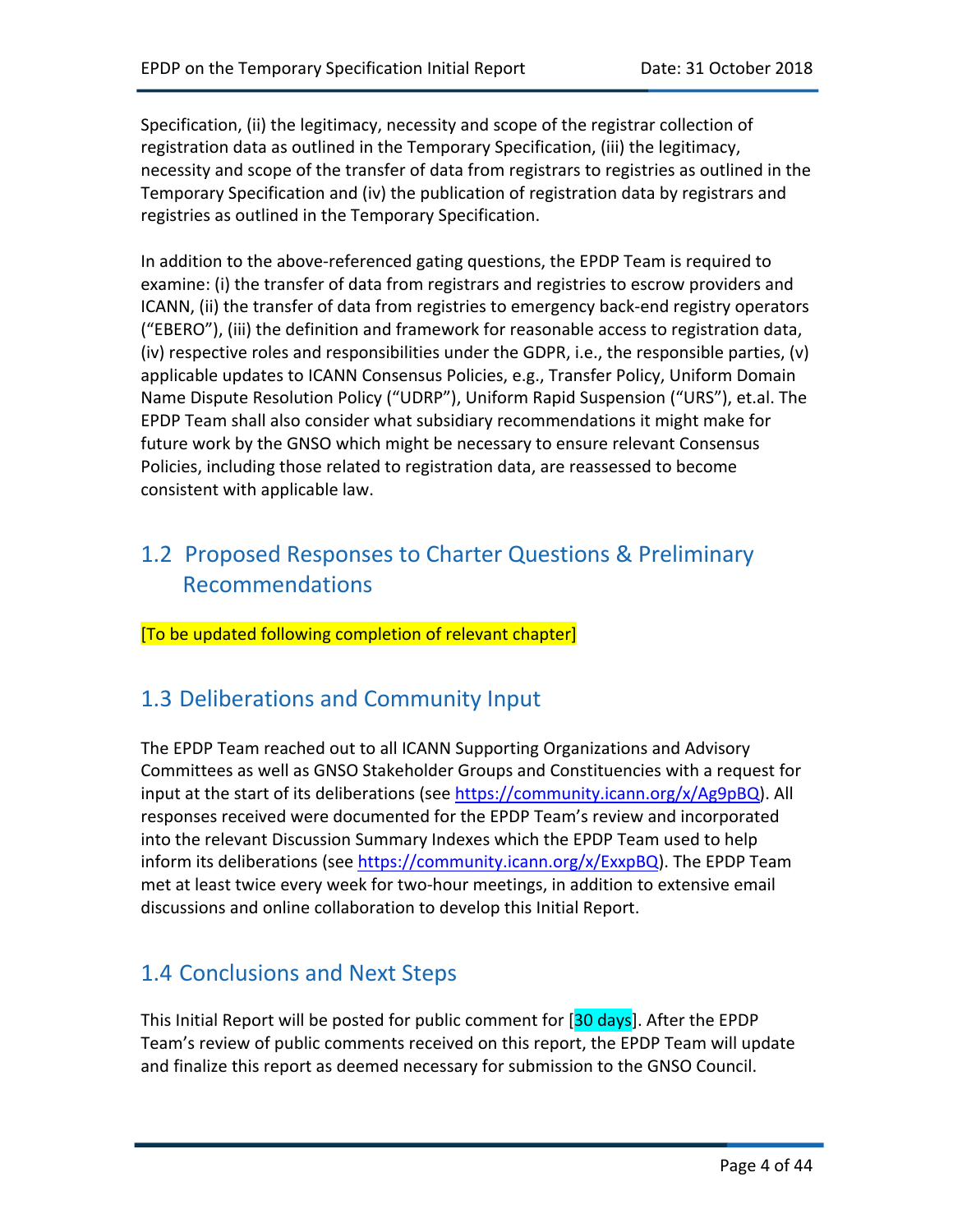# 1.5 Other Relevant Sections of this Report

For a complete review of the issues and relevant interactions of this EPDP Team, the following sections are made available in the later pages of this document.

- $\blacksquare$  Background of the issue, documenting how the Temporary Specification was adopted by the Board and the required procedures accompanying the Board's adoption of a Temporary Specification
- $\blacksquare$  Documentation of who participated in the EPDP Team's deliberations, attendance records, and links to Statements of Interest as applicable.
- $\blacksquare$  An annex that includes the EPDP Team's mandate as defined in the Charter adopted by the GNSO Council.
- Documentation on the solicitation of community input through formal SO/AC and SG/C channels, including responses.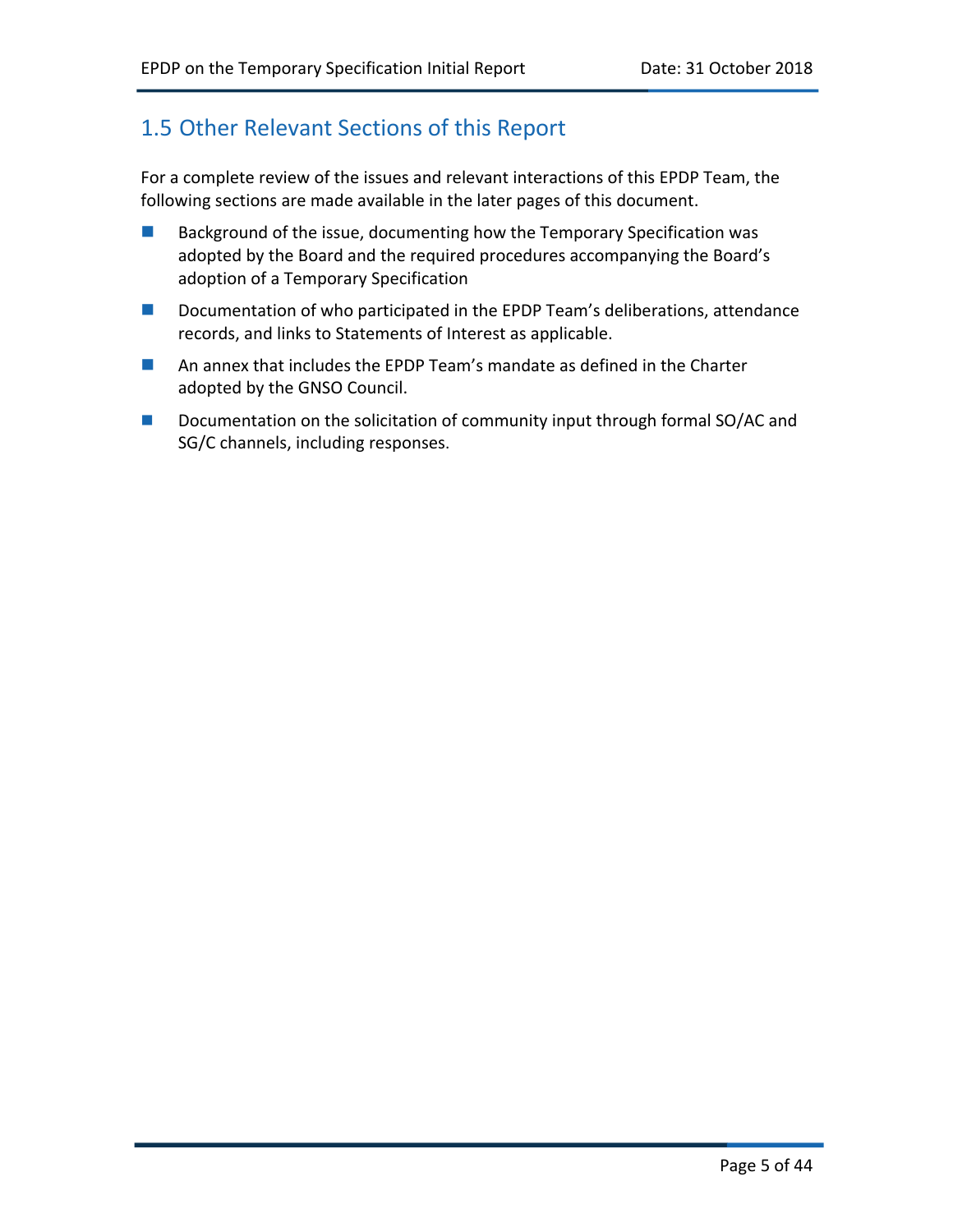# 2 EPDP Team Approach

This Section provides an overview of the working methodology and approach of the EPDP Team. The points outlined below are meant to provide the reader with relevant background information on the EPDP Team's deliberations and processes, and should not be read as representing the entirety of the efforts and deliberations of the EPDP Team.

# 2.1 Working Methodology

The EPDP Team on the Temporary Specification for gTLD Registration Data began its deliberations on 1 August 2018. It decided to continue its work primarily through conference calls scheduled twice per week, in addition to email exchanges on its mailing list. Additionally, the EPDP Team held two face-to-face meetings: one dedicated set of face-to-face meetings at the ICANN headquarters in Los Angeles and the second set of face-to-face discussions took place at the ICANN63 Public Meeting in Barcelona, Spain. All of the EPDP Team's meetings are documented on its wiki workspace, including its mailing list, draft documents, background materials and input received from ICANN's SO/ACs and the GNSO's Stakeholder Groups and Constituencies.

The EPDP Team also prepared a Work Plan, which was reviewed and updated on a regular basis. In order to facilitate its work, the EPDP Team used a template to tabulate all input received in response to its request for Constituency and Stakeholder Group statements (see Annex B). This template was also used to record input from other ICANN Supporting Organizations and Advisory Committees, as well as individual EPDP Team members' responses (either on their own behalf or as representatives of their respective groups) which can be found in Annex C.

The EPDP Team held a community session at the ICANN63 Public Meeting in Barcelona, during which it presented its methodologies and preliminary findings to the broader ICANN community for discussion and feedback.

# 2.2 Initial Fact-Finding and Triage

Per its Charter, the EPDP Team was tasked to review a list of topics and questions, as part of its work to develop policy recommendations relating to the Temporary Specification for gTLD Registration Data. These topics and questions were derived in large part from the prior work of the EPDP Drafting Team, comprised of GNSO Councilors.

The first deliverable of the EPDP Team, per its charter, was a "triage" document of the Temporary Specification which included items that have the Full Consensus support of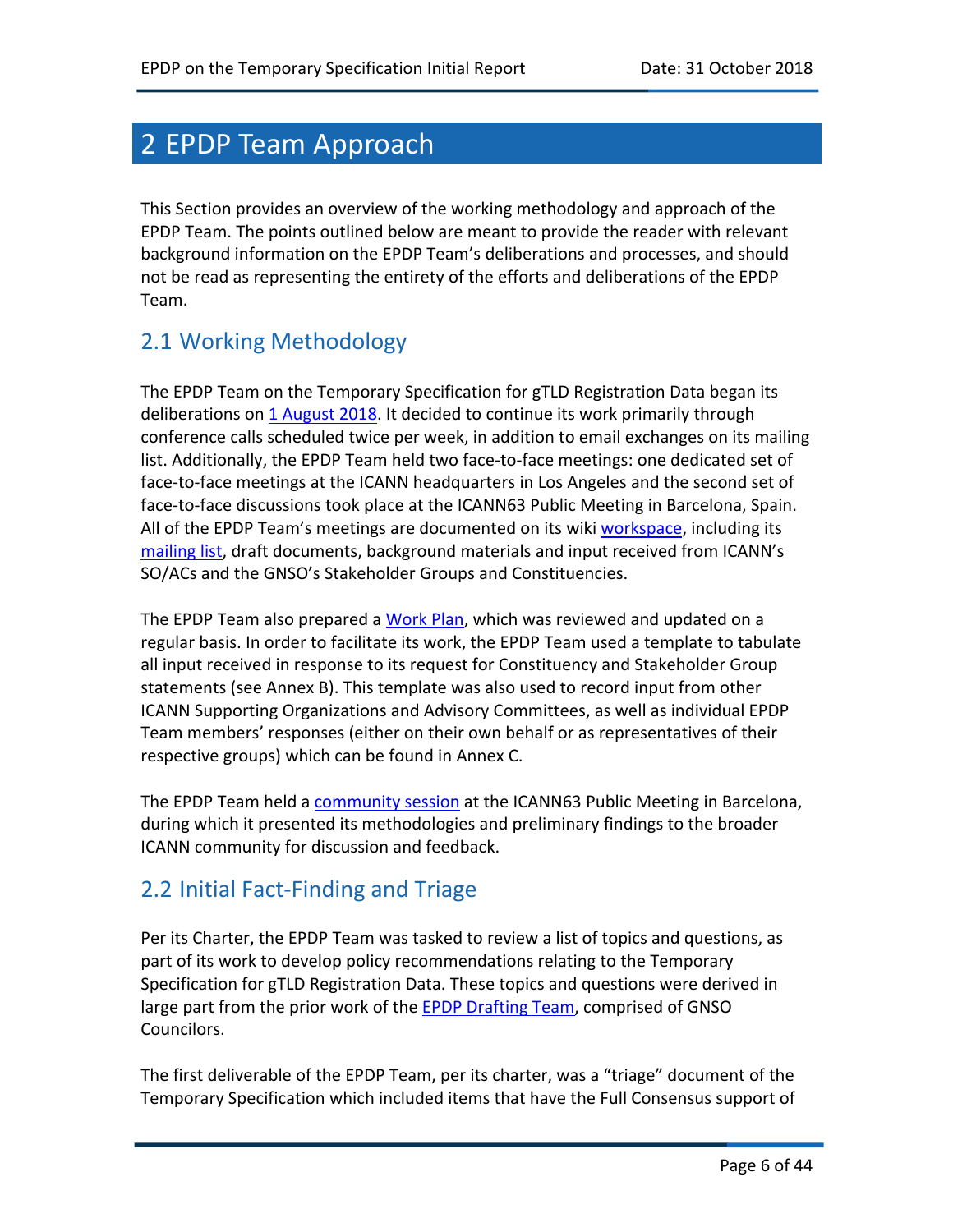the EPDP Team: that these should be adopted as is (with no further discussion or modifications needed).

Based on the results of a section-by-section survey completed by the EPDP Team, there are very few areas where the consensus opinion of the EPDP Team agrees with the current language in the Temporary Specification. However, there were several areas of agreement with the underlying principles in several sections of the Temporary Specification. Where a constituency / stakeholder group / advisory committee did indicate support for a certain section of the Temporary Specification, edits were often also suggested, meaning that essentially no section of the Temporary Specification will be adopted without modifications.

That does not mean that the Triage report and the surveys and discussion that formed the basis for the Triage report were without value. There were several takeaways that informed the EPDP Team's work on the Initial Report:

- 1. Several comments made by the EPDP Team members indicated how the sections/topics should be ordered for the next round of discussion; this served as a basis for a more efficient discussion going forward.
- 2. The rationale provided by EPDP Team members in support / opposition of each section can be used in some cases to narrow the discussion to particular issues. Similarly, specific suggestions were made in some cases for how sections could be modified, which could form a basis for further deliberation.
- 3. The EPDP Team compiled a library of each group's positions on and issues with a variety of topics.

The Triage Report as well as input received can be found here: https://community.icann.org/x/jxBpBQ.

### 2.3 Discussion Summary Indexes

The Triage Report caused the development of the Discussion Summary Indexes (DSIs). Realising that the EPDP Team had to refer to many different documents to inform their deliberations, the Support Team combined all these inputs into one standard document to ensure that each member of the EPDP Team could operate efficiently and from the same set of information. The EPDP Team used the DSIs to allow for a focused and systematic approach in the deliberations; the DSIs included: (i) the relevant Charter Questions mapped to the Temporary Specification; (ii) relevant input received in response to the triage surveys, (iii) early input and (iv) advice provided by the European Data Protection Board (EDPB). The DSIs can be found here: https://community.icann.org/x/ExxpBQ.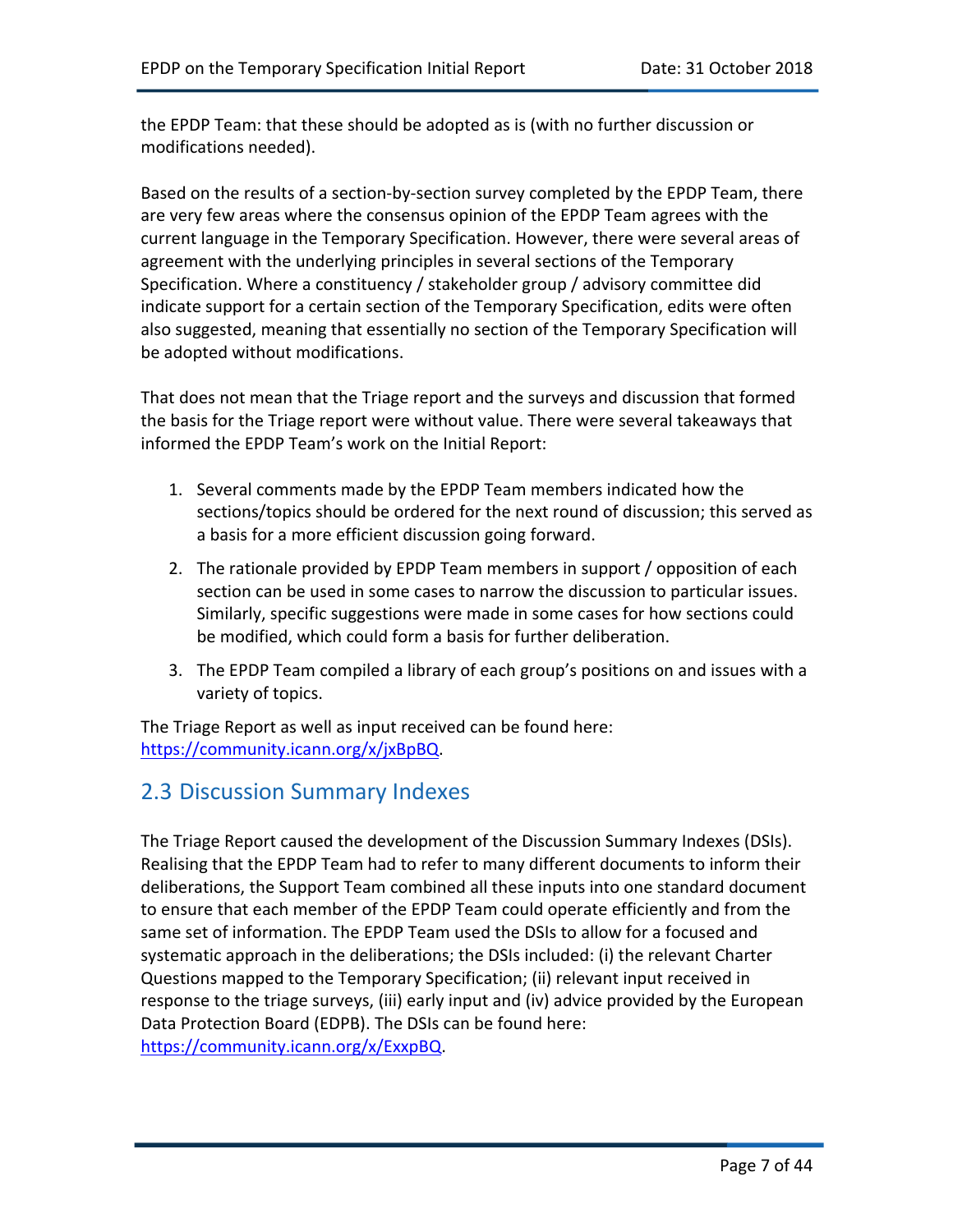# 2.4 Data Elements Workbooks

Early in its work, the EPDP Team realized that a review of each of the data elements collected, the purpose for its processing and the legal basis for that data processing was necessary. This led to the creation of a large spreadsheet to coordinate the analysis to be done by the team and capture all the necessary information to answer the Charter questions. The need to provide less unwieldy tool to lead the work led to the creation of the Data Elements Workbooks, which bring together purpose, data elements, processing activities, lawful basis for processing and responsible parties. The Data Element Workbook for each purpose identified by the EPDP Team can be found in Annex *[include reference]* of this Initial Report.

# 2.5 Small Teams

Small Teams (and the comparative dynamics of small vs large teams) were created as a tool for quickly developing proposed consensus positions for the entire team to consider. In addition to the Data Elements Workbooks, the EPDP Team also addressed a number of overarching Charter Questions that were not included in the Data Element Workbooks, through the use of small teams. These small teams explored these issues, developed proposed responses to the charter questions and, as appropriate, related preliminary recommendations, which were then reviewed by the full EPDP Team. Topics covered included processing of data for natural vs. legal persons, the geographic application of the policy recommendations and the definition of 'reasonable access'.

This approach, including the work products, form the basis for the EPDP Team's proposed responses to the Charter Questions and preliminary recommendations which can be found in the next section of this Initial Report.

# 2.6 Mediation Techniques

In this work, the use of professional mediation techniques were also employed as a way to facilitate the development of consensus. Certified mediators from CBI (www.cbi.org) facilitated discussions in face-to-face meetings and were generally credited with having a positive effect on the timely development of consensus position and on keeping the discussion issue-focused.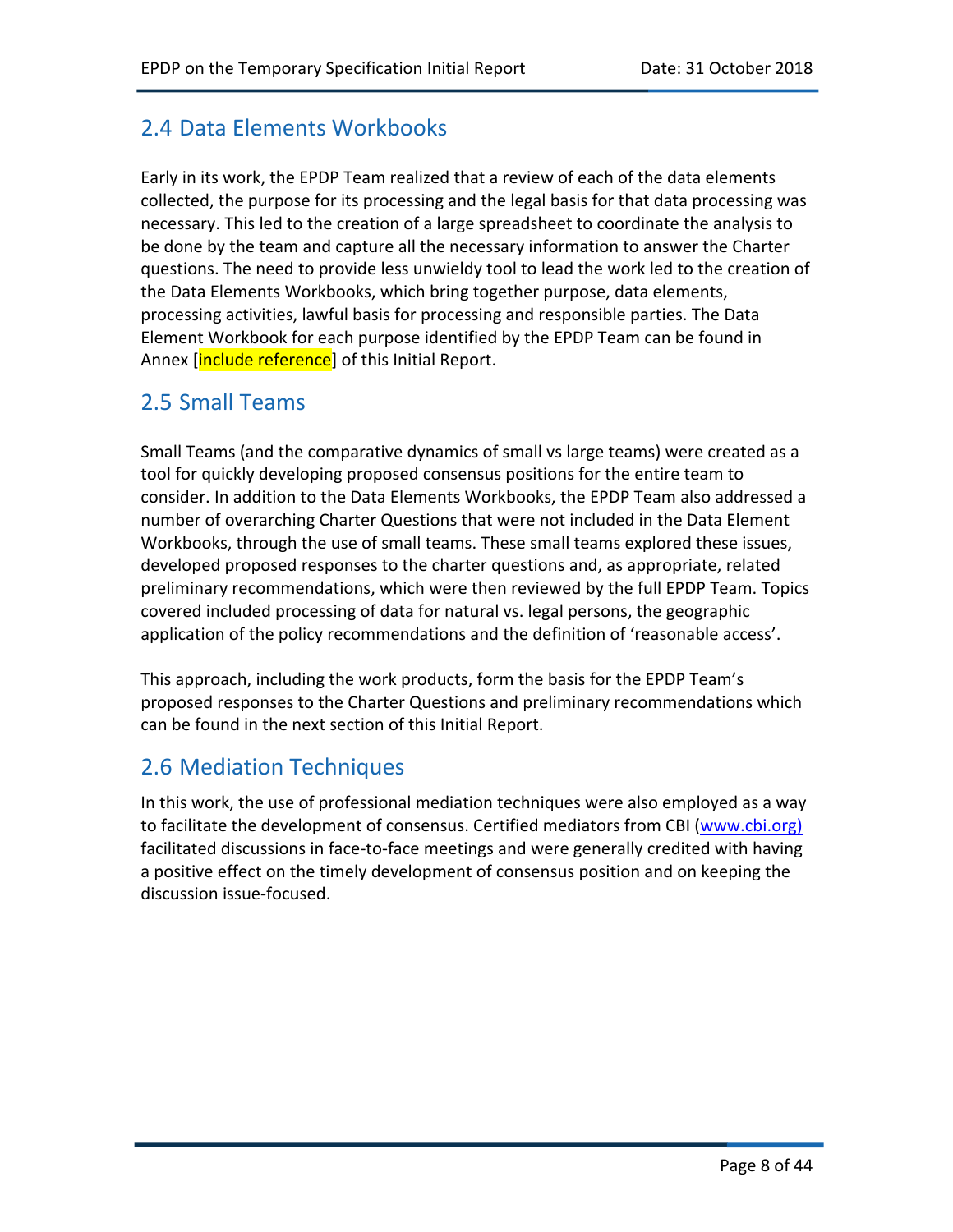# 3 EPDP Team Responses to Charter Questions & Preliminary Recommendations

**DISCLAIMER: ALL CONTENT, AND ESPECIALLY THE DRAFT RECOMMENDATIONS, WILL NEED TO BE CROSS-CHECKED WITH THE FINAL LANGUAGE AGREED TO BY THE EPDP TEAM BEFORE PUBLICATION.**

The EPDP Team will not finalize its responses to the charter questions and recommendations to the GNSO Council until it has conducted a thorough review of the comments received during the public comment period on this Initial Report. Similarly, no formal consensus call has been taken on these responses and preliminary recommendations, but these did receive the support of the EPDP Team for publication for public comment. There where applicable, positions differing from the general direction of thinking have been reflected.

#### From the EPDP Team Charter:

"The EPDP Team is being chartered to determine if the Temporary Specification for gTLD Registration Data should become an ICANN Consensus Policy, as is or with modifications, while complying with the GDPR and other relevant privacy and data protection law. As part of this determination, the EPDP Team is, at a minimum, expected to consider the following elements of the Temporary Specification and answer the following charter questions. The EPDP Team shall consider what subsidiary recommendations it might make for future work by the GNSO which might be necessary to ensure relevant Consensus Policies, including those related to registration data, are reassessed to become consistent with applicable law".

#### **Part 1: Purposes for Processing Registration Data**

Charter Question

- a) Purposes outlined in Sec. 4.4.1-4.4.13 of the Temporary Specification: a1) Are the purposes enumerated in the Temporary Specification valid and legitimate?
	- a2) Do those purposes have a corresponding legal basis?
	- a3) Should any of the purposes be eliminated or adjusted?
	- a4) Should any purposes be added?

EPDP Team considerations and deliberations in addressing the charter questions:

• The EPDP Team considered both the input provided by each group in response to the triage surveys as well as the input provided by each group in response to the request for Early Input in relation to these questions.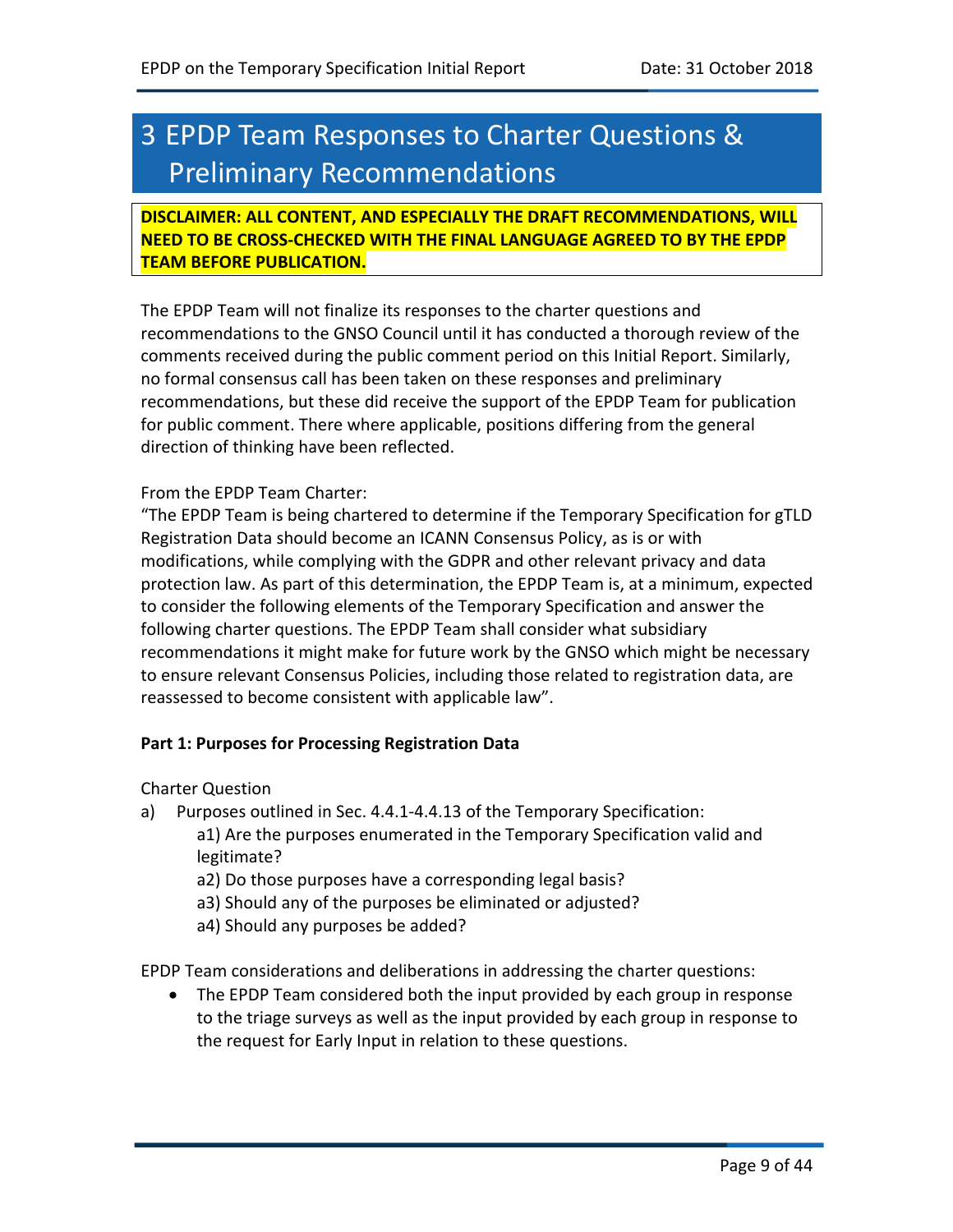• In addition, the EPDP Team reviewed the feedback that the European Data Protection Board provided in relation to lawful purposes for processing personal data and took specific note of the following:

> "Nevertheless, the EDPB considers it essential that a clear distinction be maintained between the different processing activities that take place in the context of WHOIS and the respective purposes pursued by the various stakeholders involved. There are processing activities determined by ICANN, for which ICANN, as well as the registrars and registries, require their own legal basis and purpose, and then there are processing activities determined by third parties, which require their own legal basis and purpose. The EDPB therefore reiterates that ICANN should take care not to conflate its own purposes with the interests of third parties, nor with the lawful grounds of processing which may be applicable in a particular case."1

As well as,

"As expressed also in earlier correspondence with ICANN (including this letter of December 2017 and this letter of April 2018), WP29 expects ICANN to develop and implement a WHOIS model which will enable legitimate uses by relevant stakeholders, such as law enforcement, of personal data concerning registrants in compliance with the GDPR, without leading to an unlimited publication of those data."<sup>2</sup>

- All of the aforementioned input has been captured in the Discussion Summary Index for section 4.4 which can be found here: https://community.icann.org/x/ExxpBQ.
- The EPDP Team deliberated on the purposes listed in the Temporary Specification as a starting point, but decided to reformulate the text and further specify the relevant lawful basis (if any) and the party/parties involved in the processing.

#### **EPDP Team Preliminary Rec #1.**

 $\overline{a}$ 

The EPDP Team recommends that the following ICANN purposes for processing gTLD Registration Data form the basis of the new policy:

- 1. As subject to Registry and Registrar terms, conditions and policies, and ICANN Consensus Policies:
	- To establish the rights of a Registered Name Holder in a Registered Name;

<sup>1</sup> See https://www.icann.org/en/system/files/correspondence/jelinek-to-marby-05jul18-en.pdf

<sup>&</sup>lt;sup>2</sup> See https://edpb.europa.eu/news/news/2018/european-data-protection-board-endorsed-statement-wp29icannwhois\_en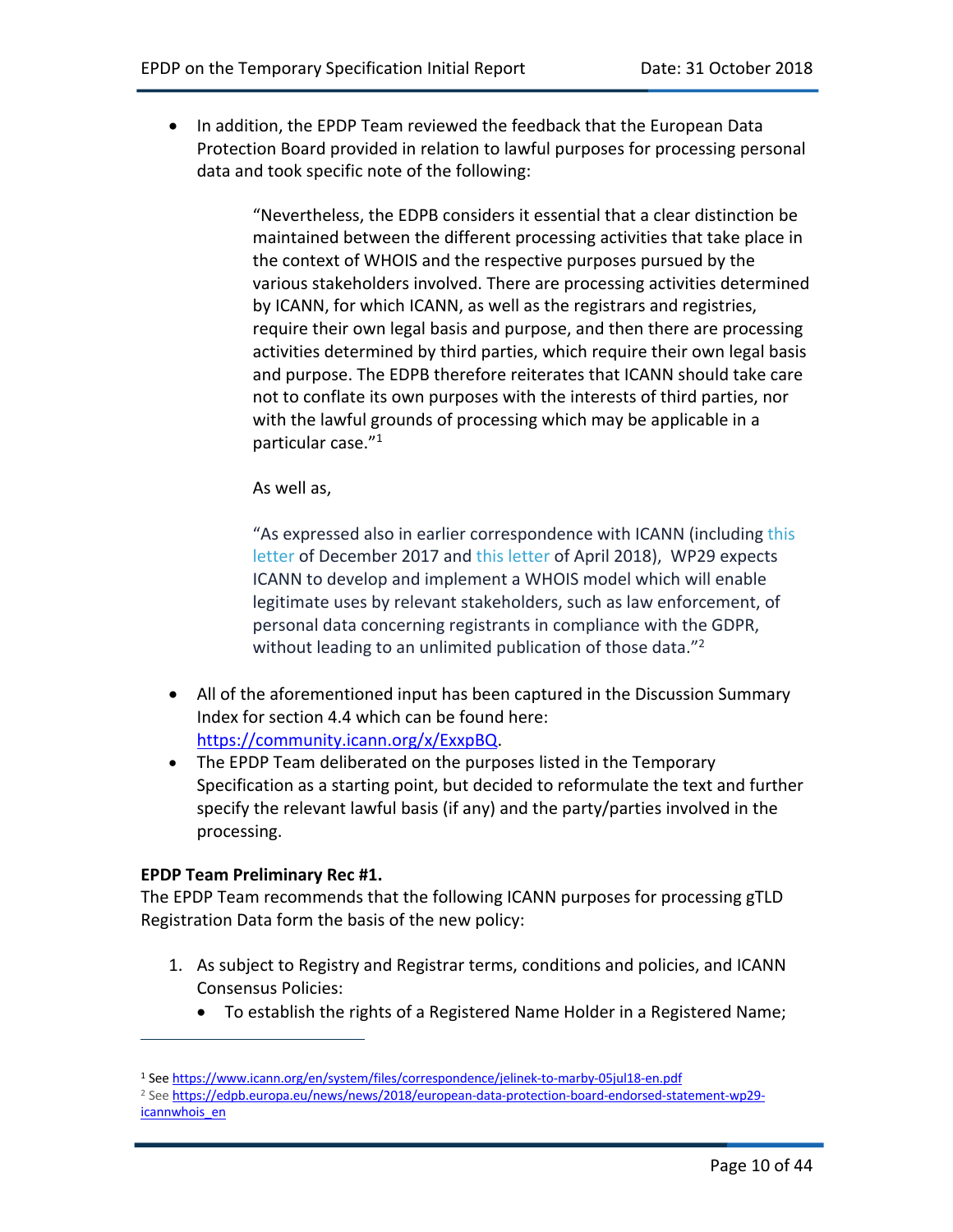- To ensure that a Registered Name Holder may exercise its rights in the use and disposition of the Registered Name; and
- To activate a registered name and allocate it to a Registered Name Holder;
- 2. Maintaining the security, stability and resiliency of the Domain Name System in accordance with ICANN's mission through the enabling of lawful access for legitimate third-party interests to data elements collected for other purposes identified herein;
- 3. Enable communication with and/or notification to the Registered Name Holder and/or their delegated agents of technical and/or administrative issues with a Registered Name;
- 4. Provide mechanisms for safeguarding Registered Name Holders' Registration Data in the event of a business or technical failure, or other unavailability of a Registrar or Registry Operator;
- 5. Handle contractual compliance monitoring requests, audits, and complaints submitted by Registry Operators, Registrars, Registered Name Holders, and other Internet users;
- 6. Coordinate, operationalize and facilitate policies for resolution of disputes regarding or relating to the registration of domain names (as opposed to the use of such domain names), namely, the UDRP, URS, PDDRP, RDDRP and futuredeveloped domain name registration-related dispute procedures for which it is established that the processing of personal data is necessary.;
- 7. Enabling validation of Registered Name Holder satisfaction (fulfillment) of gTLD registration policy eligibility criteria.

Note that for each of the above purposes, the EPDP Team has also identified: (i) the related processing activities; (ii) the corresponding lawful basis for each processing activity; and (iii) the data controllers and processors involved in each processing activity. For more information regarding the above, please refer to the Data Elements Workbooks which can be found in Annex [to be confirmed].

**Question #1 for community input: Are these purposes sufficiently specific and, if not, how do you propose to modify them? Please also provide the relevant rationale, keeping in mind compliance with the GDPR.**

#### **EPDP Team Preliminary Rec #2.**

The EPDP Team commits to develop and coordinate policy in the system for standardized access to non-public registration data portion of this EPDP regarding lawful access for legitimate third-party interests regarding abuse or intellectual property to data identified herein that is already collected.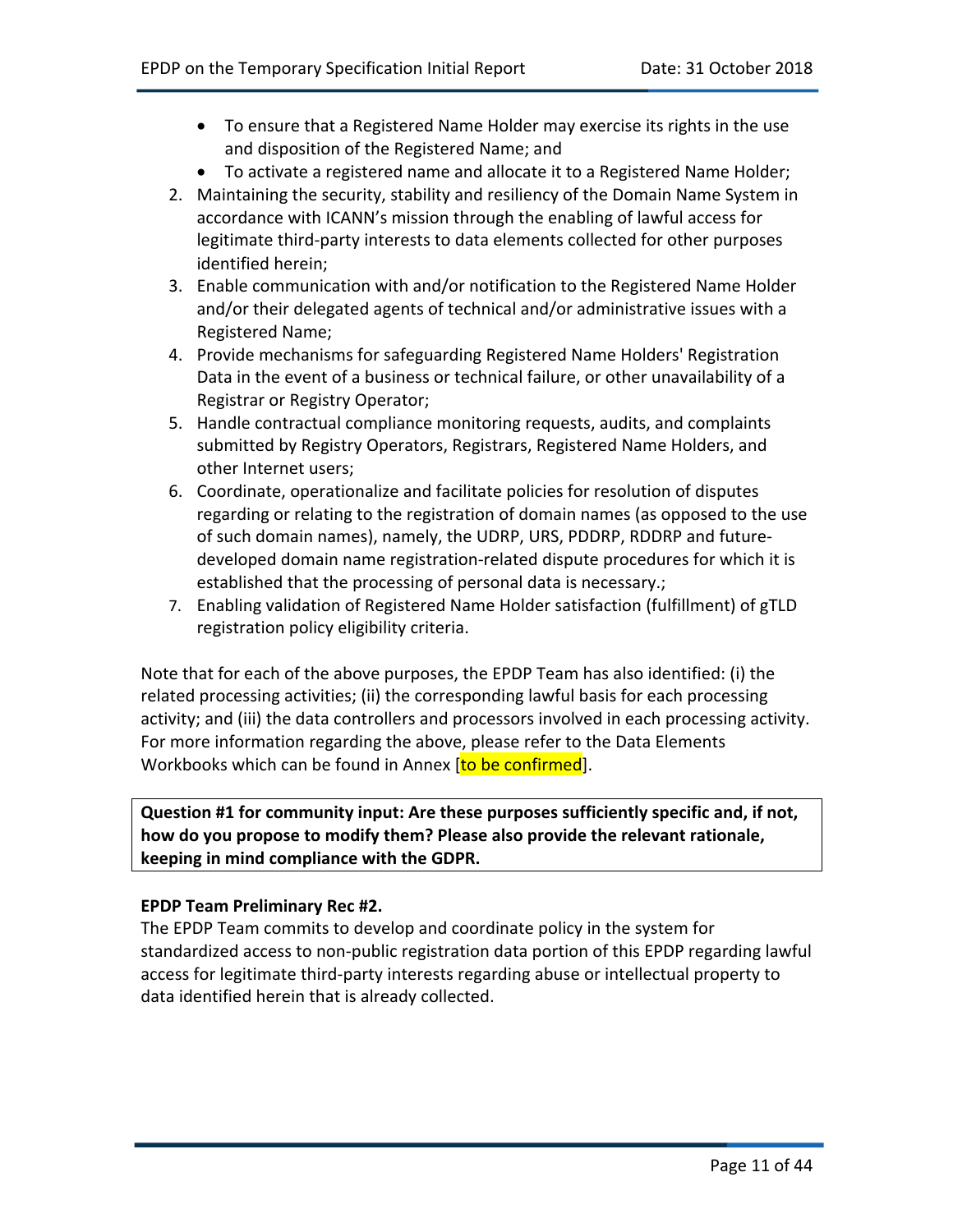#### **EPDP Team Preliminary Rec #3.**

The EPDP Team recommends that requirements related to the accuracy of registration data under the current ICANN contracts and consensus policies shall not be affected by this policy.

#### **Part 2: Required Data Processing Activities**

Charter Question

b) Collection of registration data by registrar:

b1) What data should registrars be required to collect for each of the following contacts: Registrant, Tech, Admin, Billing?

b2) What data is collected because it is necessary to deliver the service of fulfilling a domain registration, versus other legitimate purpose as outlined in part (A) above?

b3) How shall legitimacy of collecting data be defined (at least for personal data collected from European registrants and others in jurisdictions with data protection law)?

b4) Under the purposes identified in Section A, is there legal justification for collection of these data elements, or a legal reason why registrars should not continue to collect all data elements for each contact?

EPDP Team considerations and deliberations in addressing the charter questions:

- The EPDP Team considered both the input provided by each group in response to the triage surveys as well as the input provided by each group in response to the request for early input in relation to these questions.
- In addition, the EPDP Team reviewed the feedback that the European Data Protection Board provided in relation to the collection of registration data and took specific note of the following:

"The EDPB considers that registrants should in principle not be required to provide personal data directly identifying individual employees (or third parties) fulfilling the administrative or technical functions on behalf of the registrant. Instead, registrants should be provided with the option of providing contact details for persons other than themselves if they wish to delegate these functions and facilitate direct communication with the persons concerned. It should therefore be made clear, as part of the registration process, that the registrant is free to (1) designate the same person as the registrant (or its representative) as the administrative or technical contact; or (2) provide contact information which does not directly identify the administrative or technical contact person concerned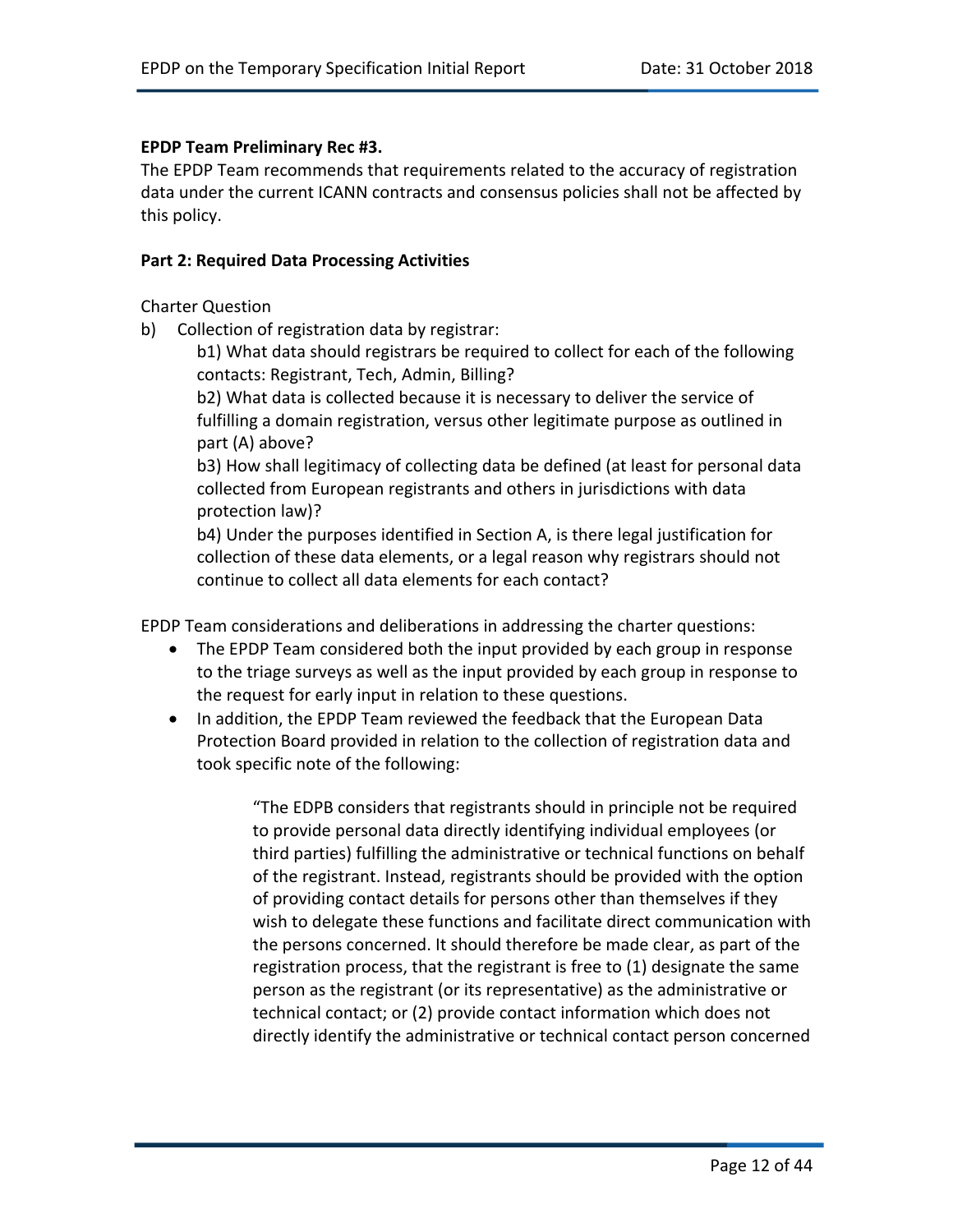(e.g. For the avoidance of doubt, the EDPB recommends explicitly clarifying this within future updates of the Temporary Specification<sup>3"</sup>.

- All of the aforementioned input has been captured in the Discussion Summary Index for Appendix A which can be found here: https://community.icann.org/x/ExxpBQ.
- As a starting point, the EPDP examined data elements required to be collected today. The data elements workbooks in Annex [include reference] outline in detail which data elements are required to be collected for which purpose, and which data elements are optional for a Registered Name Holder to provide. Similarly, the data elements workbooks identify the applicable lawful basis. Processing activities identified as lawful under art. 6.1(b) are considered necessary for the performance of a contract.

#### **EPDP Team Preliminary Rec #4.**

 $\overline{a}$ 

The EPDP Team recommends that the data elements defined in the data elements workbooks in Annex *[include reference*] are required to be collected by registrars. In the aggregate, this means that the following data elements are to be collected [to be updated with final version]:

<sup>&</sup>lt;sup>3</sup> See https://www.icann.org/en/system/files/correspondence/jelinek-to-marby-05jul18-en.pdf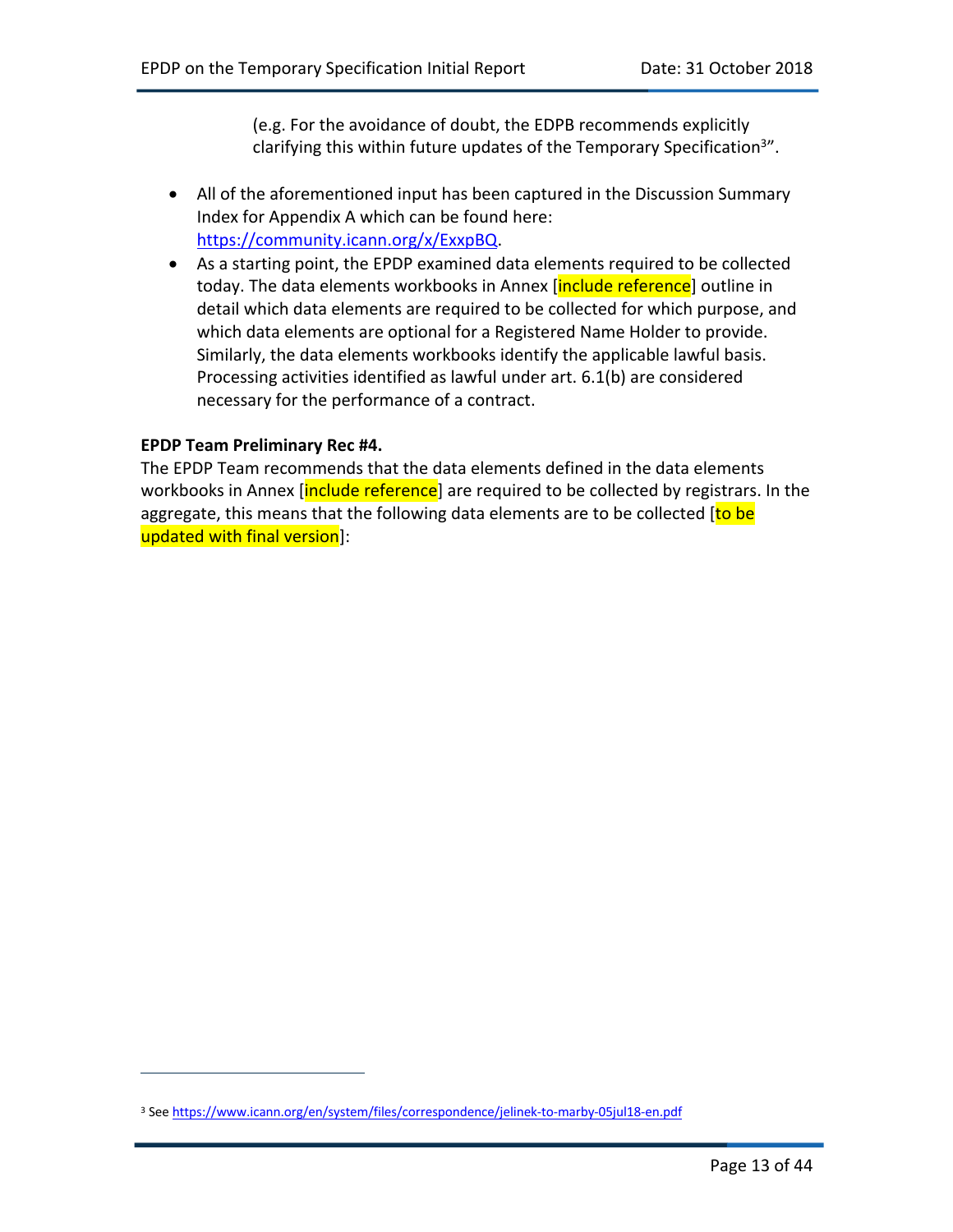|                                                                                                    | <b>PURPOSE A</b>        |                                 | PURPOSE B PURPOSEC PURPOSEE-R/ PURPOSEE-Ry |                          |                                            | <b>PURPOSE F</b>         |                                                                                             | PURPOSE M PURPOSE N                              | m                                  |         |                         |              |              |                          |
|----------------------------------------------------------------------------------------------------|-------------------------|---------------------------------|--------------------------------------------|--------------------------|--------------------------------------------|--------------------------|---------------------------------------------------------------------------------------------|--------------------------------------------------|------------------------------------|---------|-------------------------|--------------|--------------|--------------------------|
|                                                                                                    | a bargasat s            | an le telu Ane<br>Militêr de la | ta Kabupaten                               | ببديت                    | ang tagtawa tu                             |                          |                                                                                             | editor al del conte<br>Aplica el financial       |                                    |         |                         |              |              |                          |
|                                                                                                    |                         |                                 | <b>CARLES</b>                              |                          | etganisation<br>Stationer<br>Militäringare |                          |                                                                                             |                                                  |                                    |         |                         |              |              |                          |
|                                                                                                    |                         |                                 |                                            |                          |                                            |                          | m                                                                                           |                                                  |                                    |         |                         |              |              |                          |
|                                                                                                    |                         |                                 |                                            |                          |                                            |                          | e de maior<br>1970 - Benedictor<br>1970 - Benedictor de Maria<br>1970 - Benedictor de Maria |                                                  |                                    |         |                         |              |              |                          |
|                                                                                                    |                         |                                 |                                            |                          |                                            |                          |                                                                                             |                                                  |                                    |         |                         |              |              |                          |
|                                                                                                    |                         |                                 |                                            |                          |                                            |                          |                                                                                             |                                                  |                                    |         |                         |              |              |                          |
|                                                                                                    |                         |                                 |                                            |                          |                                            |                          |                                                                                             |                                                  |                                    |         |                         |              |              |                          |
| Data Elements Collected or Generated - Pre GDPR                                                    | <b>Heids to be</b>      | <b>Reids for</b>                | <b>Fields for</b>                          | <b>Fields for</b>        | <b>Fields for</b>                          | <b>Fields for</b>        | <b>Fields for</b>                                                                           | <b>Fleide for</b>                                | <b>Fields for</b>                  | Collect | ı                       | (1)          | ۰            | Total                    |
|                                                                                                    | <b>Collected</b>        | Processing                      | Processing                                 | <b>Processing</b>        | Processing                                 | Processing               | Processing                                                                                  | <b>Processing</b>                                | <b>Processing</b>                  | 0.000   |                         |              |              |                          |
| <b>Danain Name</b>                                                                                 | $\overline{\mathbf{1}}$ | ÷                               | ÷                                          | $\mathbf{1}$             |                                            | $\overline{\mathbf{1}}$  | ÷                                                                                           | ÷                                                |                                    |         | Ŧ                       | ø            | Ď            |                          |
| Registry Domain ID<br>Registrar Whois Server<br>Registrar URL                                      | ٠                       | $\blacksquare$                  | $\overline{\phantom{a}}$                   | $\sim$                   |                                            | $\blacksquare$           | ٠                                                                                           | ı                                                |                                    |         | $\mathbf{1}$            | Ď            | ś            | $\overline{ }$           |
|                                                                                                    | Ŧ                       | ×                               |                                            |                          |                                            | Ŧ                        | Ŧ                                                                                           | ٠                                                |                                    |         | s                       | ø            | ÷            | n,                       |
|                                                                                                    | $\overline{\mathbf{1}}$ | ٠                               | ÷                                          |                          |                                            | $\overline{\mathbf{1}}$  | ÷                                                                                           | ٠                                                |                                    |         | s                       | Đ            | ż            | $\overline{ }$           |
| <b>Updated Date</b>                                                                                | 1                       | ı                               | ×                                          | ÷                        |                                            | 1                        | ı                                                                                           | ı                                                |                                    |         |                         | Ď            | ż            |                          |
| Creation Date<br>Registry Rupiny Date<br>Registrar Registration Rupination Date<br>Registrar       | $\mathbf{1}$<br>ı       | ٠                               |                                            |                          |                                            | $\mathbf{1}$             | ٠                                                                                           | ٠                                                |                                    |         |                         | ø            | ×            |                          |
|                                                                                                    | ı                       | ٠<br>٠                          | ٠                                          | Ŧ                        |                                            | $\mathbf{1}$<br>٠        | 1<br>٠                                                                                      | ÷                                                |                                    |         |                         | Ď            | ż            |                          |
|                                                                                                    | ٠                       | ٠                               |                                            | Ŧ                        |                                            | Ŧ                        | Ŧ                                                                                           | ı<br>ī                                           |                                    |         |                         | Ď<br>Ď       | 1<br>1       |                          |
|                                                                                                    | ı                       | т                               | ٠                                          | ٠                        |                                            | т                        | Ŧ                                                                                           | т                                                |                                    |         |                         | Ď            | ÷            |                          |
| Registrar WAA 13<br>Registrar Khuse Contact Break<br>Registrar Khuse Contact Phone                 | ı                       | ٠                               | ٠                                          |                          |                                            | Ŧ                        | ٠                                                                                           | ٠                                                |                                    |         |                         | ø            | 1            |                          |
|                                                                                                    | ı                       | Ŧ                               | т                                          |                          |                                            | Ŧ                        | Ŧ                                                                                           | Ŧ                                                |                                    |         |                         | Ď            | 1            |                          |
| <b>Resolve</b>                                                                                     | 1                       | т                               | ٠                                          | ٠                        |                                            | 1                        | т                                                                                           | ٠                                                |                                    |         | ń.                      | Ď            | $\mathbf{1}$ | y.                       |
| <b>Donald Status</b>                                                                               | ×.                      | п.                              |                                            |                          |                                            | п.                       | ٠                                                                                           | ٠                                                |                                    |         | s                       | ø            | ÷            | $\mathbf{r}$             |
| Registry Registrant ID                                                                             |                         | ٠                               | ÷                                          | ٠                        |                                            | ٠                        | ٠                                                                                           | ٠                                                |                                    |         |                         | Ď            | 6            | y.                       |
| <b>Registrant Fields</b>                                                                           |                         |                                 |                                            |                          |                                            |                          |                                                                                             |                                                  |                                    |         |                         |              |              |                          |
| <b>A North</b>                                                                                     | ٠                       | ٠                               | ٠                                          | $\mathbf{r}$             |                                            | п.                       | ٠                                                                                           | ٠                                                |                                    |         | э                       | Đ            | ó            |                          |
| + Organization (opt.)                                                                              | 围                       | $\omega$                        | $\omega$                                   |                          |                                            | 问                        | ø                                                                                           | ÷                                                |                                    |         | 1                       | s            | 1            | Ŷ.                       |
| Street.<br>٠                                                                                       | Ŧ                       | ×                               | Ŧ                                          | Ŧ                        |                                            | ٠                        | ÷                                                                                           | ٤                                                |                                    |         | Þ                       | Ď            | Ď            | Ŷ.                       |
| Chy<br>٠                                                                                           | Ŧ                       | ÷                               | Ŧ                                          | Ŧ                        |                                            | Ŧ                        | ÷                                                                                           | ı                                                |                                    |         | ×                       | Ď            | Ů            | <b>x</b>                 |
| · State/province                                                                                   | 円                       | 4                               | ×                                          | $\mathbf{1}$             |                                            | 4                        | ٠                                                                                           | ÷                                                |                                    |         | ×.                      | $\mathbf{1}$ | Ù            | э                        |
| Postal code<br>٠                                                                                   | ÞI                      | ı                               | ٠                                          | 1                        |                                            | ٠                        | ٤                                                                                           | ٤                                                |                                    |         | ń.                      | 1            | Ď            |                          |
| ٠<br><b>Country</b>                                                                                | ٠                       | ٠                               | ٠                                          | ÷                        |                                            | Ŧ                        | Ŧ                                                                                           | ı                                                |                                    |         | т                       | o            | Ď            |                          |
| <b>e</b> Phone                                                                                     | $\mathbf{1}$            | ٠                               | ٠                                          | $\mathbf{1}$             |                                            | $\mathbf{a}$             | $\circ$                                                                                     | $ 1\rangle$                                      |                                    |         | s                       | ÷            | o            |                          |
| Phone est (opt.)                                                                                   | 围                       | œ                               | (4)                                        |                          |                                            | $\left  1 \right $       | (a)                                                                                         | $\left 1\right\rangle$                           |                                    |         | Ď                       | ś            | 1            |                          |
| · Factors)                                                                                         |                         | ω                               | Ø)                                         |                          |                                            | ω                        | Ø)                                                                                          | $ 1\rangle$                                      |                                    |         | o                       | s            | ż            |                          |
| + Faxest (opt.)                                                                                    |                         | ω                               | œ                                          |                          |                                            | ūГ                       | œ                                                                                           | $\sim$                                           |                                    |         | Ď                       | ٠            | ×            |                          |
| <b>Email</b>                                                                                       | ٠                       | т                               | ÷                                          | Ŧ                        |                                            | ÷                        | ÷                                                                                           | ٠                                                |                                    |         | ×                       | Ď            | Ď            |                          |
| 3rd E-Mail address                                                                                 |                         | τ                               | ÷                                          | ÷                        |                                            | τ                        | ÷                                                                                           | (B)                                              |                                    |         | Đ.                      | $\mathbf{1}$ | 6            | $\overline{\phantom{a}}$ |
| 'nЮ                                                                                                |                         |                                 | ٠                                          |                          |                                            |                          |                                                                                             |                                                  |                                    |         | o                       | Ď            | Ŧ            | Ŷ.                       |
| <b>Admin Fields</b>                                                                                |                         |                                 |                                            |                          |                                            |                          |                                                                                             |                                                  |                                    |         |                         |              |              |                          |
| <b>A. Netwo</b>                                                                                    | ٠                       | т                               | $\boldsymbol{\alpha}$                      |                          |                                            | Ŧ                        |                                                                                             | 围                                                |                                    |         | ъ                       |              |              |                          |
| Organization (opt.)                                                                                | 围                       | $\omega$                        | ω                                          |                          |                                            | 间                        |                                                                                             | $ 1\rangle$                                      |                                    |         | o                       | s            | ż            | 7                        |
| $+$ Street                                                                                         | ÷.                      | ×                               | άh                                         |                          |                                            | ı                        |                                                                                             | <b>H</b>                                         |                                    |         | A                       | ÷            | ÷            |                          |
| $+$ Chy                                                                                            | $\mathbf{r}$            | ×                               | (a)                                        |                          |                                            | $\overline{\phantom{a}}$ |                                                                                             | (1)                                              |                                    |         | ×                       | ÷            | ÷            |                          |
| State/province<br>٠                                                                                | 凹                       | ٠                               | ω                                          |                          |                                            | ٤                        |                                                                                             | $\left  \mathbf{1} \right $                      |                                    |         | ż                       | a            | ż            |                          |
| $+$ Retained                                                                                       | <b>p</b>                | ٠                               | œ                                          |                          |                                            | ı                        |                                                                                             | 围                                                |                                    |         | ÷                       |              | ż            |                          |
| · Country                                                                                          | $\mathbf{1}$            | п.                              | $\left( n\right)$                          |                          |                                            | $\mathbf{r}$             |                                                                                             | (1)                                              |                                    |         | ×                       | ÷            | ٠            |                          |
| ٠<br>Rone                                                                                          | ı                       | ı                               | ω                                          |                          |                                            | ٠                        |                                                                                             | $ 1\rangle$                                      |                                    |         | a                       |              | ż            |                          |
| . Rone est (opt.)                                                                                  | 围                       | $\omega$                        | (b)                                        |                          |                                            | $\alpha$                 |                                                                                             |                                                  |                                    |         | o                       |              | ż            |                          |
| · Fax (cost.)                                                                                      |                         | (1)                             | $\circ$                                    |                          |                                            | (1)                      | $\sim$                                                                                      | (1)                                              |                                    |         | Ď                       | ٠            | ٠            |                          |
| ٠<br>Fax est (opt.)                                                                                |                         | ω                               | œ                                          |                          |                                            | 国                        |                                                                                             |                                                  |                                    |         | o                       | a            | ۰            | $\overline{\phantom{a}}$ |
| · final                                                                                            | $\overline{\mathbf{1}}$ | ٠                               | œ                                          |                          |                                            | ı                        |                                                                                             | 围                                                |                                    |         | A                       | ž.           | ż            | 7                        |
| Tech ID                                                                                            | ٠                       | ٠                               | ×                                          | $\blacksquare$           |                                            | $\blacksquare$           | $\blacksquare$                                                                              | $\sim$                                           |                                    |         | Đ.                      | ø            |              |                          |
| Tech Fields                                                                                        | ٠                       | ÷                               |                                            |                          |                                            | ÷                        |                                                                                             |                                                  |                                    |         |                         |              |              |                          |
| <b>A New</b>                                                                                       |                         |                                 | G)                                         |                          |                                            |                          |                                                                                             | 围                                                |                                    |         | R                       |              |              |                          |
| · Organization (opt.)                                                                              | 围<br>ı                  | ω<br>Ŧ                          | ω<br>ōā                                    |                          |                                            | ω<br>Ŧ                   |                                                                                             | $ 11\rangle$                                     |                                    |         | Đ.                      | s            | ÷            | y                        |
| ÷<br>Street.<br>$+$ Chy                                                                            | Ŧ                       | ÷                               | œ                                          |                          |                                            | ÷                        |                                                                                             | $ 1\rangle$<br>$\left  \mathbf{1} \right\rangle$ |                                    |         | k<br>×                  | ž.<br>÷      | ż<br>÷       | $\mathbf{u}$<br>э        |
| State/province<br>÷                                                                                | Þ                       | т                               | ω                                          |                          |                                            | ı                        |                                                                                             | 围                                                |                                    |         | ×                       | ٠            | ż            |                          |
| · Retailcode                                                                                       | ы                       | Ŧ                               | ø.                                         |                          |                                            | Ŧ                        |                                                                                             | ш                                                |                                    |         | <sup>2</sup>            |              | ż            |                          |
|                                                                                                    | ٠                       | п                               | ω                                          |                          |                                            | т                        |                                                                                             |                                                  |                                    |         | ×                       |              | ÷            |                          |
| · Country<br>٠<br>Rone                                                                             | ı                       | ٠                               | œ                                          |                          |                                            | ı                        |                                                                                             | Щ<br>供                                           |                                    |         | ×                       |              | ż            |                          |
| + Rone est (opt.)                                                                                  | 11                      | ω                               | ø                                          |                          |                                            | $\mathfrak{a}$           |                                                                                             |                                                  |                                    |         |                         |              |              |                          |
| + Factors)                                                                                         | ٠                       | œ                               | œ                                          | $\sim$                   |                                            | (1)                      |                                                                                             | $ 1\rangle$                                      |                                    |         | o                       | ٠            | ٠            |                          |
| ٠<br>Faxest (opt.)                                                                                 |                         | $\boldsymbol{\omega}$           | (4)                                        |                          |                                            | $\alpha$                 |                                                                                             |                                                  |                                    |         | ø                       |              |              |                          |
| $+$ final                                                                                          | Ŧ                       | ı                               | œ                                          |                          |                                            | ÷                        |                                                                                             | (1)                                              |                                    |         |                         |              |              |                          |
| <b>Name Server</b>                                                                                 | ٠                       | ٠                               | ٠                                          |                          |                                            | ٠                        |                                                                                             | ٠                                                |                                    |         | ٠                       | o            | a            |                          |
| <b>DASSE</b>                                                                                       | ×                       | ٠                               |                                            |                          |                                            | $\mathbf{1}$             |                                                                                             | ٠                                                |                                    |         | ٠                       | o            | k            | ×                        |
| Name Server P Address                                                                              | ÷                       | ×                               |                                            |                          |                                            | 1                        |                                                                                             | ٠                                                |                                    |         | ٠                       | Ď            | k            | <b>y</b>                 |
| Last Update of Whois Database                                                                      | ٠                       | ×                               | $\sim$                                     | $\sim$                   |                                            | $\mathbf{1}$             | $\blacksquare$                                                                              | ٠                                                |                                    |         |                         |              |              |                          |
| <b>Other Data:</b>                                                                                 |                         |                                 |                                            |                          |                                            |                          |                                                                                             |                                                  |                                    |         |                         |              |              |                          |
| Additional data elements as identified by                                                          |                         |                                 |                                            |                          |                                            |                          |                                                                                             |                                                  |                                    |         |                         |              |              |                          |
| Registry Conseior in its registration policy, such as                                              |                         |                                 |                                            |                          |                                            |                          |                                                                                             |                                                  |                                    |         |                         |              |              |                          |
| () status as Registry Operator Affiliate or Trademark                                              |                         |                                 |                                            |                          |                                            |                          |                                                                                             |                                                  |                                    |         |                         |              |              |                          |
| Licensee [.MCROSOFF] (ii) membership in                                                            | ٠                       | $\overline{\phantom{a}}$        | ×,                                         | ٠                        |                                            | ٠                        | ×,                                                                                          | 1                                                |                                    |         |                         |              |              |                          |
| conversity [ RCD]: (ii) isoming, registration or<br>appropriate permits (.PHARMACT, .LAW) place of |                         |                                 |                                            |                          |                                            |                          |                                                                                             |                                                  |                                    |         |                         |              |              |                          |
|                                                                                                    |                         |                                 |                                            |                          |                                            |                          |                                                                                             |                                                  |                                    |         |                         |              |              |                          |
| domicle [.NYC]; (iv) business entity or activity<br>[BANK, BOT]                                    |                         |                                 |                                            |                          |                                            |                          |                                                                                             |                                                  |                                    |         | $\overline{\mathbf{1}}$ | o            |              | 7                        |
| $+$ Reid 2                                                                                         |                         |                                 | ٠                                          |                          |                                            |                          | ٠                                                                                           | ٠                                                |                                    |         | o                       | Ď            | 6<br>Ŧ       | v                        |
| $+$ Reid 8                                                                                         |                         | $\blacksquare$                  | $\overline{\phantom{a}}$                   | $\overline{\phantom{a}}$ |                                            | $\blacksquare$           | $\overline{\phantom{a}}$                                                                    | $\blacksquare$                                   |                                    |         | o                       | o            | $\mathbf{r}$ | 7                        |
| $+$ Reid 4                                                                                         |                         | ٠                               | ٠                                          | ÷                        |                                            | ٠                        | ٠                                                                                           | ٠                                                |                                    |         | ö                       | Ď            | Ŧ            |                          |
| Reid S<br>٠                                                                                        |                         |                                 |                                            |                          |                                            |                          |                                                                                             |                                                  |                                    |         | Ď                       | o            | Ŧ            | ı                        |
| т                                                                                                  | z                       | 41                              | n                                          | u                        | Ď                                          | 41                       | æ                                                                                           | и                                                | Ď                                  |         |                         |              |              |                          |
|                                                                                                    | 12                      | 12                              | 鐡                                          | û                        | Ď                                          | 12                       | s                                                                                           | м                                                | ó                                  |         |                         |              |              |                          |
| 粵                                                                                                  | 36                      | 10                              | $\mathbf{M}$                               | 55                       | ó                                          | 30                       | 冰                                                                                           | 10                                               | Đ.                                 |         |                         |              |              |                          |
|                                                                                                    |                         |                                 |                                            |                          |                                            |                          |                                                                                             |                                                  |                                    |         |                         |              |              |                          |
|                                                                                                    |                         |                                 |                                            |                          |                                            |                          |                                                                                             |                                                  | Should be collected                |         |                         |              |              |                          |
|                                                                                                    |                         |                                 |                                            |                          |                                            |                          |                                                                                             |                                                  | <b>Optional Fields Only</b>        |         |                         |              |              |                          |
|                                                                                                    |                         |                                 |                                            |                          |                                            |                          |                                                                                             |                                                  | <b>Not selected for collection</b> |         |                         |              |              |                          |

In addition, the EPDP Team recommends that the following data elements are optional, i.e., they may, but are not required to be provided by the Registered Name Holder: technical contact name, email and phone number.<sup>4</sup> Furthermore, in accordance with EDPB advice, registrars are to advise the Registered Name Holder at the time of registration that the Registered Name Holder is free to (1) designate the same person as the registrant (or its representative) as the technical contact; or (2) provide contact information which does not directly identify the technical contact person concerned. [If

 $\overline{a}$ 

<sup>&</sup>lt;sup>4</sup> The GAC representatives on the EPDP Team [others to be added as appropriate] are of the view that physical address should also be requested by the registrar (but optional for the RNH to provide).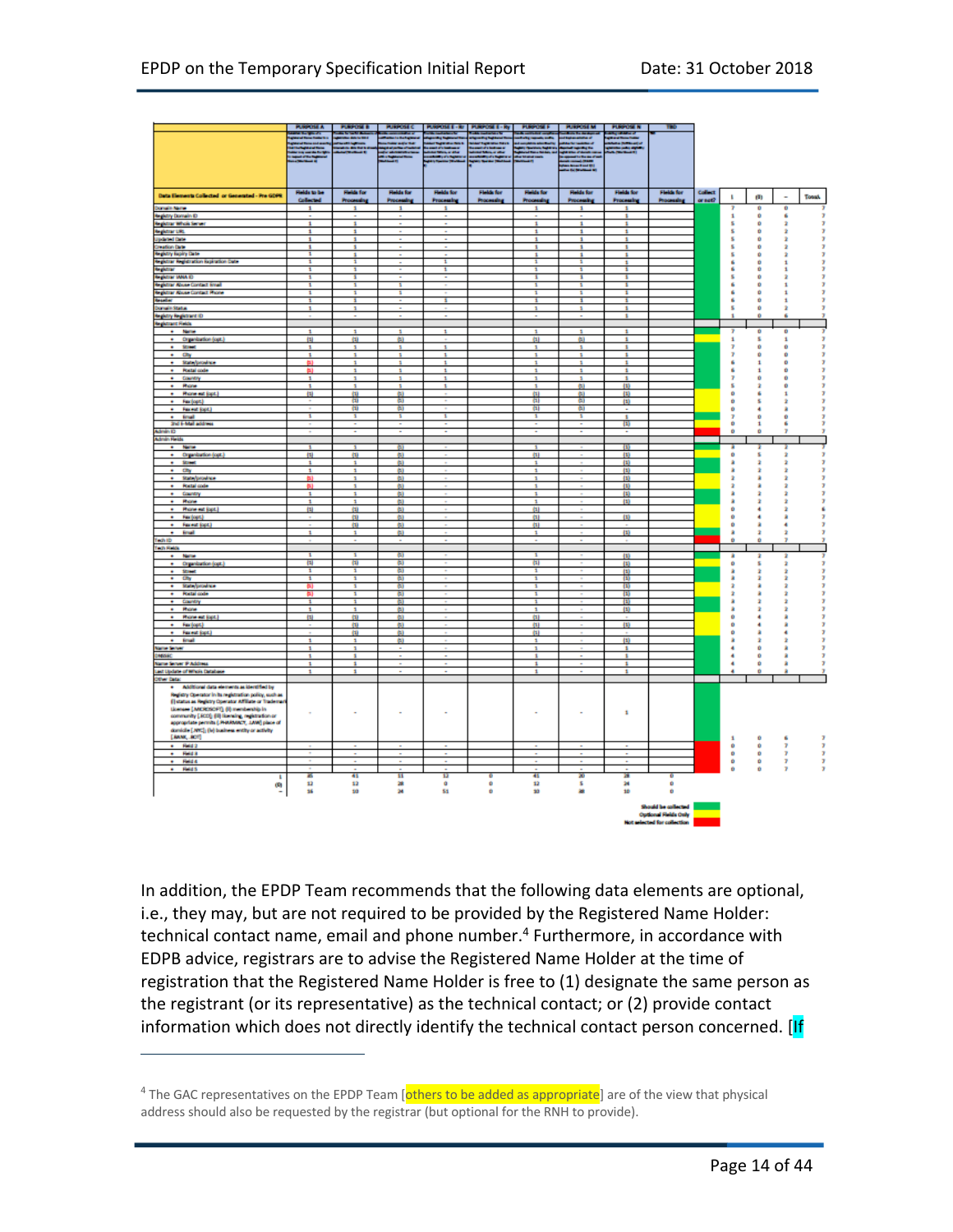the Registered Name Holder elects to provide contact information for a technical contact who does not have a direct contractual relationship with the registrar, the registrar is required to redact or obtain all necessary consent from the technical contact prior to publication].

**Question #2 for community input: Are the data elements recommended for registrar collection necessary for the purposes identified and/or are any data elements missing that are necessary to achieve the purposes identified? If so, please provide the relevant rationale, keeping in mind compliance with the GDPR.**

#### Charter Question

c) Transfer of data from registrar to registry:

c1) What data should registrars be required to transfer to the registry? c2) What data is required to fulfill the purpose of a registry registering and resolving a domain name?

c3) What data is transferred to the registry because it is necessary to deliver the service of fulfilling a domain registration versus other legitimate purposes as outlined in part (a) above?

c4) Is there a legal reason why registrars should not be required to transfer data to the registries, in accordance with previous consensus policy on this point? c5) Should registries have the option to require contact data or not? c6) Is there a valid purpose for the registrant contact data to be transferred to

the registry, or should it continue to reside at the registrar?

EPDP Team considerations and deliberations in addressing the charter questions:

- The EPDP Team considered both the input provided by each group in response to the triage surveys as well as the input provided by each group in response to the request for early input in relation to these questions.
- For each of the purposes, the EPDP Team has identified where and which data is required to be transferred from the registrar to registry for the purposes identified above as well as the identified corresponding lawful basis – see the data elements workbooks in Annex [include reference] for further details. Those processing activities identified as having as a lawful basis under GDPR Art 6.1(b) were considered by the EPDP Team to be necessary for the performance of a contract, i.e., to deliver the service of fulfilling a domain registration.

#### **EPDP Team Preliminary Rec #5.**

The EPDP Team confirms that the specifically-identified data elements under "[t]ransmission of registration data from Registrar to Registry" within the data elements workbooks must be transferred from registrar to registry. These data elements are: [include list following completion of work on data elements workbooks]

#### Charter Question

d) Transfer of data from registrar/registry to data escrow provider: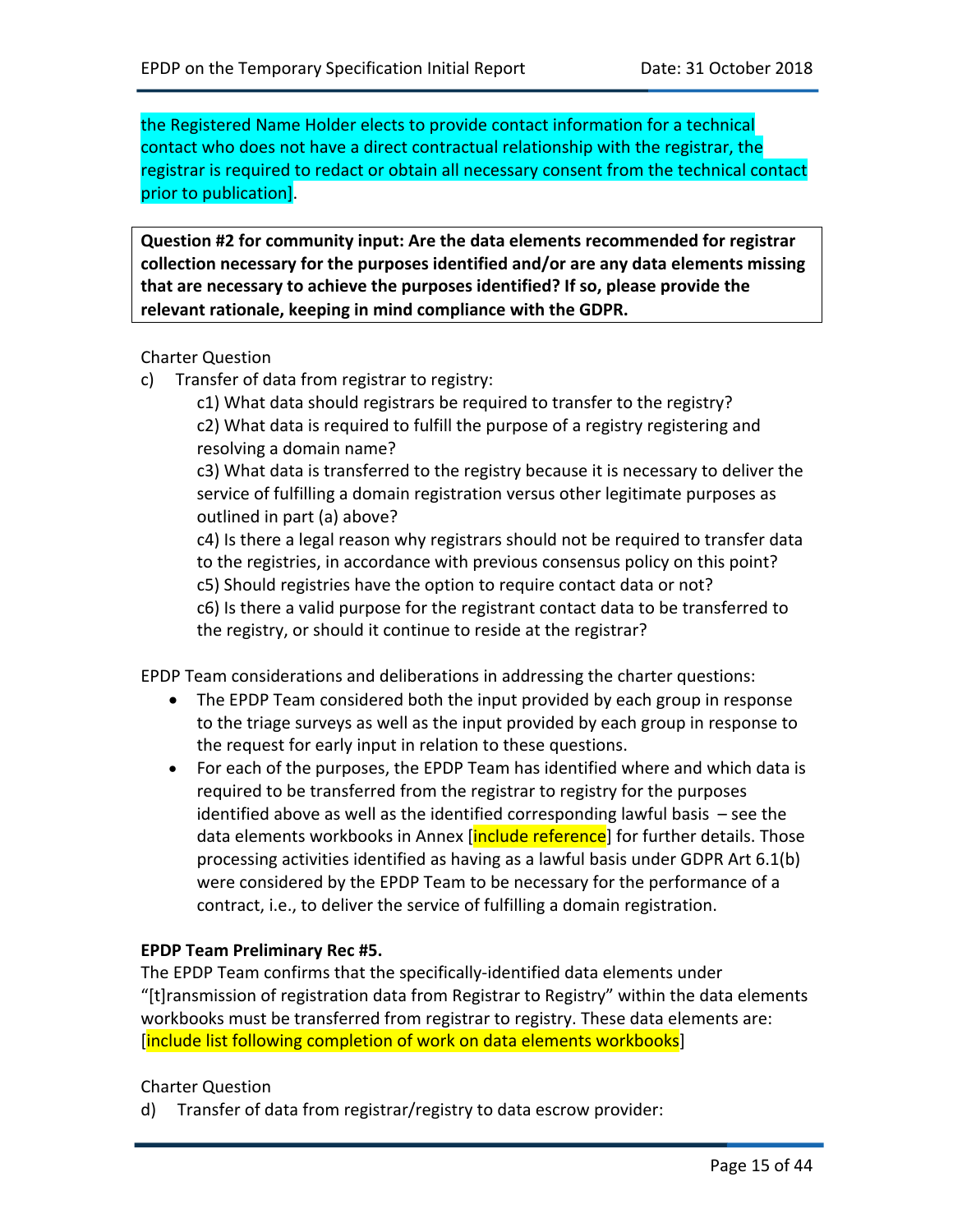d1) Should there be any changes made to the policy requiring registries and registrars to transfer the data that they process to the data escrow provider? d2) Should there be any changes made to the procedures for transfer of data from a data escrow provider to ICANN Org?

EPDP Team considerations and deliberations in addressing the charter questions

- The EPDP Team considered both the input provided by each group in response to the triage surveys as well as the input provided by each group in response to the request for early input in relation to these questions.
- The EPDP Team considered Charter Question d1 and d2 in the context of the purpose to provide mechanisms for safeguarding Registered Name Holders' Registration Data and [agreed that only data elements collected for other purposes identified herein should be considered for escrow as those elements have been identified as necessary to meet the purpose].

#### **EPDP Team Preliminary Rec #6.**

- 1. The EPDP Team recommends updates to the contractual requirements for registries and registrars to transfer data that they process to the data escrow provider to ensure consistency with the data elements workbooks workbook related to the purpose to provide mechanisms for safeguarding Registered Name Holders' Registration Data.
- 2. The specifically-identified data elements the EPDP Team recommends to be transferred are provided within the data elements workbook related to the purpose to provide mechanisms for safeguarding Registered Name Holders' Registration Data (see Annex [include reference]. These data elements are: [list data elements following completion of escrow data elements workbooks].
- 3. The EPDP Team recommends that GDPR-compliant data processing agreements are entered into between ICANN Org and the data escrow providers.

#### Charter Question

- e) Transfer of data from registrar/registry to ICANN:
	- e1) Should there be any changes made to the policy requiring registries and registrars to transfer the domain name registration data that they process to ICANN Compliance, when required/requested?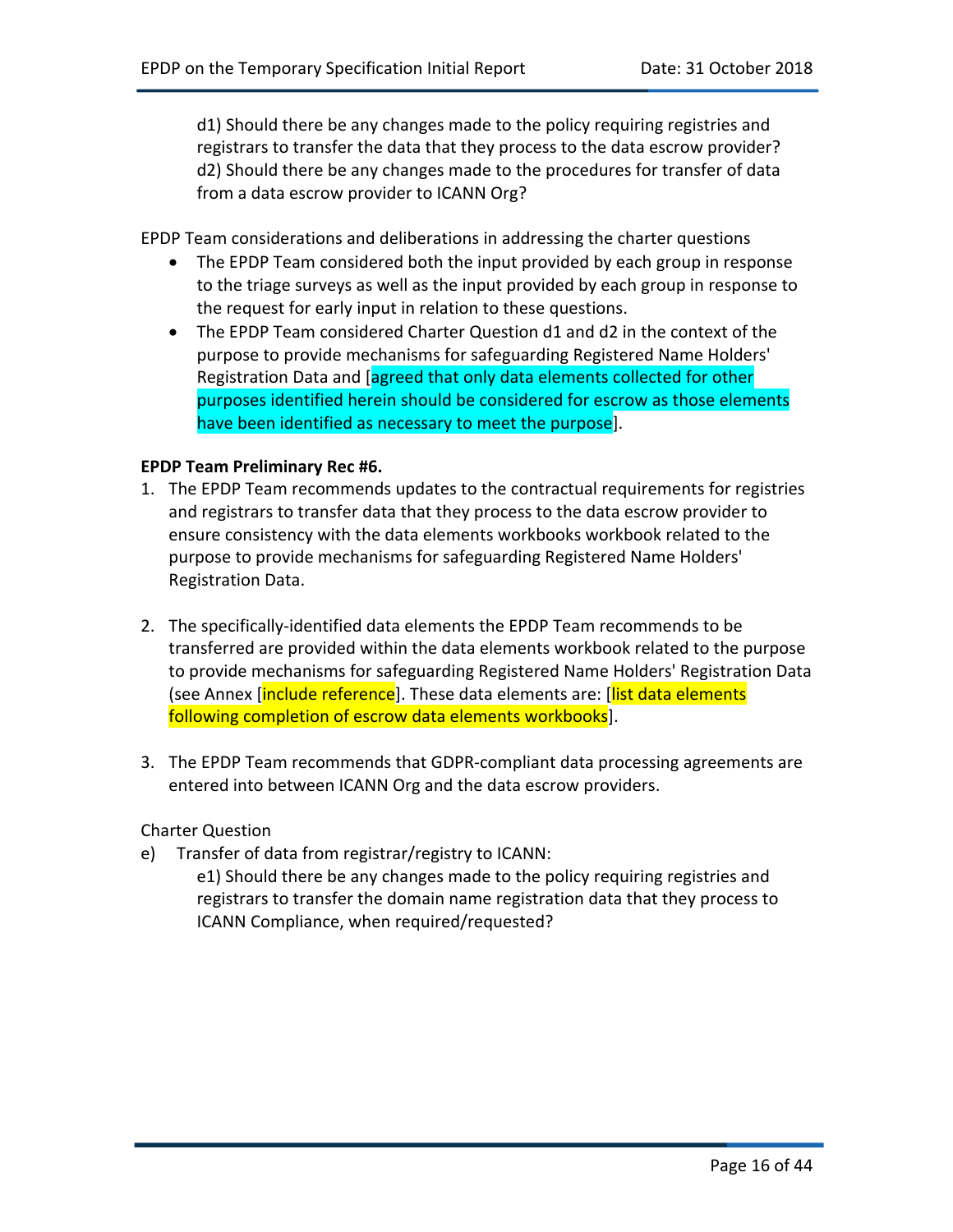EPDP Team considerations and deliberations in addressing the charter questions

- The EPDP Team considered both the input provided by each group in response to the triage surveys as well as the input provided by each group in response to the request for early input in relation to these questions.
- The EPDP Team discussed current requirements as well as future needs in relation to contractual compliance and consulted with the ICANN Compliance Team.

#### **EPDP Team Preliminary Rec #7.**

- 1. The EPDP Team recommends that updates are made to the contractual requirements for registries and registrars to transfer the domain name registration data that they process to ICANN Compliance when required/requested in line with the data elements workbook related to the purpose to handle contractual compliance monitoring requests, audits, and complaints submitted by Registry Operators, Registrars, Registered Name Holders, and other Internet users (see Annex [include reference].
- 2. The specifically-identified data elements the EPDP Team recommends to be transferred are provided within the data elements workbook related to the purpose to handle contractual compliance monitoring requests, audits, and complaints submitted by Registry Operators, Registrars, Registered Name Holders, and other Internet users (see Annex [include reference]). These data elements are: [include following finalization of purpose F data elements workbook].

**Question #3 for community input: Are there other data elements that are required to be transferred between registrars and registries / escrow providers that are necessary to achieve the purposes identified? If so, please provide the relevant rationale, keeping in mind compliance with the GDPR.**

#### Charter Question

f) Publication of data by registrar/registry:

f1) Should there be any changes made to registrant data that is required to be redacted? If so, what data should be published in a freely accessible directory? f2) Should standardized requirements on registrant contact mechanism be developed?

f3) Under what circumstances should third parties be permitted to contact the registrant, and how should contact be facilitated in those circumstances?

EPDP Team considerations and deliberations in addressing the charter questions

• The EPDP Team considered both the input provided by each group in response to the triage surveys as well as the input provided by each group in response to the request for early input in relation to these questions.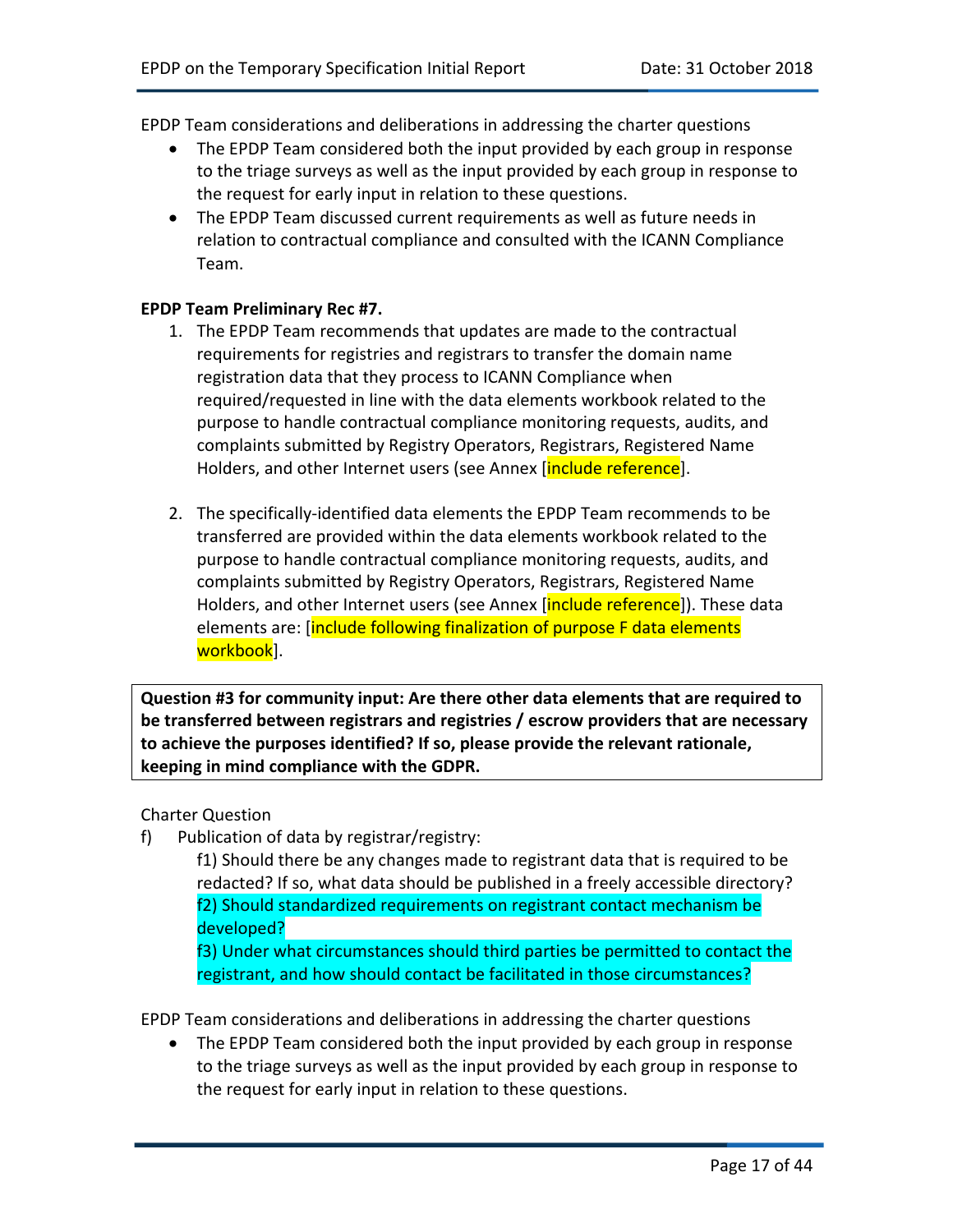- In the context of the purpose concerning lawful access for legitimate third-party interests (see Annex [include reference]), the EPDP Team considered both which data elements are to be published in a freely accessible directory and which data elements are to be redacted. As a starting point, the EPDP Team considered the existing data-redaction list in the Temporary Specification (see Appendix A) and specifically questioned redaction requirements for:
	- o Organization,
	- o City,
	- o Postal Code and
	- o Email Address.
- In the context of the Organization field, the EPDP Team noted there is currently no consistency in relation to how that field is used by the Registered Name Holder. Furthermore, assuming that the intent of that field is to denote a legal person, the EPDP Team considered the importance of obtaining clarification in relation to the liability should a Registered Name Holder still choose to provide personally identifiable information within the Organization field. As such, the group will seek information regarding other GDPR-compliant regimes and input from DPAs regarding how similar data fields are handled. Following this clarification, the EPDP Team may review the recommendation below in relation to the organization data element.
- In the context of postal code and city, the EPDP Team discussed the role these data elements might play in narrowing down jurisdiction, but also observed that this information may also be obtained under the purpose to provide mechanisms for safeguarding Registered Name Holders' Registration Data.
- In relation to email communication, the EPDP Team considers that [to be completed].

#### **EPDP Team Preliminary Rec #8.**

The EPDP Team recommends that redaction must be applied as follows to the data elements that are collected. Data elements not redacted must appear in a freely accessible directory:

| <b>Data Element</b>           | <b>Redacted</b> |
|-------------------------------|-----------------|
| <b>Domain Name</b>            | <b>No</b>       |
| <b>Registrar Whois Server</b> | <b>No</b>       |
| <b>Registrar URL</b>          | <b>No</b>       |
| <b>Updated Date</b>           | <b>No</b>       |
| <b>Creation Date</b>          | <b>No</b>       |
| <b>Registry Expiry Date</b>   | <b>No</b>       |
| <b>Registrar Registration</b> | <b>No</b>       |
| <b>Expiration Date</b>        |                 |
| <b>Registrar</b>              | <b>No</b>       |
| <b>Registrar IANA ID</b>      | No              |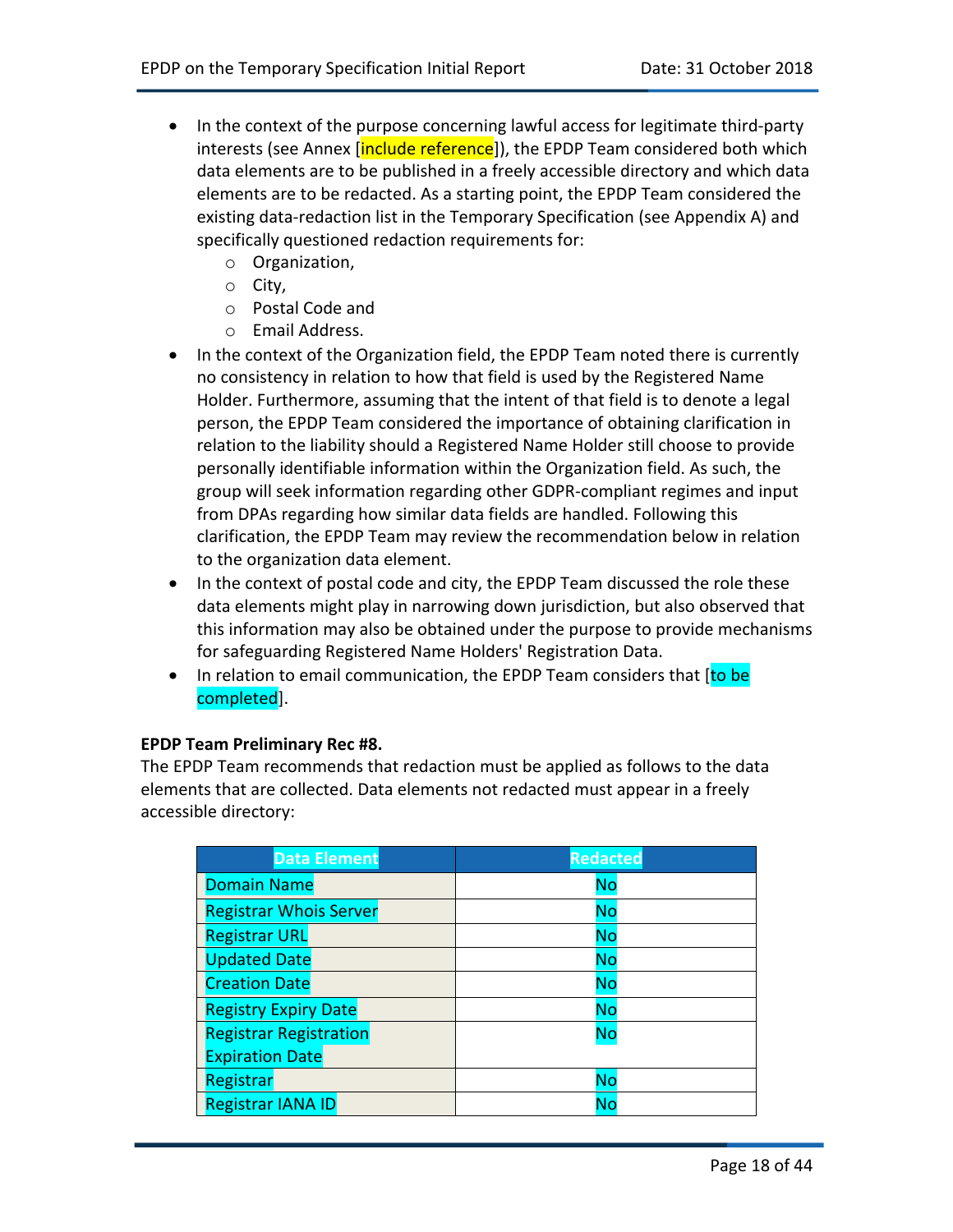| <b>Data Element</b>                  | <b>Redacted</b>  |
|--------------------------------------|------------------|
| <b>Registrar Abuse Contact Email</b> | <b>No</b>        |
| <b>Registrar Abuse Contact Phone</b> | <b>No</b>        |
| Reseller                             | <b>No</b>        |
| <b>Domain Status</b>                 | No               |
| <b>Registrant Fields</b>             |                  |
| <b>Name</b>                          | Yes              |
| Organization (opt.)                  | No               |
| <b>Street</b><br>0                   | Yes              |
| City                                 | Yes <sup>5</sup> |
| State/province                       | <b>No</b>        |
| Postal code                          | Yes              |
| Country<br>0                         | No <sup>6</sup>  |
| Phone                                | Yes              |
| Email                                | No <sup>7</sup>  |
| <b>Tech Fields</b>                   |                  |
| <b>Name</b>                          | Yes              |
| Phone                                | Yes              |
| Email<br>۰                           | <b>No</b>        |
| NameServer(s)                        | <b>No</b>        |
| <b>DNSSEC</b>                        | <b>No</b>        |
| <b>Name Server IP Address</b>        | <b>No</b>        |
| Last Update of Whois Database        | <b>No</b>        |

#### **EPDP Team Preliminary Rec #9.**

The EPDP Team recommends that registrars provide further guidance to a Registered Name Holder concerning the information that is to be provided within the Organization field.

#### **EPDP Team Preliminary Rec #10.**

 $\overline{a}$ 

In relation to facilitating email communication, the EPDP Team recommends that [current requirements in the Temporary Specification which specify that a Registrar MUST provide an email address or a web form to facilitate email communication with the relevant contact, but MUST NOT identify the contact email address or the contact itself, remain in place / Other to be decided].

<sup>5</sup> The IPC and BC representatives on the EPDP Team are of the view that this data element should be unredacted. <sup>6</sup> Idem

<sup>&</sup>lt;sup>7</sup> Per the current temp spec requirement: 2.5.1. Registrar MUST provide an email address or a web form to facilitate email communication with the relevant contact, but MUST NOT identify the contact email address or the contact itself.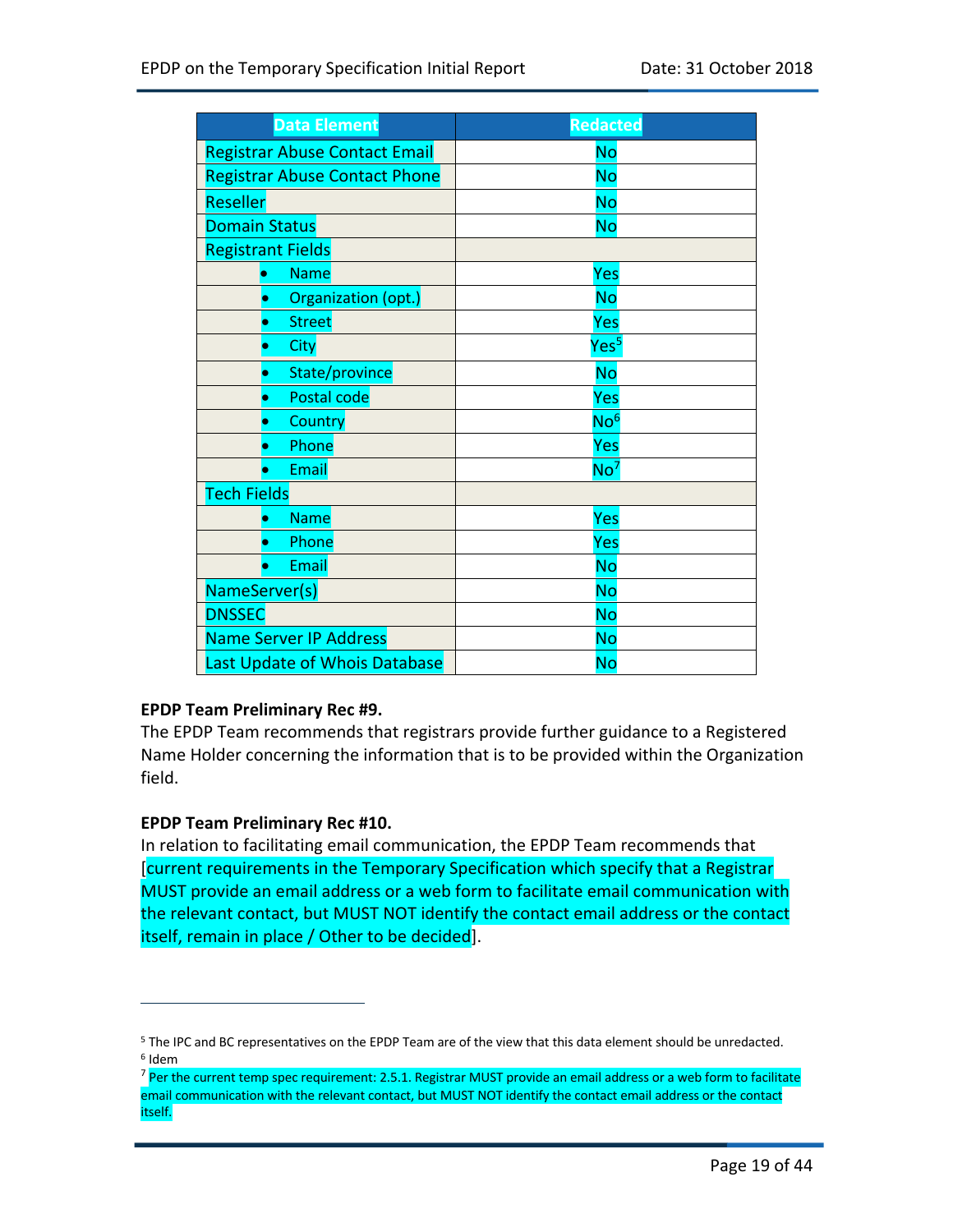**Question #4 for community input: Are there any changes that the EPDP Team should consider in relation to the redaction of data elements? If so, please provide the relevant rationale, keeping in mind compliance with the GDPR.** 

Charter Question

g) Data retention:

g1) Should adjustments be made to the data retention requirement (life of the registration + 2 years)?

g2) If not, are changes to the waiver process necessary?

g3) In light of the EDPB letter of 5 July 2018, what is the justification for retaining registration data beyond the term of the domain name registration?

EPDP Team considerations and deliberations in addressing the charter questions

- The EPDP Team considered both the input provided by each group in response to the triage surveys as well as the input provided by each group in response to the request for early input in relation to these questions.
- In addition, the EPDP Team reviewed the feedback that the European Data Protection Board provided in relation to data retention and took specific note of the following:

"personal data shall be kept in a form which permits identification of data subjects for no longer than is necessary for the purposes for which the personal data are processed (article 5(2) GDPR). This is a matter which has already been addressed repeatedly by both the WP29 and the EDPS.19 It is for ICANN to determine the appropriate retention period, and it must be able to demonstrate why it is necessary to keep personal data for that period. So far ICANN is yet to demonstrate why each of the personal data elements processed in the context of WHO IS must in fact be retained for a period of 2 years beyond the life of the domain name registration. The EDPB therefore reiterates the request ICANN to reevaluate the proposed retention period of two years and to explicitly justify and document why it is necessary to retain personal data for this period in light of the purposes pursued"<sup>8</sup>.

• For each of the purposes, the EPDP Team has identified in the data elements workbooks in Annex [include reference] the desired data retention period, including a rationale for why data needs to be retained for that period.

#### **EPDP Team Preliminary Rec #11.**

 $\overline{a}$ 

[The EPDP Team recommends that Registrars are required to retain the herein-specified data elements for a period of one year following the life of the registration. This

<sup>8</sup> See https://www.icann.org/en/system/files/correspondence/jelinek-to-marby-05jul18-en.pdf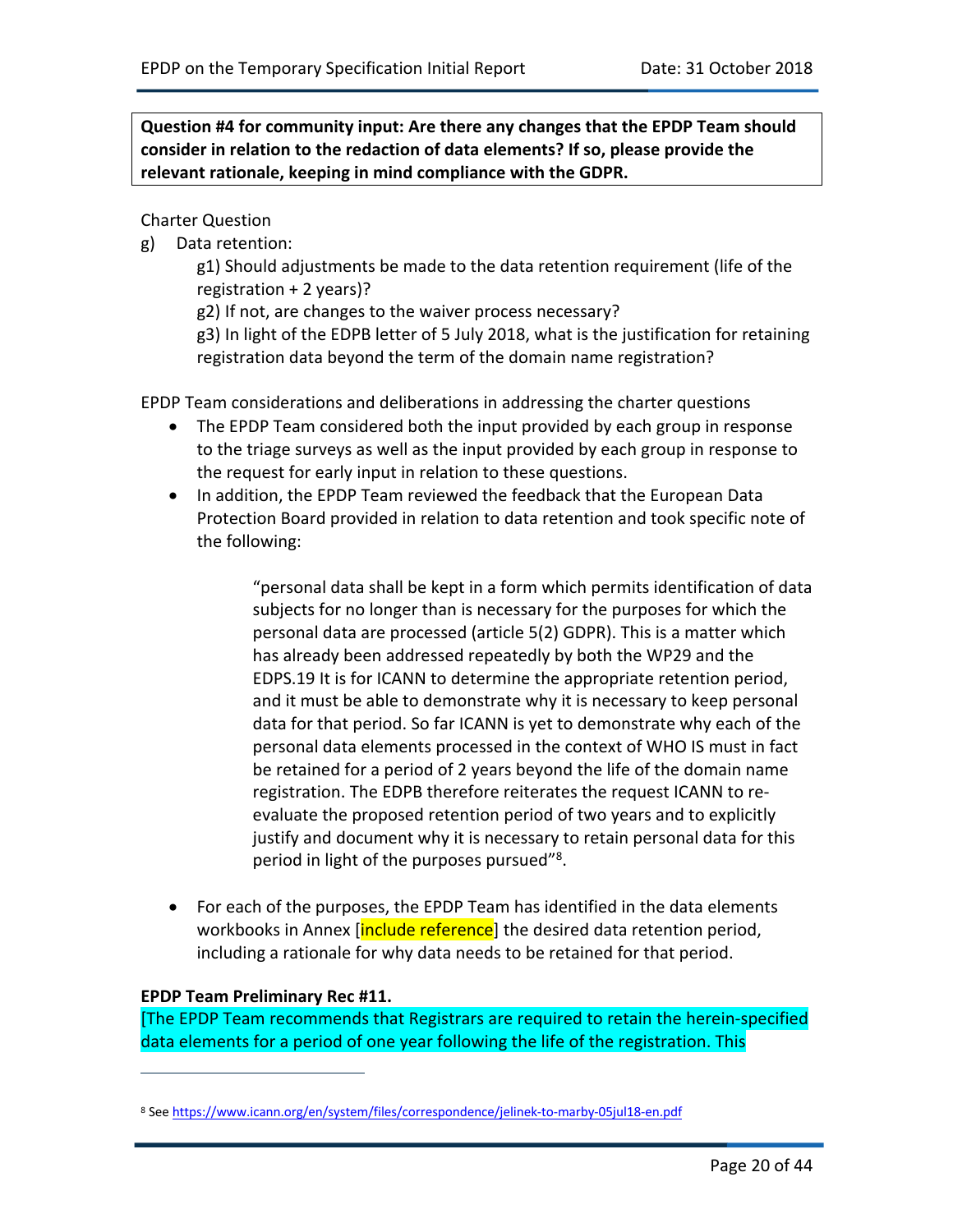retention period conforms to the specific statute of limitations within the Transfer Dispute Resolution Policy ("TDRP"). Other relevant parties, including Registries, escrow providers and ICANN Compliance, have separate retention periods less than or equal to one year accordingly and in line with the GDPR requirements.]

**Question #5 for community input: Are there any changes that the EPDP Team should consider in relation to the data retention periods recommended? If so, please provide the relevant rationale, keeping in mind compliance with the GDPR.** 

Charter Question

h) Applicability of Data Processing Requirements

h1) Should Registry Operators and Registrars ("Contracted Parties") be permitted or required to differentiate between registrants on a geographic basis? h2) Is there a legal basis for Contracted Parties to differentiate between registrants on a geographic basis?

h3) Should Contracted Parties be allowed or required to treat legal and natural persons differently, and what mechanism is needed to ensure reliable determination of status?

h4) Is there a legal basis for Contracted Parties to treat legal and natural persons differently?

h5) What are the risks associated with differentiation of registrant status as legal or natural persons across multiple jurisdictions? (See EDPB letter of 5 July 2018).

EPDP Team considerations and deliberations in addressing the charter questions

- The EPDP Team considered both the input provided by each group in response to the triage surveys as well as the input provided by each group in response to the request for early input in relation to these questions.
- In relation to question h1, the EPDP Team agrees that contracted parties should be (and are) permitted to differentiate between registrants on a geographic basis; however, the EPDP Team does not agree that differentiation on a geographic basis should be required. Specifically, members of the BC, IPC and GAC [add others as appropriate] have expressed the view that contracted parties should be required to differentiate between registrants on a geographic basis. The Members expressing support for requiring differentiation between registrants on a geographic basis noted the following:
	- 1. When GDPR was adopted, the global nature of the DNS was not taken into account. It therefore may be shortsighted to just focus on GDPR.
	- 2. Applying GDPR to all registrants would undermine the ability of sovereign states to enforce their own laws and regulations within their respective jurisdictions.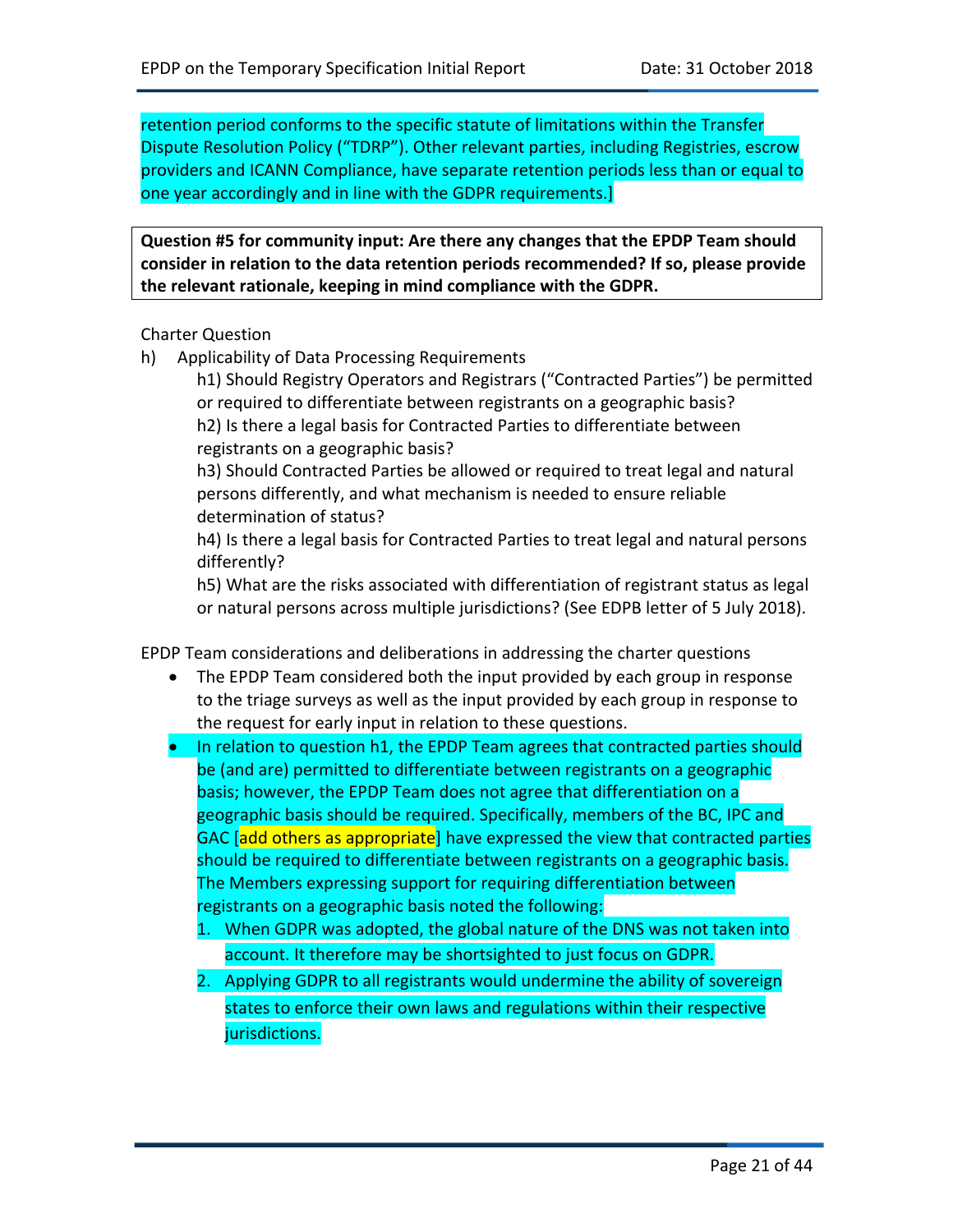3. Businesses are generally required to take into account local laws when choosing to do business with various countries; therefore, cost is not necessarily a persuasive argument to not require differentiation.

The Members opposing requiring differentiation between registrants on a geographic basis noted the following:

- 1. The actual location of the registrant is not alone dispositive of whether GDPR applies especially because of the widespread industry use of additional processors (e.g., backend registry service providers for registry operators and backend registrar service providers and resellers). For example, if a registry operator that is not subject to GDPR is using a European registry service provider as a data processor, that registry service provider has to comply with GDPR. If a registrar that is not subject to GDPR has a reseller that is subject to GDPR, either because it is located in Europe or offers services to European data subjects, that registrar would need to comply with GDPR. If a registrar uses another registrar as a service provider to run the technical operations of its registrar business, the same complexity exists.
- 2. The actual location of the registrant is not alone dispositive of whether GDPR applies especially because of the widespread industry use of additional processors (e.g., backend registry service providers for registry operators and backend registrar service providers and resellers).
- 3. Data subjects need to be informed at the time of collection about how their personal data is being processed, i.e., what data is collected, to whom it is transferred, how long it is stored, etc. Not having a common approach for all registrants could lead to two classes of registrants, which may result in competitive advantages to certain registrars/registries (due to their establishment in jurisdictions with privacy protection), fragmentation in the marketplace and interoperability issues.
- 4. It is often difficult to identify a registrant's applicable jurisdiction with sufficient certainty to apply appropriate data protection rules. A differentiated treatment based on geographic location has a high likelihood of an adverse effect on the data subject's data privacy rights through publication.
- 5. There are significant liability implications for Contracted Parties if they are incorrect in applying the appropriate data protection rules. Contracted parties should be free to choose whether or not to take that risk as a business decision rather than a contractual requirement."
- 6. Any consensus policy needs to be commercially reasonable and implementable, and in the current market place, differentiation based on geographic location will be difficult to scale, costly, and, accordingly, neither commercially reasonable nor implementable.
- In relation to question h2, the EPDP Team agreed that there is a legal basis for contracted parties to differentiate b/w registrants on a geographic basis.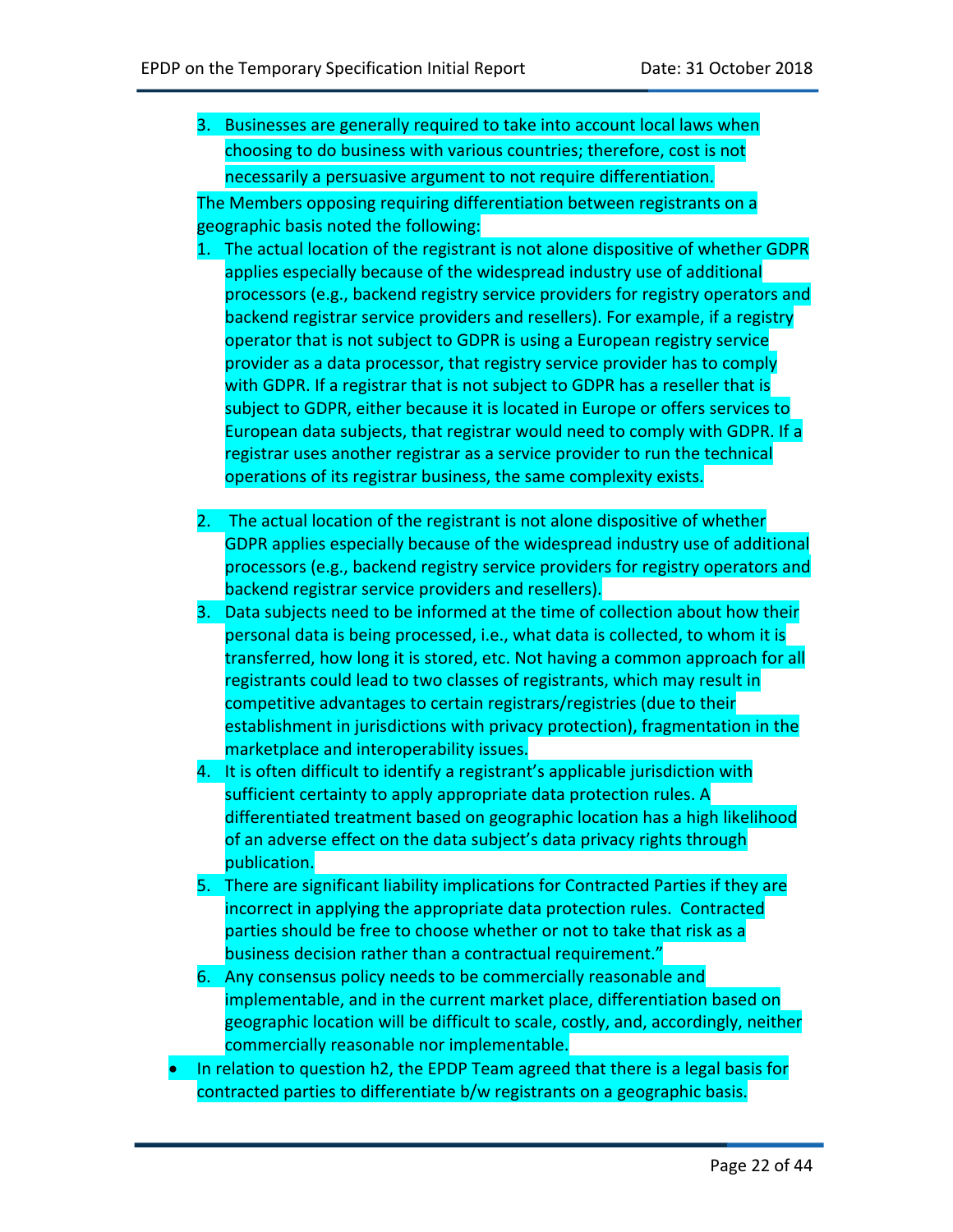However, the location of the registrant alone is not a dispositive indicator if the GDPR applies. If the controller or any processor is within the EU, the GDPR will also apply.

Members of the BC [add others as appropriate] have requested ICANN, in conjunction with interested community members, explore the feasibility of a mechanism allowing geographic differentiation (such as the EWG rules engine). [Other members of Small Team #2 did not agree to this request – to be updated, as appropriate.]

Although the law does distinguish between EEA and non EEA data, any policy must be feasible and implementable. Given the current system and taking into account current technology and policy expectations, the inability to differentiate such data to any level of certainty, and prohibitively high implementation costs, liability risk remains too high, rendering a forced differentiation unenforceable and unimplementable.

- In relation to questions h3 and h5, the EPDP Team agrees that contracted parties should be allowed to treat legal and natural persons differently but the mechanism by which this should or can be done should be further explored. Furthermore, the EPDP Team noted that under GDPR, there is a legal basis for doing so. While the focus of this EPDP is GDPR compliance, the EPDP Team did note that not all jurisdictions have this same distinction, so any policy recommendations would need to be flexible enough to take this into account.
- In relation to question h5, the EPDP Team observed that the main risk seems to be that while legal persons don't have the same protections under GDPR, natural persons employed by a legal person (and who may be designated as the registrant, admin or technical contact) are still natural persons with rights/protection under GDPR. This risk may be minimized through educational resources as recommended below. [risks to be further fleshed out].

#### **EPDP Team Preliminary Rec #12.**

The EPDP Team recommends that:

- The distinction between legal and natural persons is useful and necessary for GDPR and some other data protection laws.
	- $\circ$  However, the EPDP Team recognizes that there are challenges in making this distinction in the context of domain name registrations as well as the potential implementation of any new functionality that would apply to pre-existing registrations.
	- $\circ$  Additionally, other jurisdictions may have other categories of protected groups or other requirements that would need to be factored in.

#### **EPDP Team Preliminary Rec #13.**

• The EPDP Team recommends that GDD staff who will be tasked with the implementation of these policy recommendations commence research by investigating how ccTLDs and contracted parties currently distinguish between natural and legal persons to inform the EPDP Team. This research is being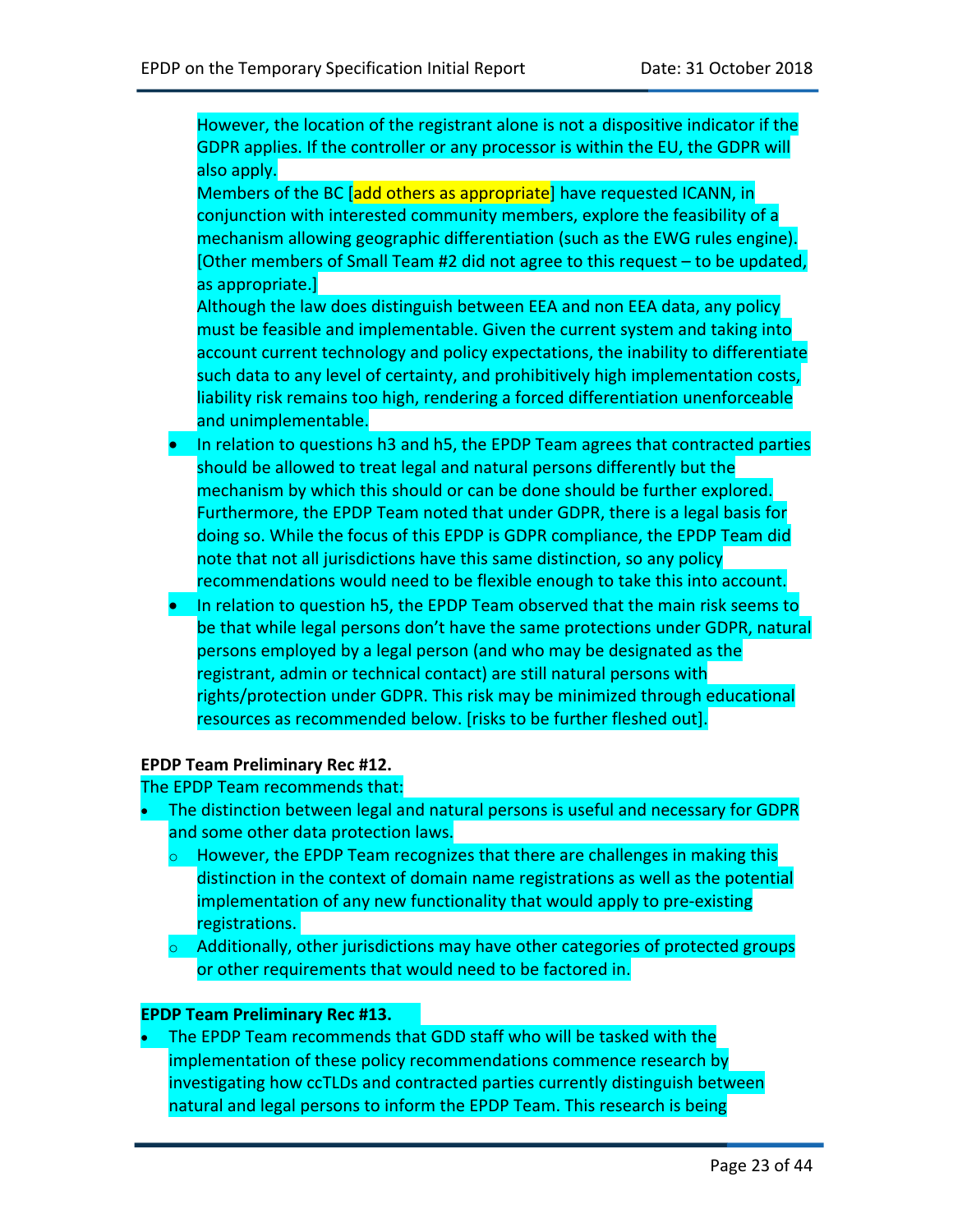authorized by this Initial Report and can start at the earliest convenience of the GDD staff.

- Following the receipt of the research, the EPDP Team will explore in a timely manner how this distinction can be made in the context of domain name registrations in a satisfactory way.
	- $\circ$  The EPDP Team should also consider the timeline needed to implement, which could follow a phased approach whereby implementation would start immediately following completion of the further work and agreement on a satisfactory manner to distinguish between legal and natural persons for new registrations while existing registrations would be phased in upon renewal or by other means.
	- $\circ$  The EPDP Team should also consider which data fields (if any) need to be added to accomplish this distinction. This could require further liaising with the IETF if data fields in RDAP need to be added or changed.

#### **EPDP Team Preliminary Rec #14.**

• The EPDP Team recommends that, as a best practice, registries, registrars and ICANN each develop (educational) resources available that help registrants understand the distinction between a domain name that is registered by a natural person vs. legal person / entity. These resources and communications should also encourage legal persons to provide non-personal information for their email address and other contact information.

**Question #6 for community input: Are there any other aspects in relation to natural vs. legal person as well as geographic application that the EPDP Team should consider? If so, please provide the relevant rationale as well as how this would affect possible recommendations in these areas, keeping in mind compliance with the GDPR.**

i) Transfer of data from registry to Emergency Back End Registry Operator ("EBERO") i1) Consider that in most EBERO transition scenarios, no data is actually transferred from a registry to an EBERO. Should this data processing activity be eliminated or adjusted?

EPDP Team considerations and deliberations in addressing the charter questions

- The EPDP Team considered both the input provided by each group in response to the triage surveys as well as the input provided by each group in response to the request for early input in relation to these questions.
- [Update following the completion of the data elements workbook for purpose E EBERO]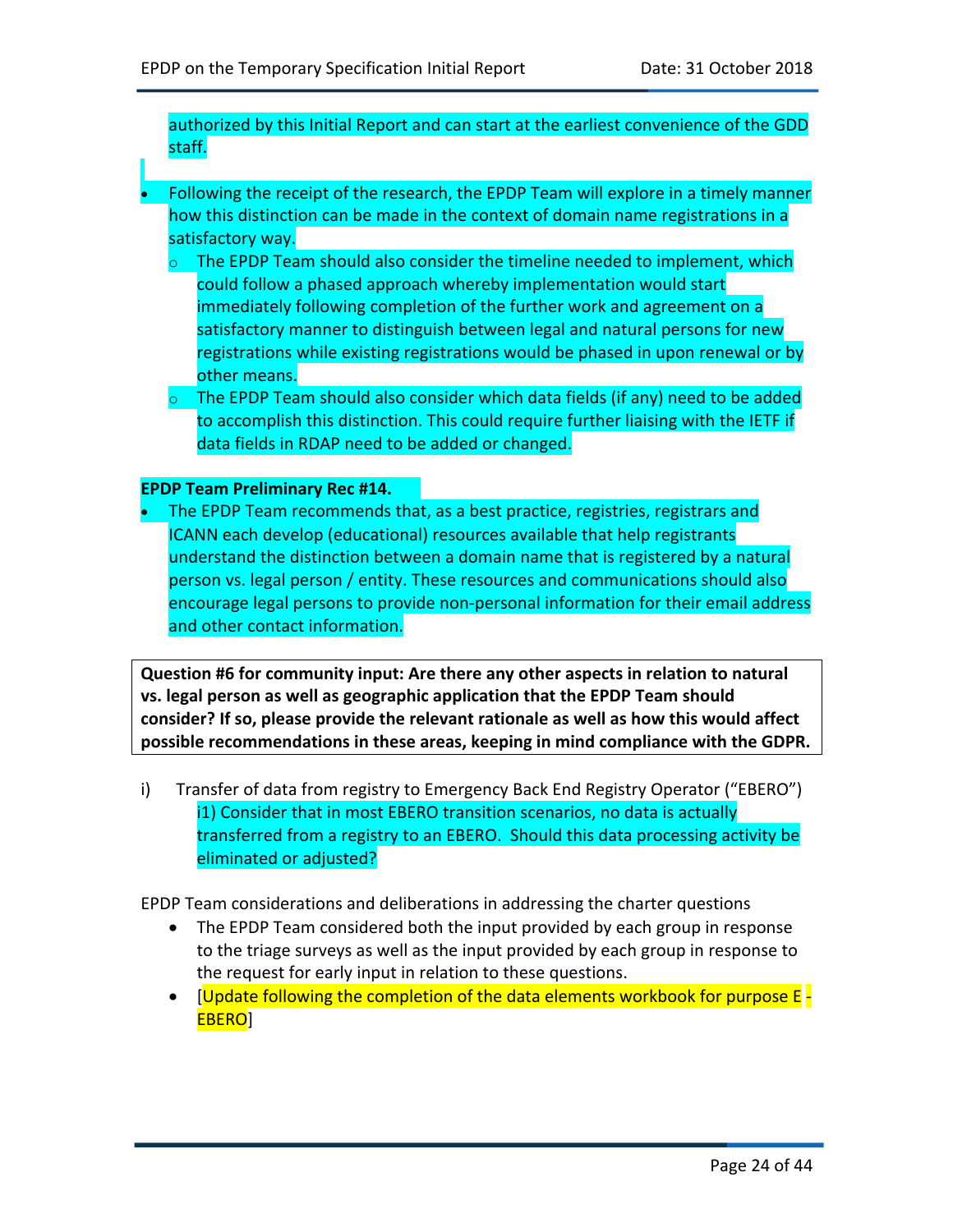#### **EPDP Team Preliminary Rec #15.**

The EPDP Team recommends that [update following completion of workbook for purpose E – EBERO]

#### Charter Question

j). Temporary Specification and Reasonable Access

j1) Should existing requirements in the Temporary Specification remain in place until a model for access is finalized?

A. If so:

1. Under Section 4 of Appendix A of the Temporary Specification, what is meant by "reasonable access" to Non-Public data?

2. What criteria must Contracted Parties be obligated to consider in deciding whether to disclose non-public Registration data to an outside party requestor (i.e. whether or not the legitimate interest of the outside party seeking disclosure are overridden by the interests or fundamental rights or freedoms of the registrant)?

B. If not:

1. What framework(s) for disclosure could be used to address (i) issues involving abuse of domain name registrations, including but not limited to consumer protection, investigation of cybercrime, DNS abuse and intellectual property protection, (ii) addressing appropriate law enforcement needs, and (iii) provide access to registration data based on legitimate interests not outweighed by the fundamental rights of relevant data subjects?

j2) Can the obligation to provide "reasonable access" be further clarified and/or better defined through the implementation of a community-wide model for access or similar framework which takes into account at least the following elements:

1. What outside parties / classes of outside parties, and types of uses of nonpublic Registration Data by such parties, fall within legitimate purposes and legal basis for such use?

2. Should such outside parties / classes of outside parties be vetted by ICANN in some manner and if so, how?

3. If the parties should not be vetted by ICANN, who should vet such parties?

4. In addition to vetting the parties, either by ICANN or by some other body or bodies, what other safeguards should be considered to ensure disclosure of Non-Public Personal Data is not abused?

EPDP Team considerations and deliberations in addressing the charter questions

• The EPDP Team considered both the input provided by each group in response to the triage surveys as well as the input provided by each group in response to the request for early input in relation to these questions.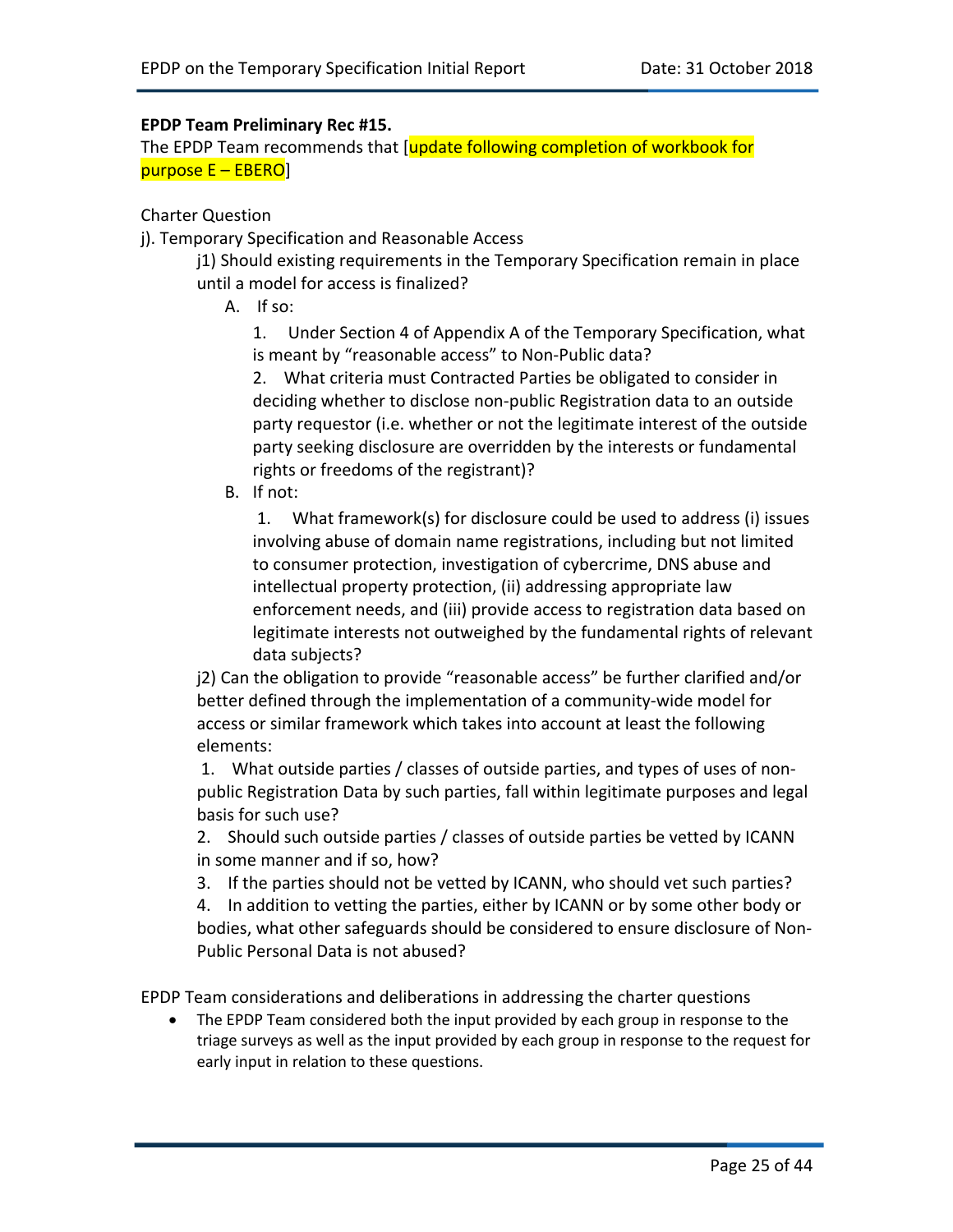#### **EPDP Team Preliminary Rec #16.**

The EPDP Team recommends that the current requirements in the Temporary Specification in relation to reasonable access remain in place until work on a system for Standardized Access to Non-Public Registration Data has been completed, noting that the term should be modified to refer to "parameters for responding to lawful disclosure requests." Furthermore, the EPDP Team recommends that criteria around the term "reasonable" are further explored as part of the implementation of these policy recommendations addressing:

- o [Practicable]\* timelines criteria for responses to be provided by Contracted Parties;
- o Format by which requests should be made and responses are provided;
- o Communication/Instructions around how and where requests should be submitted;
- o Requirements for what information responses should include (for example, auto-acknowledgement of requests and rationale for rejection of request);
- o Logging of requests.

[\*Some concern expressed that timeliness that should not be translated into requirements that are impractical for contracted parties]

**Question #7 for community input: Are there any changes that the EPDP Team should consider in relation to its recommendations in relation to "reasonable access"? If so, please provide the relevant rationale, keeping in mind compliance with the GDPR.** 

#### **Part 3: Data Processing Terms**

k) ICANN's responsibilities in processing data

k1) For which data processing activities undertaken by registrars and registries as required by the Temporary Specification does ICANN determine the purpose and means of processing?

k2) In addition to any specific duties ICANN may have as data controller, what other obligations should be noted by this EPDP Team, including any duties to registrants that are unique and specific to ICANN's role as the administrator of policies and contracts governing gTLD domain names?

l) Registrar's responsibilities in processing data

l1) For which data processing activities required by the Temporary Specification does the registrar determine the purpose and means of processing? l2) Identify a data controller and data processor for each type of data. l3) Which registrant data processing activities required by the Temporary Specification do registrars undertake solely at ICANN's direction? l4) What are the registrar's responsibilities to the data subject with respect to data processing activities that are under ICANN's control?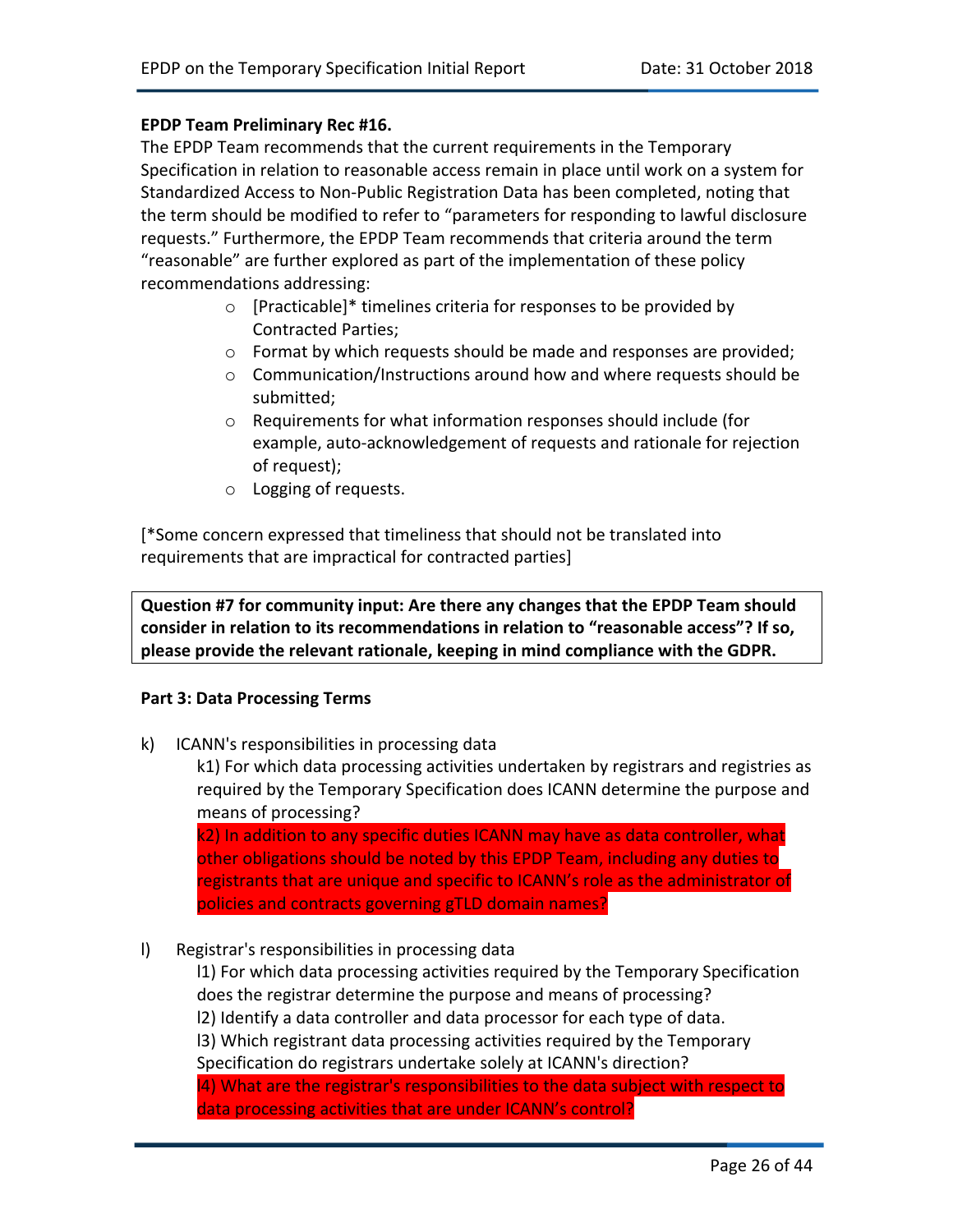m) Registry's responsibilities in processing data

m1) For which data processing activities required by the Temporary Specification does the registry determine the purpose and means of processing? m2) Which data processing activities required by the Temporary Specification does the registry undertake solely at ICANN's direction? m3) Are there processing activities that registries may optionally pursue? m4) What are the registry's responsibilities to the data subject based on the above?

EPDP Team considerations and deliberations in addressing the charter questions

- The EPDP Team considered both the input provided by each group in response to the triage surveys as well as the input provided by each group in response to the request for early input in relation to these questions.
- Through its work on the data elements workbooks, the EPDP Team has identified the following for each of the purposes: (1) responsible party/parties, and (2) which party/parties is/are involved in the relevant processing steps, see Annex [include reference].
- The EPDP Team considered that the GDPR states that:

"'[C]ontroller' means the natural or legal person, public authority, agency or other body which, alone or jointly with others, determines the purposes and means of the processing of personal data; where the purposes and means of such processing are determined by Union or Member State law, the controller or the specific criteria for its nomination may be provided for by Union or Member State law;

'[P]rocessor' means a natural or legal person, public authority, agency or other body which processes personal data on behalf of the controller; (…)

Joint Controllers –

1. Where two or more controllers jointly determine the purposes and means of processing, they shall be joint controllers. They shall in a transparent manner determine their respective responsibilities for compliance with the obligations under this Regulation, in particular as regards the exercising of the rights of the data subject and their respective duties to provide the information referred to in Articles 13 and 14, by means of an arrangement between them unless, and in so far as, the respective responsibilities of the controllers are determined by Union or Member State law to which the controllers are subject. The arrangement may designate a contact point for data subjects.

2. The arrangement referred to in paragraph 1 shall duly reflect the respective roles and relationships of the joint controllers vis-à-vis the data subjects. The essence of the arrangement shall be made available to the data subject.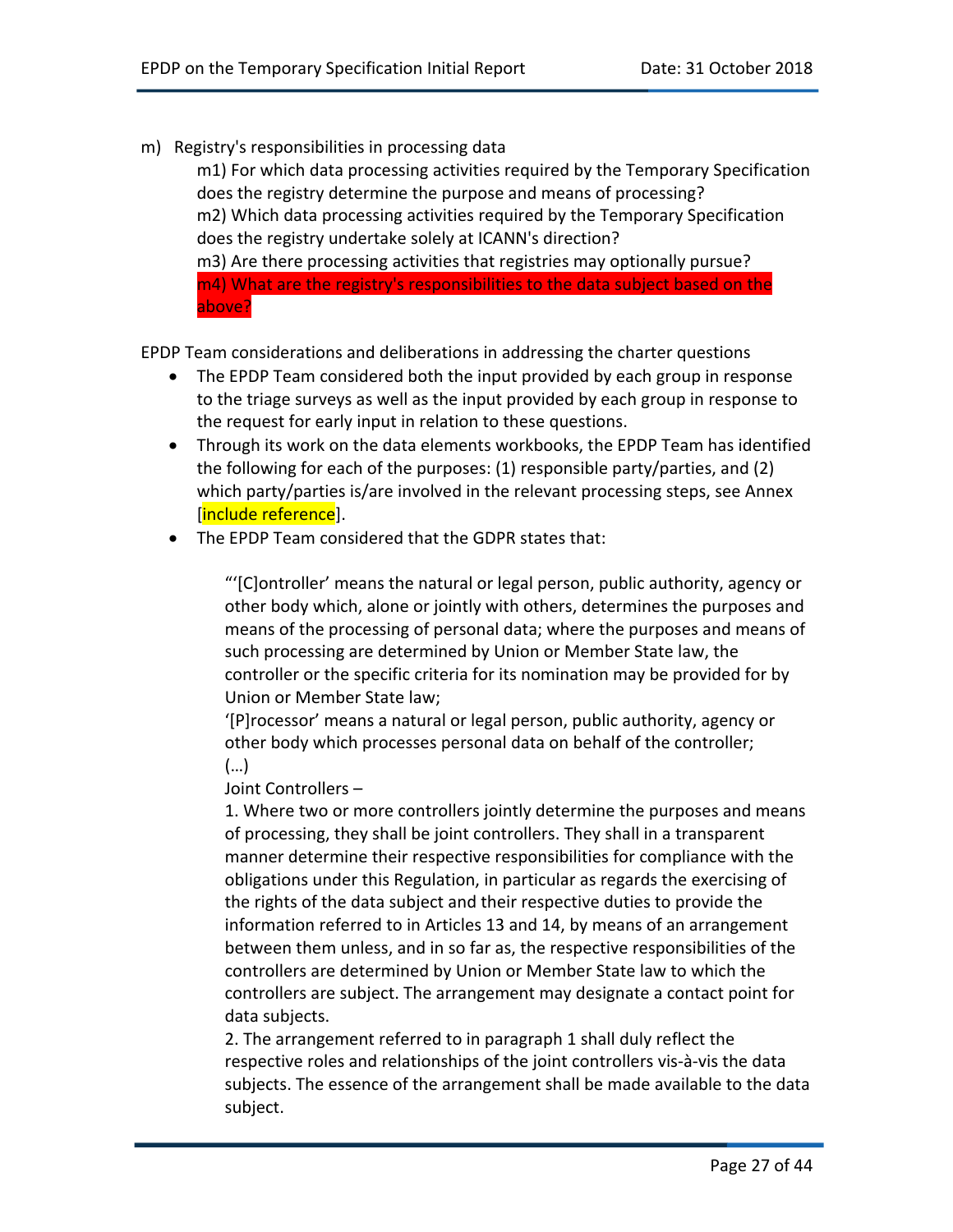3. Irrespective of the terms of the arrangement referred to in paragraph 1, the data subject may exercise his or her rights under this Regulation in respect of and against each of the controllers."

• Furthermore, the EPDP Team considered that:

"Where two or more controllers determine the purposes and means of processing, they are joint controllers (Article 26). Under the GDPR joint controllers have to determine their respective responsibilities for legal compliance and rights of data subjects in a transparent manner. They can do so for example in a clear contractual arrangement.

The arrangement needs to reflect the roles and relationships between the joint controllers and made available to data subjects. A data subject may exercise his or her rights against each of the controllers. Each data controller is individually liable for legal compliance under Article 82. After providing remedies to data subjects, a joint controller may claim its losses from other joint controllers or processors, if applicable, according to its roles and responsibilities in the processing at stake".9

• Similarly, the EPDP Team considered the lawfulness of processing as stated in the GDPR, specifically the following lawful basis:

"(a) the data subject has given consent to the processing of his or her personal data for one or more specific purposes;

(b) processing is necessary for the performance of a contract to which the data subject is party or in order to take steps at the request of the data subject prior to entering into a contract;

(…)

 $\overline{a}$ 

(f) processing is necessary for the purposes of the legitimate interests pursued by the controller or by a third party, except where such interests are overridden by the interests or fundamental rights and freedoms of the data subject which require protection of personal data, in particular where the data subject is a child.<sup>10"</sup>

• As noted below, there was some disagreement within the EPDP Team in relation to when Art. 6(1)b applies; namely, does the reference 'to which the data subject

<sup>9</sup> see https://www.futurelearn.com/courses/general-data-protection-regulation/0/steps/32432

<sup>10</sup> See https://eur-lex.europa.eu/legal-content/EN/TXT/PDF/?uri=CELEX:32016R0679&from=EN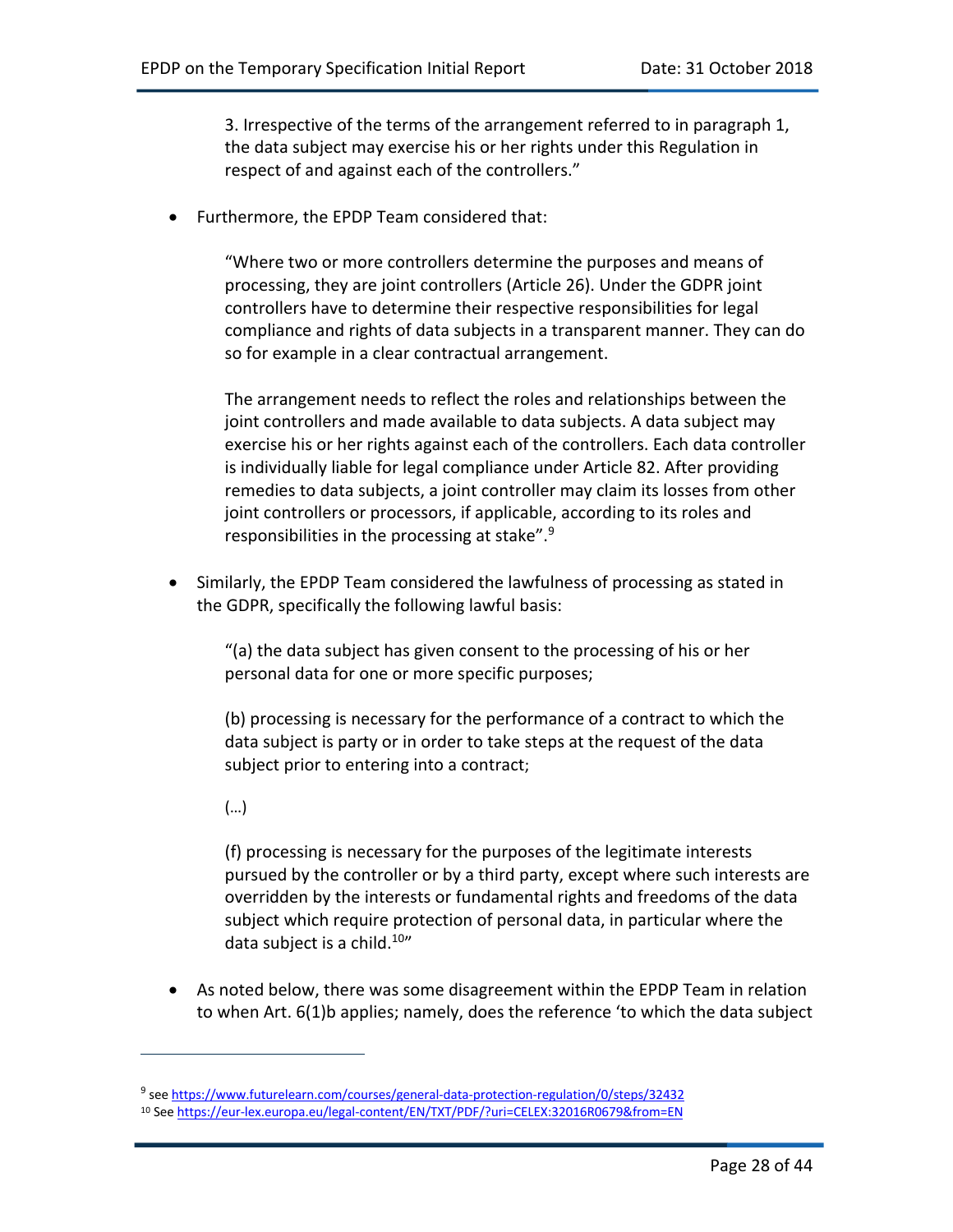is party' limit the use of this lawful basis to registrars only as they have the direct contractual relationship with the Registered Name Holder? Similarly, in relation to Art. 6(1)(b), questions arose regarding how to apply "necessary for the performance of a contract"; specifically, does this clause solely relate to the registration and activation of a domain, or, alternatively, could related activities such as fighting DNS abuse also be considered necessary for the performance of a contract? The EPDP Team plans to put these questions forward to the European Data Protection Board (EDPB) to obtain further clarity in order to help inform its deliberations.

#### **EPDP Team Preliminary Rec #17.**

The EPDP Team recommends that the policy includes the following data processing activities as well as responsible parties:

#### **ICANN PURPOSE:**

 $\overline{a}$ 

As subject to Registry and Registrar terms, conditions and policies, and ICANN Consensus Policies:

- To establish the rights of a Registered Name Holder in a Registered Name; to ensure that a Registered Name Holder may exercise its rights in the use and disposition of the Registered Name; and
- To activate a registered name and allocate it to a Registered Name Holder.

| <b>Processing</b><br><b>Activity</b> | <b>Responsible Party:</b>                                                                          | <b>Lawful Basis:</b>                                                                                                                                                                                                                                                                     |
|--------------------------------------|----------------------------------------------------------------------------------------------------|------------------------------------------------------------------------------------------------------------------------------------------------------------------------------------------------------------------------------------------------------------------------------------------|
| <b>Collection</b>                    | <b>ICANN</b> - Joint Controller<br>Registrars - Joint Controller<br>Registries - Joint Controllers | 6(1)(b) for Registrars<br>$6(1)(f)$ for Registries <sup>11</sup>                                                                                                                                                                                                                         |
| <b>Transmission</b><br>from Rr to Ry | <b>ICANN</b> - Joint Controller<br>Registrars – Processor<br>Registries - Joint Controllers        | Certain data elements<br>(domain name and<br>nameservers) would be<br>required to be transferred<br>from the Registrar to<br>Registry. The lawful basis<br>would be 6(1)b, should<br>personal data be involved.<br>For other data elements, Art.<br>$6(1)(f)$ of the GDPR. <sup>12</sup> |

 $11$  Members of the BC and IPC expressed the view that Purpose A is  $6(1)(b)$  for all processing activities, including Registries checking on patterns of abuse as protecting against abuse is considered necessary for performance of a contract.  $12$  Idem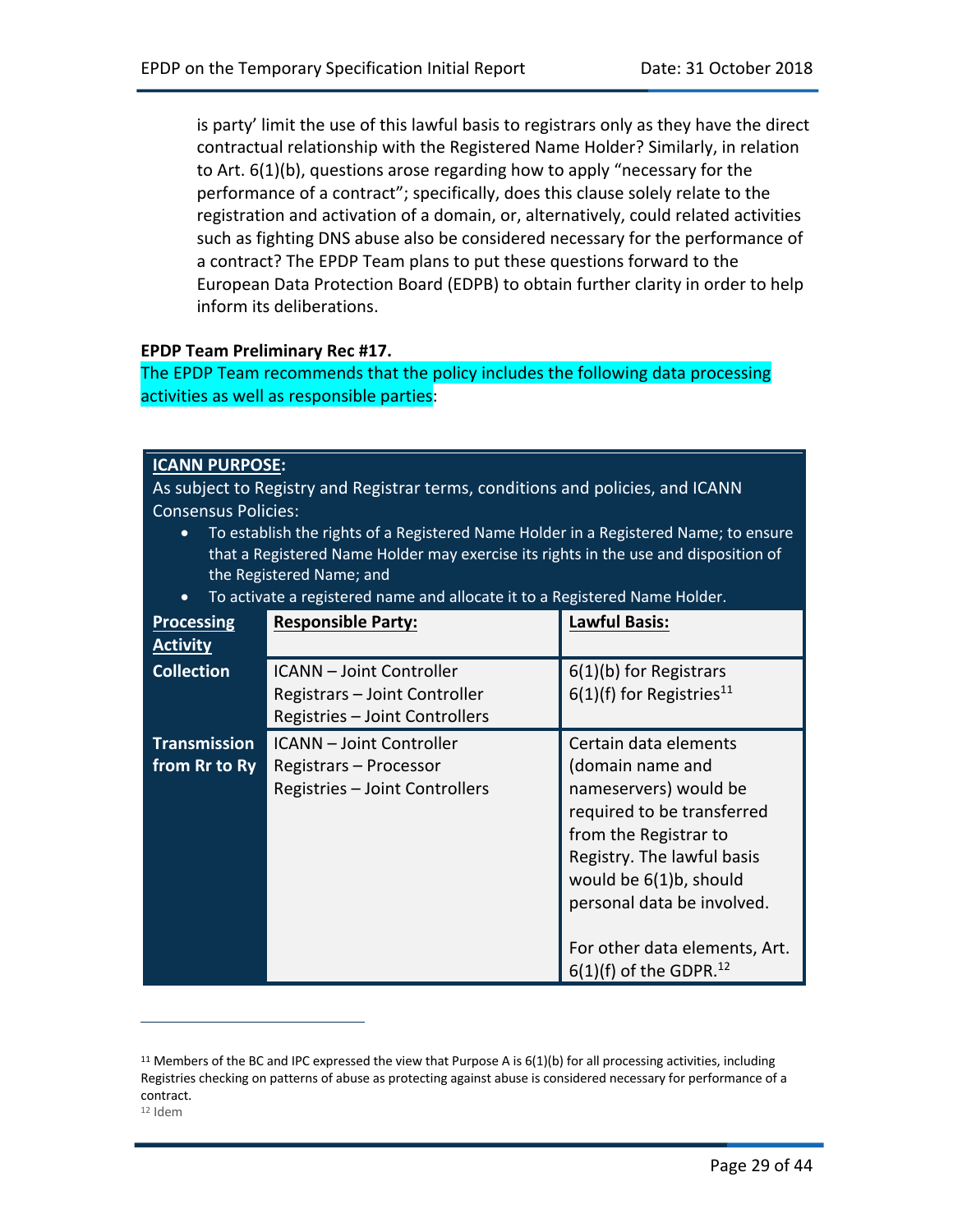| <b>Disclosure</b>        | <b>ICANN - Controller</b><br>Registrars - Processor | Activation of the domain<br>name registration in the DNS<br>requires disclosure of certain<br>data elements, namely<br>domain name and name<br>servers. The lawful basis<br>would be 6(1)b, should<br>personal data be involved. |
|--------------------------|-----------------------------------------------------|----------------------------------------------------------------------------------------------------------------------------------------------------------------------------------------------------------------------------------|
| Data<br><b>Retention</b> | <b>ICANN - Controller</b><br>Registrar - Processor  | 6(1)(f)                                                                                                                                                                                                                          |

#### **ICANN PURPOSE:**

Maintaining the security, stability and resiliency of the Domain Name System In accordance with ICANN's mission through the enabling of lawful access for legitimate third-party interests to data elements collected for other purposes identified herein.

| <b>Processing</b><br><b>Activity</b> | <b>Responsible Party:</b>                                                    | <b>Lawful Basis:</b> |
|--------------------------------------|------------------------------------------------------------------------------|----------------------|
| <b>Collection</b>                    | ICANN – Controller<br>Registrars - Controller<br>Registries - Controller     | 6(1)(f)              |
| <b>Transmission</b><br>from Rr to Ry | N/A                                                                          | N/A                  |
| <b>Disclosure</b>                    | <b>ICANN</b> - Controller<br>Registrar - Controller<br>Registry - Controller | 6(1)(f)              |
| Data<br><b>Retention</b>             | <b>ICANN - Controller</b><br>Registrar - Processor                           | 6(1)(f)              |

#### **ICANN PURPOSE:**

Enable communication with and/or notification to the Registered Name Holder and/or their delegated agents of technical and/or administrative issues with a Registered Name

| <b>Processing</b><br><b>Activity</b> | <b>Responsible Party:</b>       | <b>Lawful Basis:</b>     |
|--------------------------------------|---------------------------------|--------------------------|
| <b>Collection</b>                    | <b>ICANN - Joint Controller</b> | $6(1)(b)$ for Registrars |
|                                      | Registrar - Joint Controller    | 6(1)(f) for Registries   |
|                                      | Registries - Joint controller   |                          |
| <b>Transmission</b>                  | <b>ICANN</b> - Joint Controller | 6(1)(f)                  |
| from Rr to Ry                        | Registrars - Processor          |                          |
|                                      | Registries - Joint Controllers  |                          |
| <b>Disclosure</b>                    | TBD                             |                          |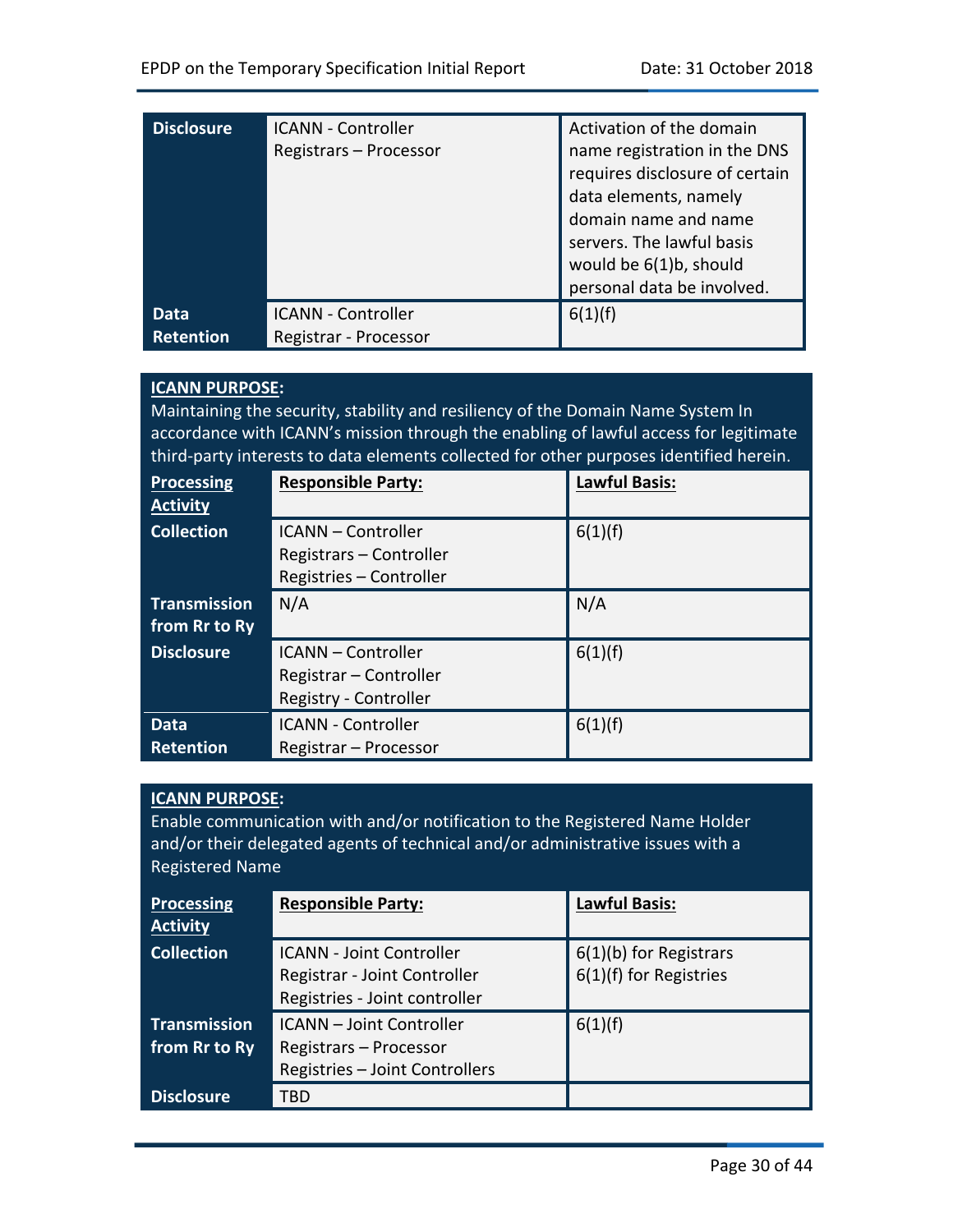| Data      | <b>ICANN - Controller</b> | 6(1)(f) |
|-----------|---------------------------|---------|
| Retention |                           |         |

#### **ICANN PURPOSE:**

Provide mechanisms for safeguarding Registered Name Holders' Registration Data in the event of a business or technical failure, or other unavailability of a Registrar or Registry Operator

| <b>Processing</b><br><b>Activity</b> | <b>Responsible Party:</b>                                                            | <b>Lawful Basis</b> |
|--------------------------------------|--------------------------------------------------------------------------------------|---------------------|
| <b>Collection</b>                    | <b>ICANN - Sole Controller</b><br>Registrars - Processor                             | $6(1)(f)^{13}$      |
| <b>Transmission</b><br>from Rr to Ry | <b>ICANN - Controller</b><br>Registrars - Processor<br>Data Escrow Agent - Processor | 6(1)(f)             |
| <b>Disclosure</b>                    | <b>ICANN - Controller</b><br>Registrars - Processor                                  | 6(1)(f)             |
| <b>Data</b><br><b>Retention</b>      | <b>ICANN - Controller</b><br>Data Escrow Agent - Processor                           | 6(1)(f)             |

#### **ICANN PURPOSE:**

 $\overline{a}$ 

Handle contractual compliance monitoring requests, audits, and complaints submitted by Registry Operators, Registrars, Registered Name Holders, and other Internet users.

| <b>Processing</b><br><b>Activity</b> | <b>Responsible Party:</b>                                                     | <b>Lawful Basis:</b> |
|--------------------------------------|-------------------------------------------------------------------------------|----------------------|
| <b>Collection</b>                    | <b>ICANN</b> - Controller<br>Registries - Processor<br>Registrars - Processor | $6(1)(f)^{14}$       |
| <b>Transmission</b><br>from Rr to Ry | <b>ICANN</b> - Controller<br>Registries - Processor<br>Registrars - Processor | 6(1)(f)              |
| <b>Disclosure</b>                    | N/A                                                                           |                      |

<sup>&</sup>lt;sup>13</sup> The BC and IPC expressed the view that collection for this purpose would use  $6(1)(b)$  as a lawful basis because safeguarding registrants in the event of business failure is necessary for the performance of the contract, and a registrant would expect their data to be escrowed accordingly.<br><sup>14</sup> Most agreed that 6(1)(f) is an appropriate lawful basis for the compliance purpose; some (BC and IPC

representatives) believe that 6(1)(b) may also apply. Some concerns were expressed that 6(1)(f) may cause issues where the controller determines that the privacy rights outweigh the legitimate interest and therefore data cannot be provided.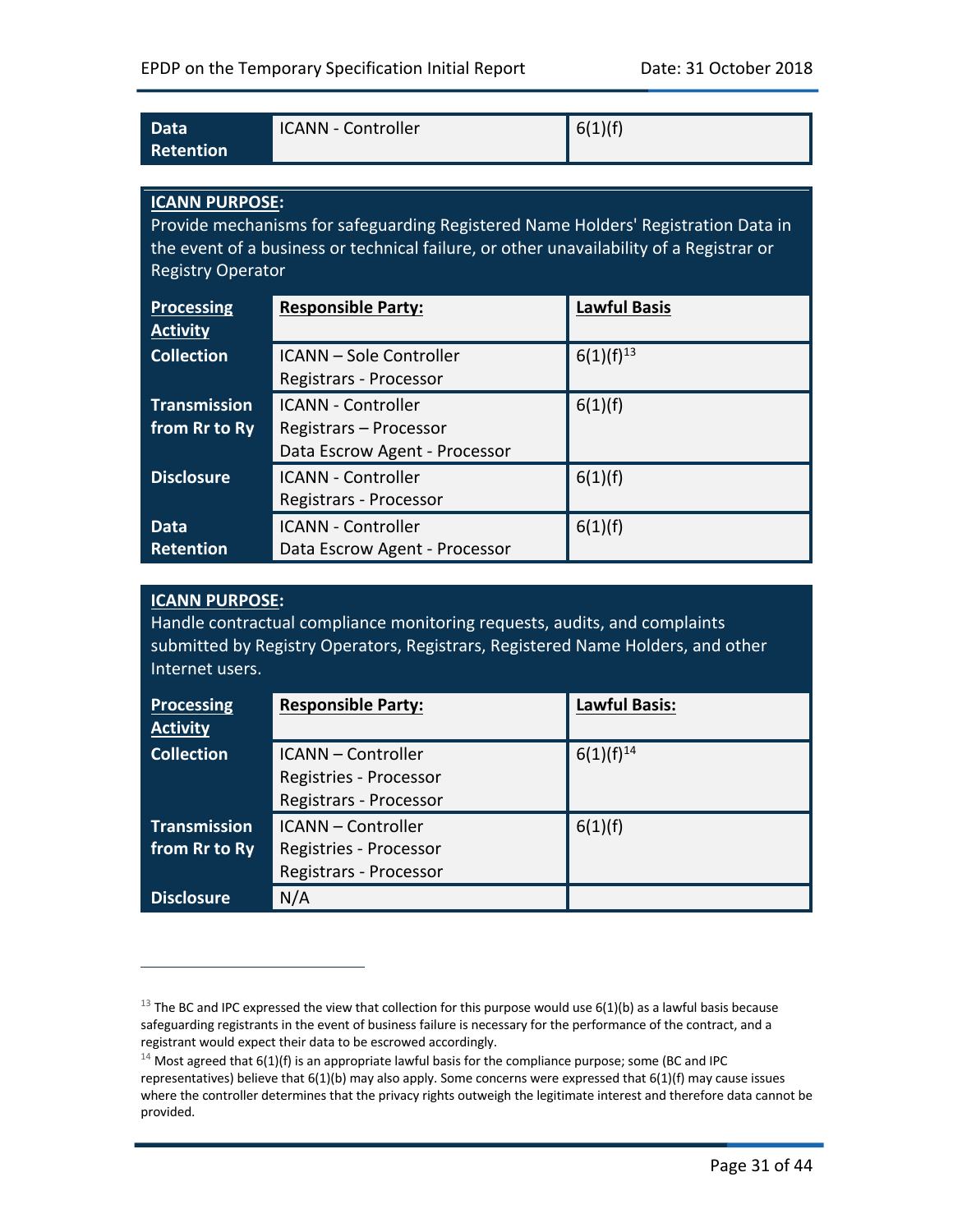| Data<br><b>Retention</b> | <b>ICANN - Controller</b>                                                   | 6(1)(f)                  |
|--------------------------|-----------------------------------------------------------------------------|--------------------------|
|                          |                                                                             |                          |
| <b>ICANN PURPOSE:</b>    |                                                                             |                          |
|                          | Coordinate the development and implementation of policies for resolution of |                          |
|                          | disputes regarding the registration of domain names                         |                          |
| <b>Processing</b>        | <b>Responsible Party:</b>                                                   | <b>Lawful Basis:</b>     |
| <b>Activity</b>          |                                                                             |                          |
| <b>Collection</b>        | <b>ICANN</b> - Controller                                                   | $6(1)(b)$ for Registrars |
|                          | Registrars - Processor                                                      | 6(1)(f) for Registries   |
| <b>Transmission</b>      | <b>ICANN - Controller</b>                                                   | $6(1)(b)$ for Registrars |
| from Rr to Ry            | Registries - Processor                                                      | 6(1)(f) for Registries   |
|                          | Registrars - Processor                                                      |                          |
| <b>Transmission</b>      | <b>ICANN - Controller</b>                                                   | 6(1)(f)                  |
| to dispute               | Registries - Processor                                                      |                          |
| <b>resolution</b>        | Registrars - Processor                                                      |                          |
| providers                | Dispute Resolution Provider -                                               |                          |
|                          | Processor                                                                   |                          |
| <b>Disclosure</b>        |                                                                             |                          |
| <b>Data</b>              |                                                                             |                          |
| <b>Retention</b>         |                                                                             |                          |

### **ICANN PURPOSE:**

Enabling validation of Registered Name Holder satisfaction (fulfillment) of gTLD registration policy eligibility criteria.

| <b>Processing</b><br><b>Activity</b>                                                                        | <b>Responsible Party:</b>                                                                   | Lawful basis:                                      |
|-------------------------------------------------------------------------------------------------------------|---------------------------------------------------------------------------------------------|----------------------------------------------------|
| <b>Collecting</b><br>specific data<br>for Registry<br>Agreement-<br>mandated<br>eligibility<br>requirements | <b>ICANN</b> - Joint Controller<br>Registries - Joint Controllers<br>Registrars - Processor | $6(1)(b)$ for Registrars<br>6(1)(f) for Registries |
| <b>Collecting</b><br>specific data<br>for Registry<br>Operator-<br>adopted<br>eligibility<br>requirements   | <b>ICANN - Not Involved</b><br>Registry - Sole Controller<br>Registrar - Processor          | 6(1)(b) for Registrars<br>6(1)(f) for Registries   |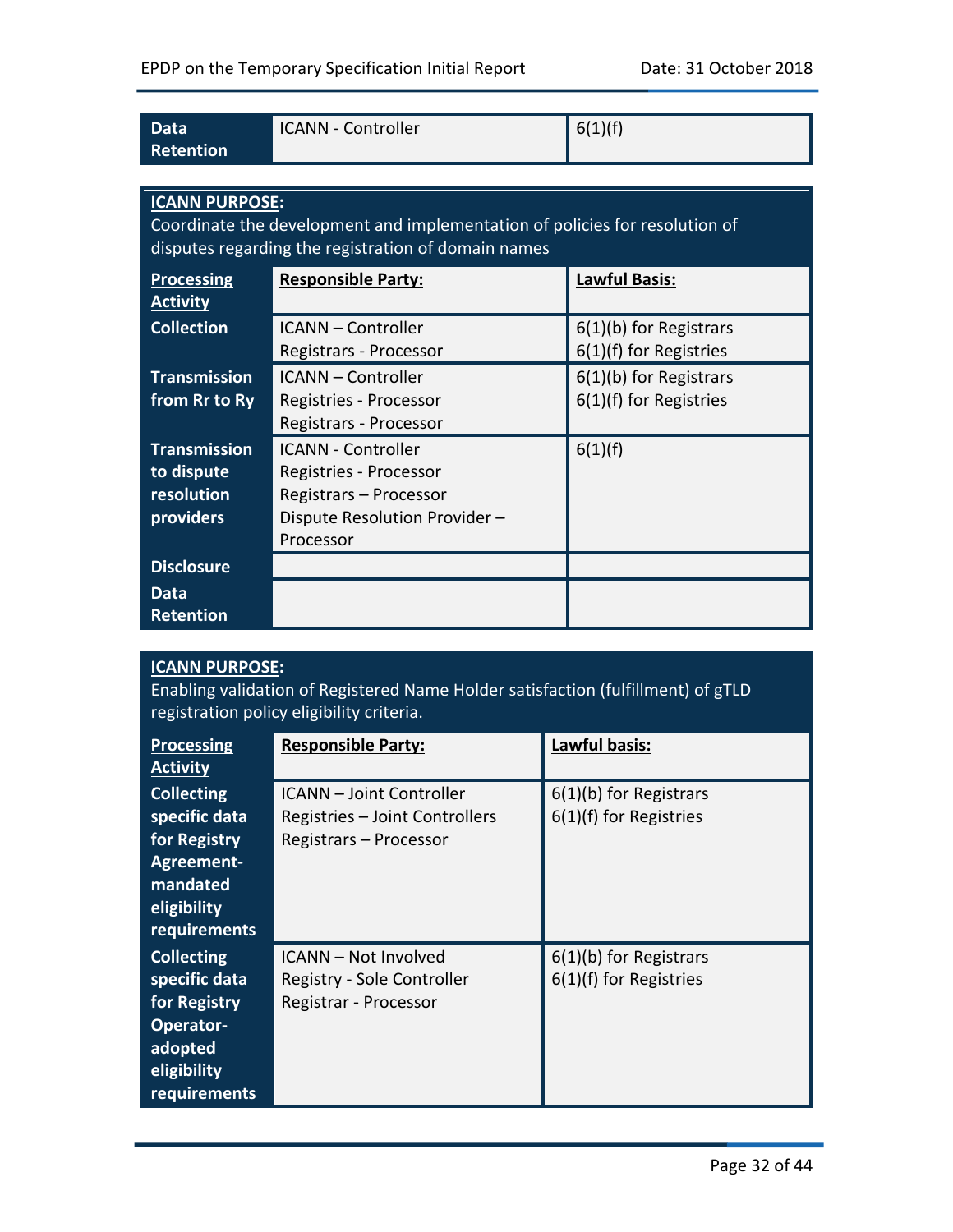| <b>Transmission</b><br>from Rr to Ry<br>RA-mandated<br>eligibility<br>requirements          | <b>ICANN - Joint Controller</b><br>Registry - Joint Controller<br>Registrar - Processor | $6(1)(b)$ for Registrars<br>$6(1)(f)$ for Registries |
|---------------------------------------------------------------------------------------------|-----------------------------------------------------------------------------------------|------------------------------------------------------|
| <b>Transmission</b><br>from Rr to Ry<br>Registry-<br>adopted<br>eligibility<br>requirements | <b>ICANN - Not Involved</b><br>Registry - Sole Controller<br>Registrar - Processor      | $6(1)(b)$ for Registrars<br>$6(1)(f)$ for Registries |
| <b>Disclosure</b>                                                                           | TBD                                                                                     |                                                      |
| Data<br><b>Retention</b>                                                                    | TBD                                                                                     |                                                      |

#### **EPDP Team Preliminary Rec #18.**

[The EPDP Team recommends that identification of Data Controllers & Processors or other recommendations made in this report will not affect "No Third-Party Beneficiary" clauses in existing ICANN-Contracted Party agreements.]

**Question #8 for community input: Are there any changes that the EPDP Team should consider in relation to the responsibility designations as well as lawful basis identified? If so, please provide the relevant rationale, keeping in mind compliance with the GDPR.** 

#### **Part 4: Updates to Other Consensus Policies**

Charter Question

n) URS

n1) Should Temporary Specification language be confirmed, or are additional adjustments needed?

o) UDRP

o1) Should Temporary Specification language be confirmed, or are additional adjustments needed?

EPDP Team considerations and deliberations in addressing the charter questions

- The EPDP Team considered both the input provided by each group in response to the triage surveys as well as the input provided by each group in response to the request for early input in relation to these questions.
- The EPDP Team noted that as of the Team's deliberations, no significant issues have been reported in relation to the functioning and operation of the URS and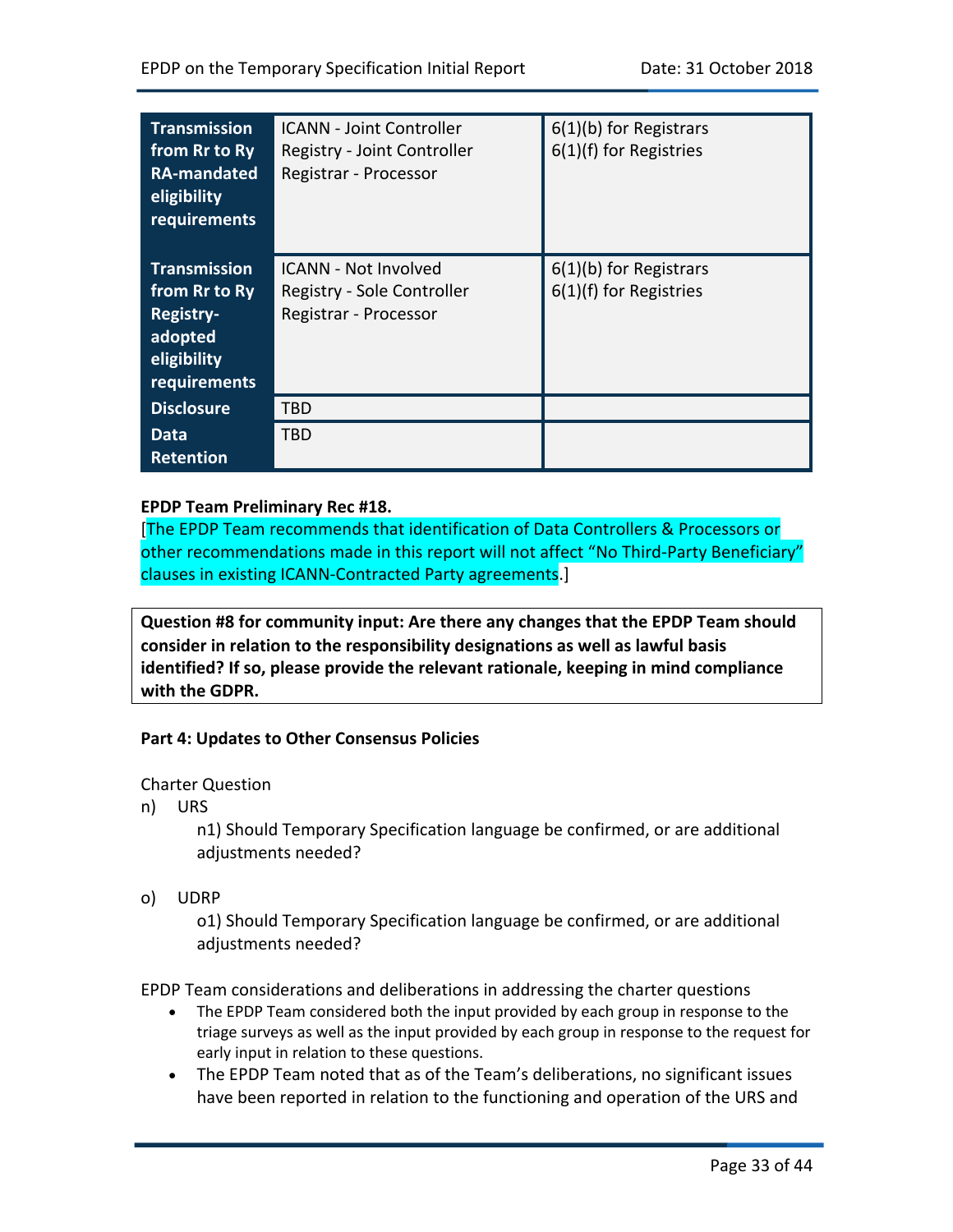UDRP following the adoption of the Temporary Specification. The EPDP Team also took note of the fact that an existing GNSO PDP WG, namely the Review of All Rights Protection Mechanisms in All gTLDs (RPMs) PDP WG, is currently tasked with reviewing the URS and UDRP and is expected to factor in any changes resulting from GDPR requirements.

• The EPDP Team observed that the reference in the Temporary Specification to 'in another mechanism' was unclear. As such, this language should be clarified, possibly by adding 'determined by the EPDP Team' to clarify that the EPDP Team may develop or recommend as part of its discussions on a standardized access framework (once the Charter's gating questions have been addressed) another mechanism by which full Registration Data is expected to be made available by the Registry Operator.

#### **EPDP Team Preliminary Rec #19.**

The EPDP Team recommends that for the new policy on gTLD registration data, the requirements of the Temporary Specification are maintained in relation to URS and UDRP until such time as these are superseded by recommendations from the RPMs PDP WG (if any).

#### **EPDP Team Preliminary Rec #20.**

The EPDP Team recommends that the GNSO Council instructs the review of all RPMs PDP WG to consider, as part of its deliberations, whether there is a need to update existing requirements to clarify that a complainant must only be required to insert the publicly-available RDDS data for the domain name(s) at issue in its initial complaint. The EPDP Team also recommends the GNSO Council to instruct the RPMs PDP WG to consider whether upon receiving updated RDDS data (if any), the complainant must be given the opportunity to file an amended complaint containing the updated respondent information.

#### **EPDP Team Preliminary Rec #21.**

The EPDP Team requests that when the EPDP Team commences its deliberations on a standardized access framework, a representative of the RPMs PDP WG shall provide an update on the current status of deliberations so that the EPDP Team may determine if/how the WG's recommendations may affect consideration of the URS and UDRP in the context of the standardized access framework deliberations.

#### **EPDP Team Preliminary Rec #22.**

The EPDP Team recommends that ICANN Org should enter into data processing agreements with dispute resolution providers in which, amongst other items, the data retention period is specifically addressed, as this will affect the ability in having publiclyavailable decisions.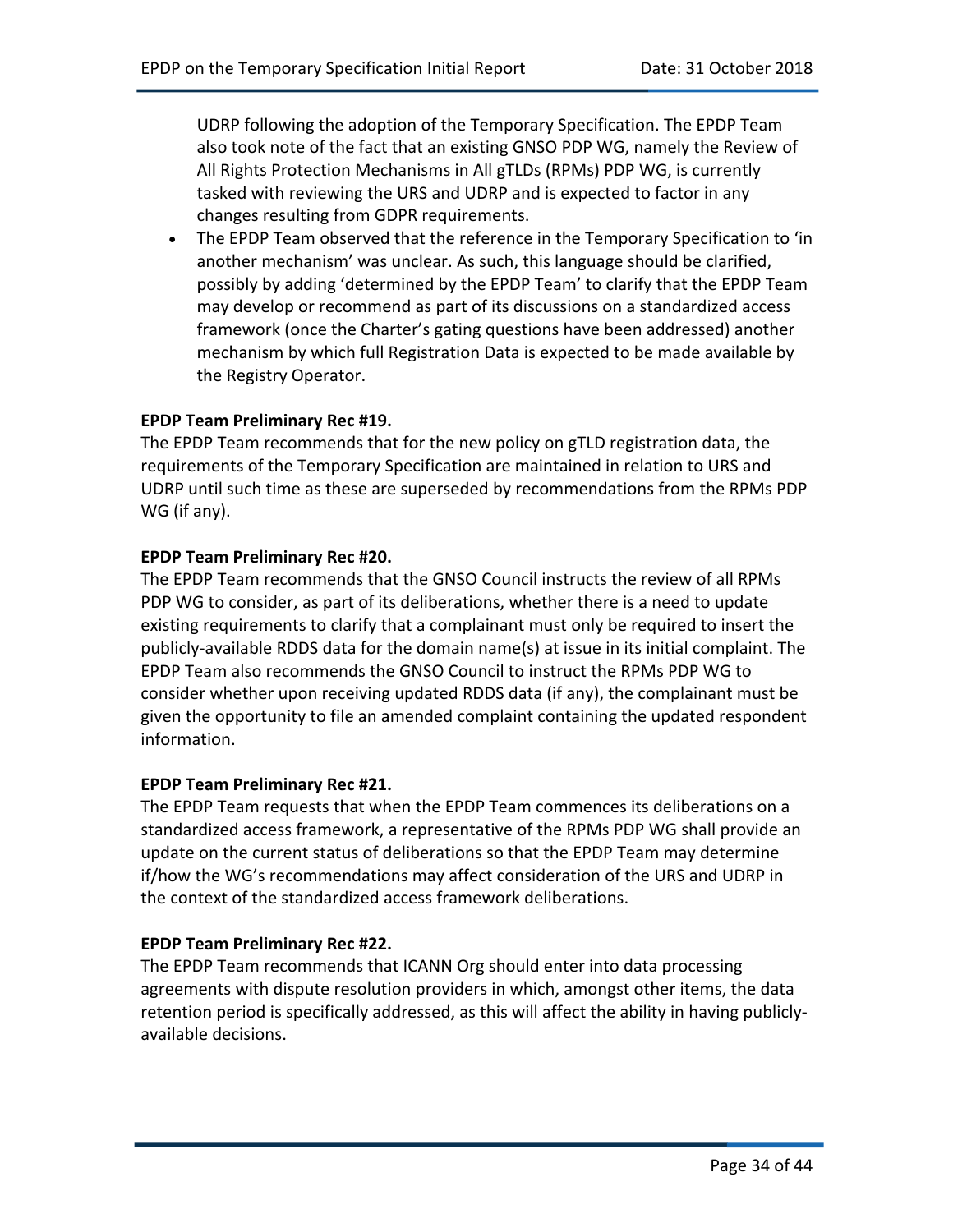**Question #9 for community input: Are there any changes that the EPDP Team should consider in relation to the URS and UDRP that have not already been identified? If so, please provide the relevant rationale, keeping in mind compliance with the GDPR.** 

Charter Question

p) Transfer Policy

p1) Should Temporary Specification language be confirmed or modified until a dedicated PDP can revisit the current transfer policy?

p2) If so, which language should be confirmed, the one based on RDAP or the one based in current WHOIS?

EPDP Team considerations and deliberations in addressing the charter questions

- The EPDP Team considered both the input provided by each group in response to the triage surveys as well as the input provided by each group in response to the request for early input in relation to these questions.
- The EPDP Team noted that as of the Team's deliberations, no significant issues have been reported in relation to the functioning and operation of the Transfer Policy, although some indicated that based on anecdotal evidence, the number of hijacking incidents may have gone down as the result of the registrant email address no longer being published, while others pointed to increased security risks as a result of those changes.
- The EPDP Team also took note of the fact that a review of the Transfer Policy has commenced which, in addition to including an overall review of the Transfer Policy, also includes additional information as to how the GDPR and the Temporary Specification requirements have affected inter-registrar transfers.

#### **EPDP Team Preliminary Rec #23.**

The EPDP Team recommends that for the new policy on gTLD registration data, the requirements of the Temporary Specification are maintained in relation to the Transfer Policy until such time these are superseded by recommendations that may come out of the Transfer Policy review that is being undertaken by the GNSO Council.

#### **EPDP Team Preliminary Rec #24.**

The EPDP Team recommends that the GNSO Council, as part of its review of the Transfer Policy, specifically requests the review of the implications, as well as adjustments, that may be needed to the Transfer Policy as a result of GDPR.

**Question #10 for community input: Are there any changes that the EPDP Team should consider in relation to the URS and UDRP that have not already been identified? If so, please provide the relevant rationale, keeping in mind compliance with the GDPR.** 

#### Charter Question

q) Sunsetting WHOIS Contractual Requirements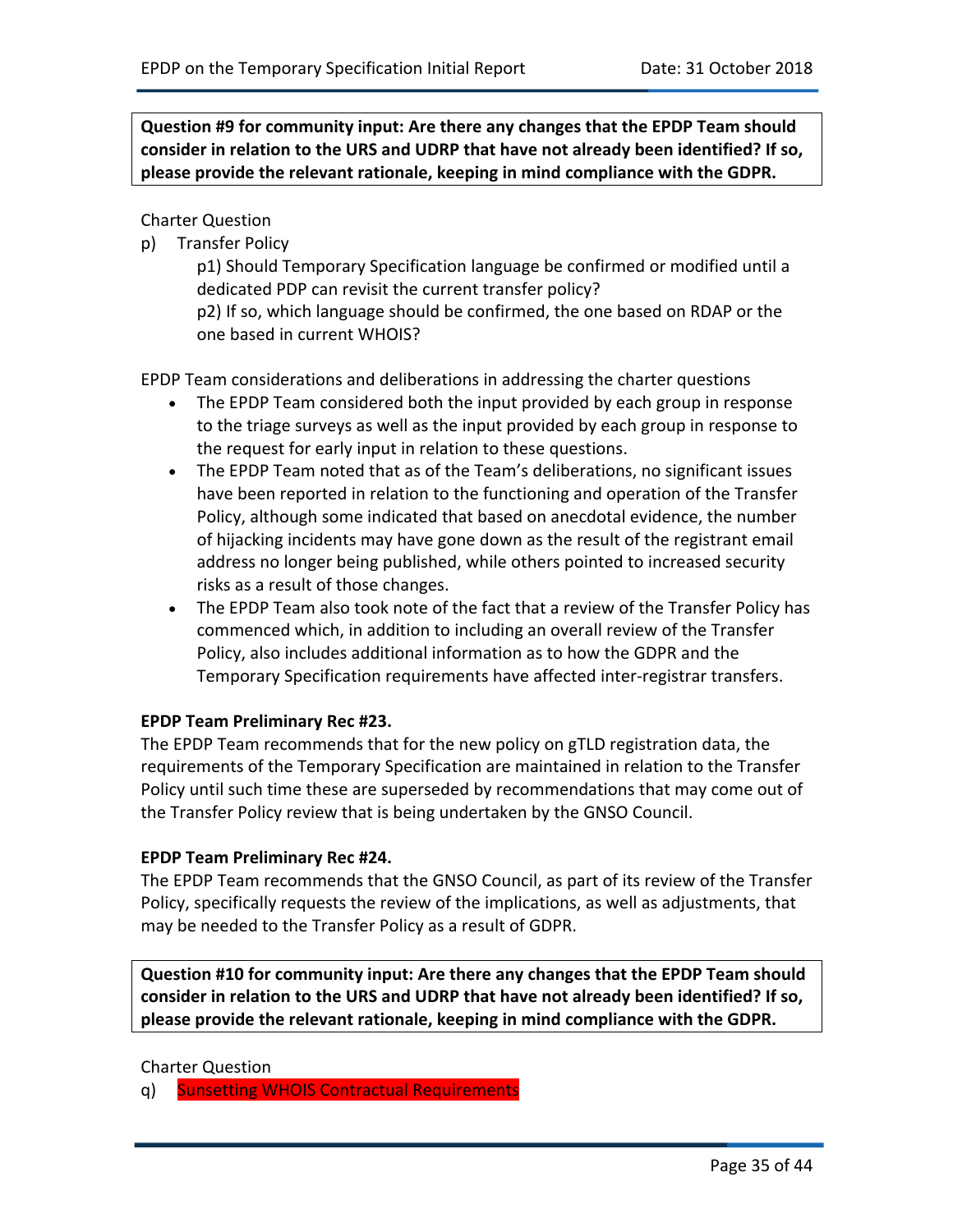q1) After migration to RDAP, when can requirements in the Contracts to use WHOIS protocol be eliminated? q2) If EPDP Team's decision includes a replacement directory access protocol, such as RDAP, when can requirements in the Contracts to use WHOIS protocol be eliminated?

#### **Other recommendations**

#### **EPDP Team Preliminary Rec #25.**

The EPDP Team recommends that ICANN Org enters into the required data protection agreements such as a Data Processing Agreement (GDPR Art. 28) or Joint Controller Agreement (Art. 26), as appropriate, with other entities involved in registration data processing such as Contracted Parties, data escrow providers and EBERO providers. These agreements are expected to set out the relationship obligations and instructions for data processing between the different parties.

#### **EPDP Team Preliminary Rec #26.**

[The EPDP Team recommends that as part of the implementation of these policy recommendations, updates are made to the following existing policies / procedures, and any others that may have been omitted, to ensure consistency with these policy recommendations as a number of these refer to administrative and/or technical contact which will no longer be required data elements:

- Registry Registration Data Directory Services Consistent Labeling and Display Policy
- Thick WHOIS Transition Policy for .COM, .NET, .JOBS
- Rules for Uniform Domain Name Dispute Resolution Policy
- WHOIS Data Reminder Policy
- Transfer Policy
- Uniform Rapid Suspension System (URS) Rules]

#### **Implementation**

[Although the objective is to keep the timeframe for implementation to a minimum, additional time will be necessary to implement these policy recommendations. As such, the EPDP Team is considering how to avoid a gap between the adoption of these policy recommendations by the ICANN Board and the subsequent implementation, noting the impending expiration of the Temporary Specification requirements. The EPDP Team is considering various options, such as the adoption of an interim policy in the form of the Temporary Specification for a set timeframe or recommending that the Temporary Specification requirements remain in place until the completion of implementation of these policy recommendations. The EPDP Team expects to obtain further guidance from ICANN Org on the options in this regard and make a recommendation accordingly in the Final Report.]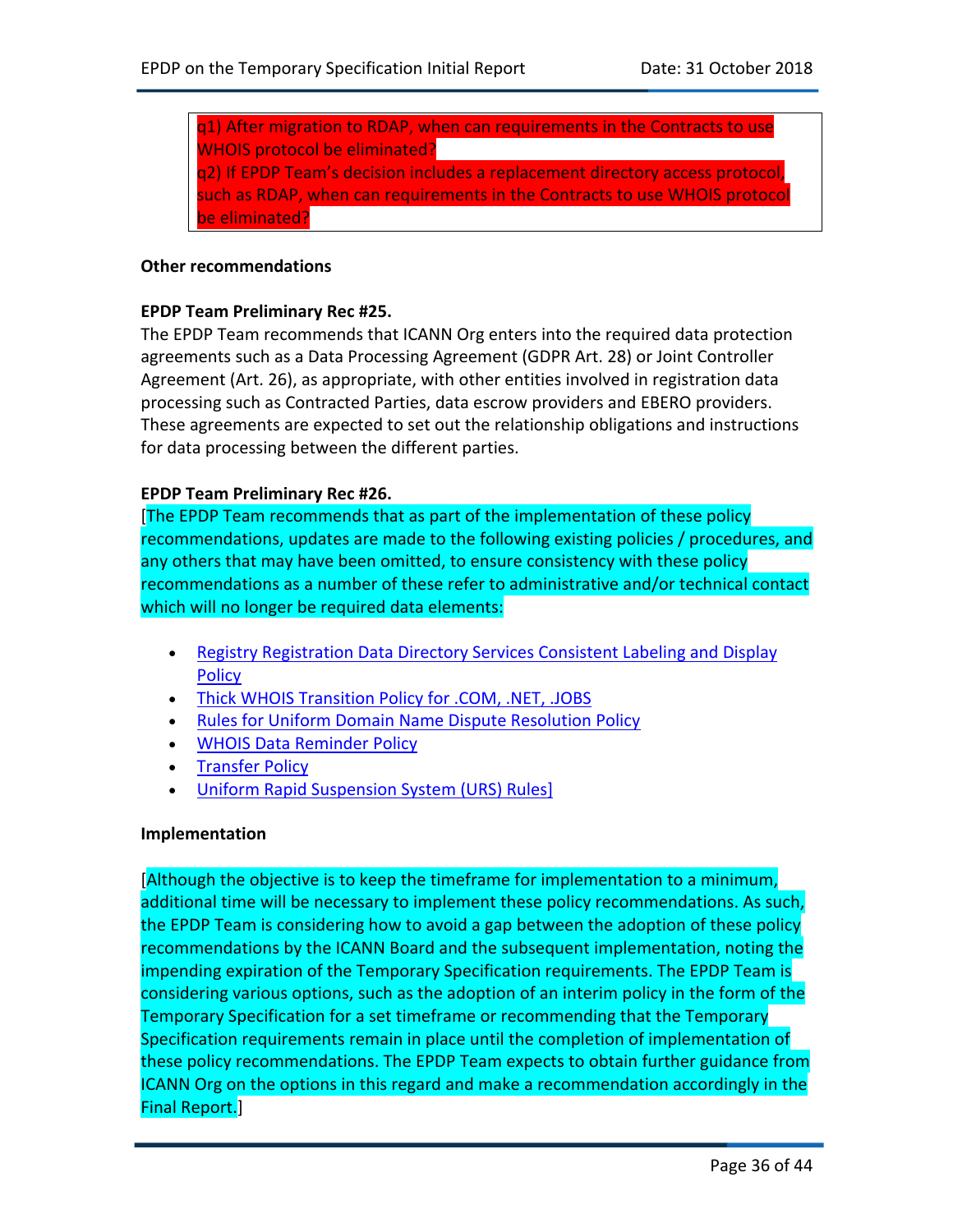#### **EPDP Team's Policy Change Impact Analysis**

[If the WG concludes with any recommendations, the EPDP must include a policy impact analysis and a set of metrics to measure the effectiveness of the policy change, including source(s) of baseline data for that purpose (from the EPDP Team Charter:

- $\blacksquare$  Determine the policy goals for this exercise, within the parameters set by the Temporary Interim Specification.
- $\blacksquare$  Identify potential policy goals that were omitted in the Temporary Specification and set aside for further Council deliberation.
- $\blacksquare$  Determine a set of questions which, when answered, provide the insight necessary to achieve the policy goals.
- $\blacksquare$  Determine the types of data that may assist the WG in better scoping the issues and identify whether it can be collected within the timeframe, and assemble or substitute information that can be analyzed to help answer each question.
- Determine a set of metrics which can be applied to the data, analysis, and achievement of policy objectives. Collect this data to the extent feasible, and determine a process for ongoing metric analysis and program evaluation to measure success of this policy process.

[Per the EPDP Team's Charter, the goal of this effort is to determine if the Temporary Specification for gTLD Registration Data should become an ICANN Consensus Policy, as is or with modifications, while complying with the GDPR and other relevant privacy and data protection law. As part of this determination, the EPDP Team is, at a minimum, expected to consider the elements of the Temporary Specification as outlined in the charter and answer the charter questions. The EPDP Team shall consider what subsidiary recommendations it might make for future work by the GNSO which might be necessary to ensure relevant Consensus Policies, including those related to registration data, are reassessed to become consistent with applicable law".

The EPDP Team will further consider a set of metrics to help inform the evaluation to measure success of these policy recommendations, but would welcome input during the public comment period on the set of metrics that should be considered.]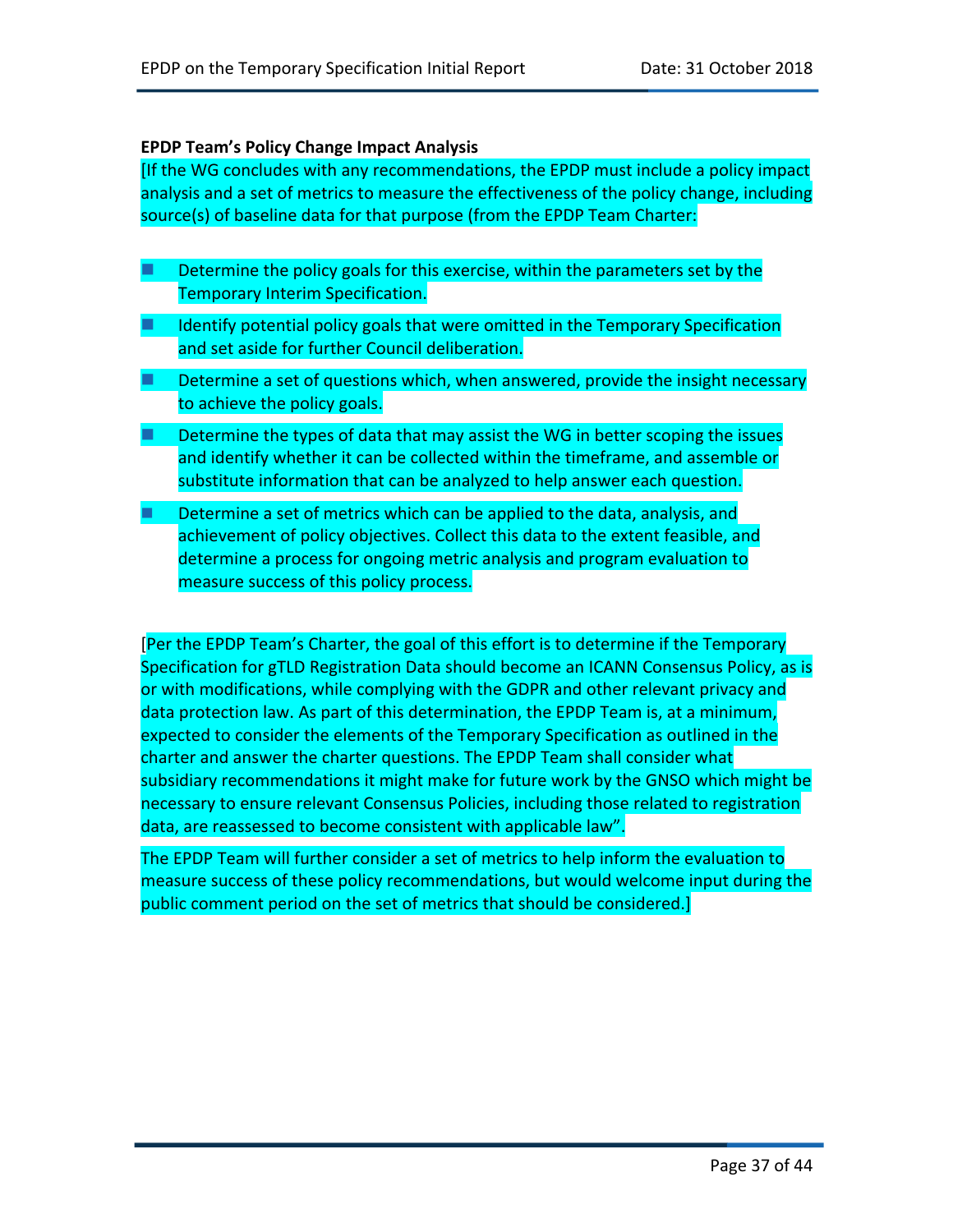# 4 Next Steps

# 4.1 Next Steps

The EPDP Team will complete the next phase of its work and develop its recommendations in a Final Report to be sent to the GNSO Council for review following its analysis of public comments received on this Initial Report.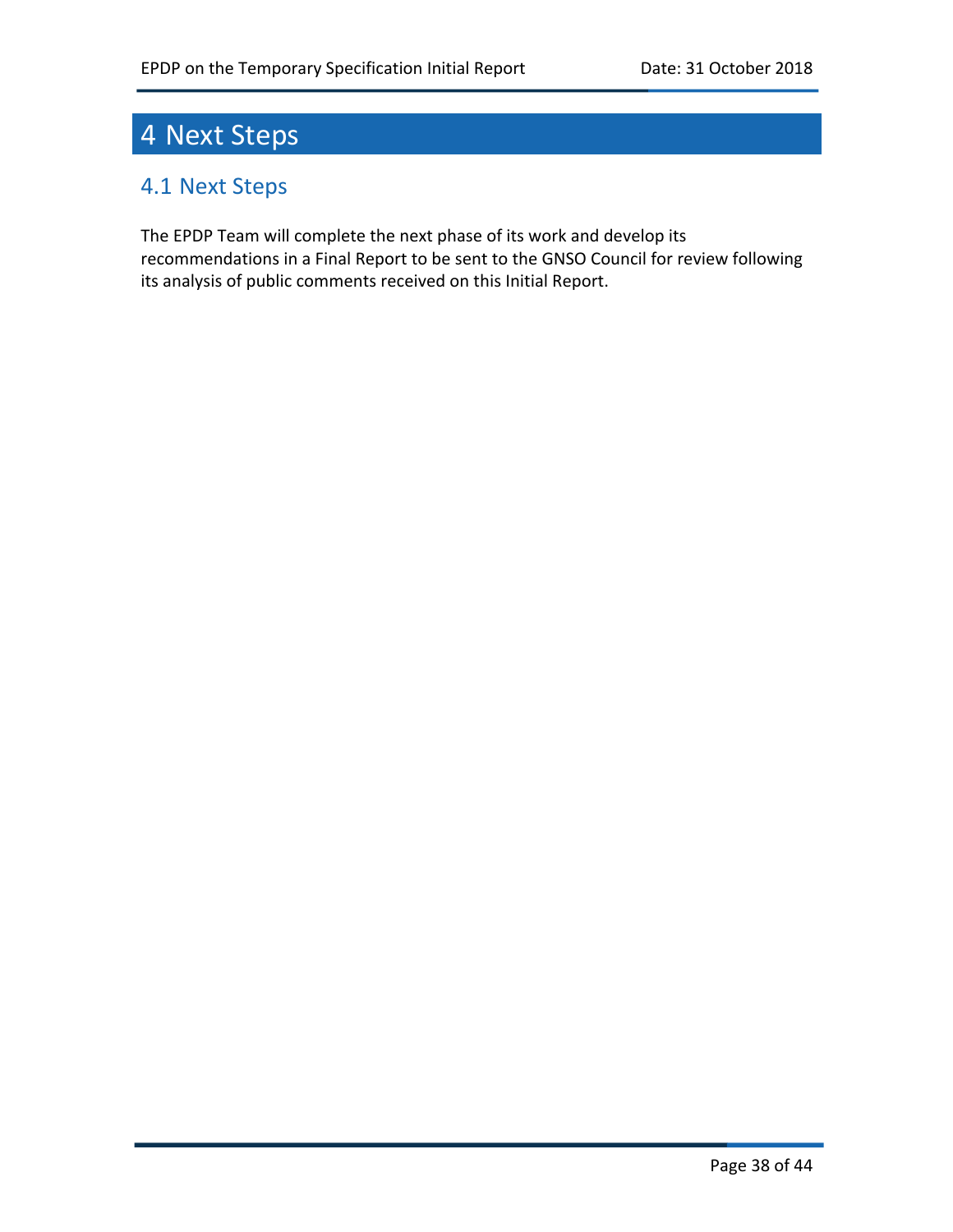# Annex A - Background

### Process Background

On 19 July 2018, the GNSO Council initiated an Expedited Policy Development Process (EPDP) and chartered the EPDP on the Temporary Specification for gTLD Registration Data Team. Unlike other GNSO PDP efforts, which are open for anyone to join, the GNSO Council chose to limit the membership composition of this EPDP, primarily in recognition of the need to complete the work in a relatively short timeframe and to resource the effort responsibly. GNSO Stakeholder Groups, the Governmental Advisory Committee (GAC), the Country Code Supporting Organization (ccNSO), the At-Large Advisory Committee (ALAC), the Root Server System Advisory Committee (RSSAC) and the Security and Stability Advisory Committee (SSAC) were each been invited to appoint up to a set number of members and alternates, as outlined in the charter. In addition, the ICANN Board and ICANN Org have been invited to assign a limited number of liaisons to this effort. A call for volunteers to the aforementioned groups was issued in July, and the EPDP Team held its first meeting on 1 August 2018.

# Issue Background

On 17 May 2018, the ICANN Board of Directors (ICANN Board) adopted the Temporary Specification for generic top-level domain (gTLD) Registration Data ("Temporary Specification") pursuant to the procedures for the establishment of temporary policies in ICANN's agreements with Registry Operators and Registrars ("Contracts"). The Temporary Specification provides modifications to existing requirements in the Registrar Accreditation and Registry Agreements in order to comply with the European Union's General Data Protection Regulation ("GDPR"). Following adoption of a temporary specification, the procedure for Temporary Policies as outlined in the Registrar Accreditation and Registry Agreements, provides the Board "shall immediately implement the Consensus Policy development process set forth in ICANN's Bylaws". Additionally, the procedure provides this Consensus Policy development process on the Temporary Specification must be carried out within a one-year period as the Temporary Specification can only remain in force for up to one year, from the effective date of 25 May 2018, i.e., the Temporary Specification will expire on 25 May 2019.

On 19 July 2018, the GNSO Council initiated an Expedited Policy Development Process (EPDP) and chartered the EPDP on the Temporary Specification for gTLD Registration Data Team. The EPDP Team held its first meeting on 1 August 2018.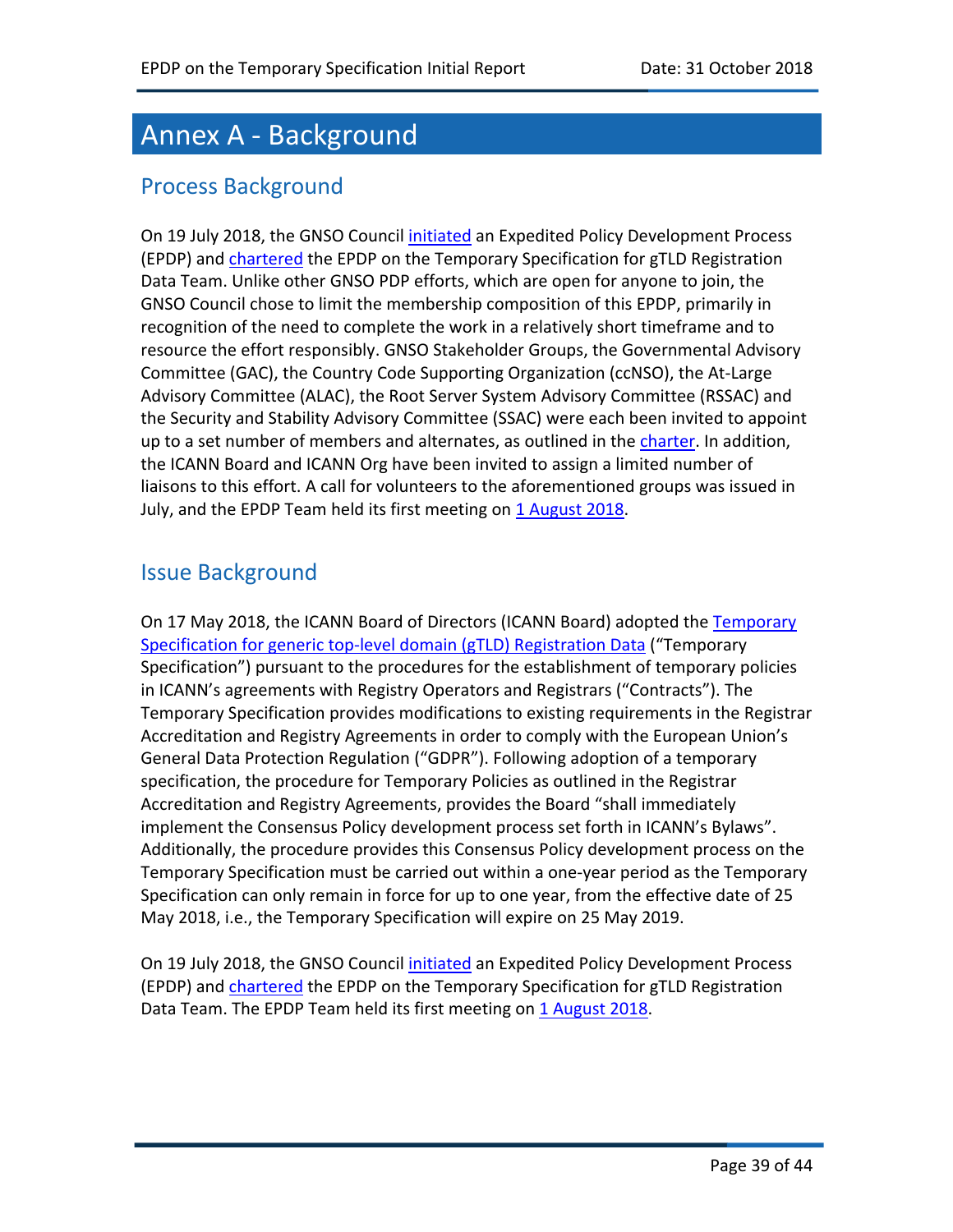# Annex B – EPDP Team Membership and Attendance

### EPDP Team Membership and Attendance

The members of the EPDP TEAM are:

|                | Members /<br><b>Liaisons</b> | <b>Affiliation</b> | SOI        | % of Meetings<br><b>Attended</b> |
|----------------|------------------------------|--------------------|------------|----------------------------------|
| $\mathbf{1}$   | <b>Alan Woods</b>            | RySG               | $SOL$      |                                  |
| $\overline{2}$ | <b>Kristina Rosette</b>      | <b>RySG</b>        | SOI        |                                  |
| 3              | <b>Marc Anderson</b>         | <b>RySG</b>        | <b>SOI</b> |                                  |
| 4              | James M. Bladel              | <b>RrSG</b>        | SOI        |                                  |
| 5              | <b>Matt Serlin</b>           | <b>RrSG</b>        | <b>SOI</b> |                                  |
| 6              | <b>Emily Taylor</b>          | <b>RrSG</b>        | SOI        |                                  |
| 7              | <b>Alex Deacon</b>           | IPC                | $SOL$      |                                  |
| 8              | <b>Diane Plaut</b>           | <b>IPC</b>         | <b>SOI</b> |                                  |
| 9              | <b>Margie Milam</b>          | <b>BC</b>          | SOI        |                                  |
| 10             | <b>Mark Svancarek</b>        | <b>BC</b>          | SOI        |                                  |
| 11             | Esteban Lescano              | <b>ISPCP</b>       | <b>SOI</b> |                                  |
| 12             | <b>Thomas Rickert</b>        | <b>ISPCP</b>       | $SOL$      |                                  |
| 13             | <b>Stephanie Perrin</b>      | <b>NCSG</b>        | $SOL$      |                                  |
| 14             | Ayden Férdeline              | <b>NCSG</b>        | <b>SOI</b> |                                  |
| 15             | <b>Milton Mueller</b>        | <b>NCSG</b>        | <b>SOI</b> |                                  |
| 16             | <b>Julf Helsingius</b>       | <b>NCSG</b>        | SOI        |                                  |
| 17             | <b>Amr Elsadr</b>            | <b>NCSG</b>        | SOI        |                                  |
| 18             | Farzaneh Badiei              | <b>NCSG</b>        | <b>SOI</b> |                                  |
| 19             | <b>Georgios Tselentis</b>    | GAC                | SOI        |                                  |
| 20             | Kavouss Arasteh              | GAC                | <b>SOI</b> |                                  |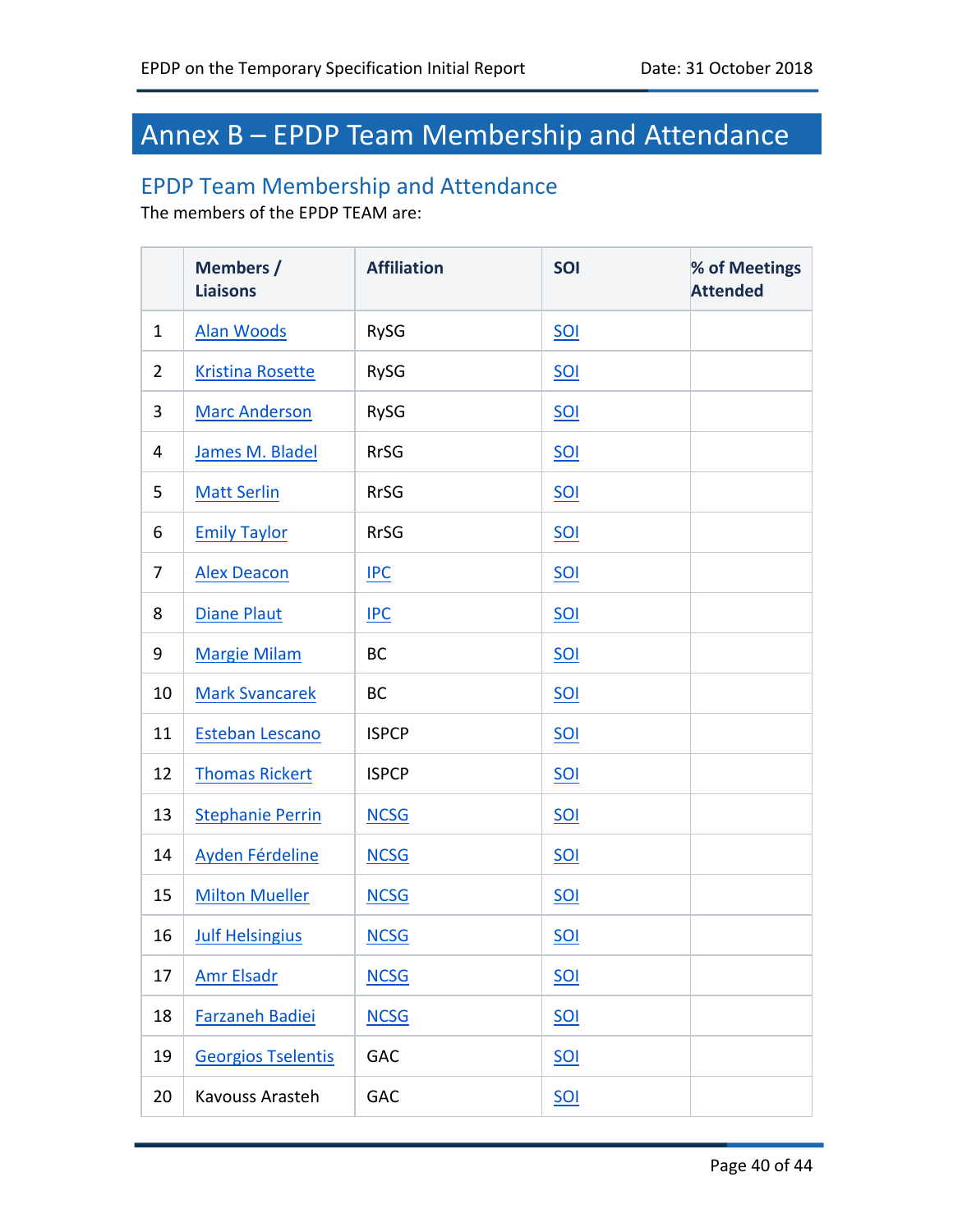|    | Members /<br><b>Liaisons</b> | <b>Affiliation</b>                  | <b>SOI</b> | % of Meetings<br><b>Attended</b> |
|----|------------------------------|-------------------------------------|------------|----------------------------------|
| 21 | <b>Ashley Heineman</b>       | <b>GAC</b>                          | <b>SOI</b> |                                  |
| 22 | <b>Alan Greenberg</b>        | <b>ALAC</b>                         | <u>SOI</u> |                                  |
| 23 | Hadia Elminiawi              | <b>ALAC</b>                         | <u>SOI</u> |                                  |
| 24 | <b>Benedict Addis</b>        | <b>SSAC</b>                         | <u>SOI</u> |                                  |
| 25 | <b>Ben Butler</b>            | <b>SSAC</b>                         | $SOL$      |                                  |
| 26 | <b>Chris Disspain</b>        | <b>ICANN Board Liaison</b>          | <u>SOI</u> |                                  |
| 27 | Leon Felipe<br>Sanchez       | <b>ICANN Board Liaison</b>          | <u>SOI</u> |                                  |
| 28 | <b>Rafik Dammak</b>          | <b>GNSO Council Liaison</b>         | <u>SOI</u> |                                  |
| 29 | <b>Trang Nguyen</b>          | <b>ICANN Org Liaison</b><br>(GDD)   | SOI        |                                  |
| 30 | Dan Halloran                 | <b>ICANN Org Liaison</b><br>(Legal) | n/a        |                                  |
| 31 | <b>Kurt Pritz</b>            | <b>EPDP Team Chair</b>              | <u>SOI</u> |                                  |

|                | <b>Alternates</b>         | <b>Affiliation</b> | SOI        | % of Meetings<br><b>Attended</b> |
|----------------|---------------------------|--------------------|------------|----------------------------------|
| $\mathbf{1}$   | <b>Beth Bacon</b>         | <b>RySG</b>        | <u>SOI</u> |                                  |
| $\overline{2}$ | Arnaud<br>Wittersheim     | RySG               | $SOL$      |                                  |
| 3              | <b>Sebastien Ducos</b>    | <b>RySG</b>        | SOI        |                                  |
| 4              | <b>Volker Greimann</b>    | <b>RrSG</b>        | <u>SOI</u> |                                  |
| 5              | Lindsay Hamilton-<br>Reid | <b>RrSG</b>        | $SOL$      |                                  |
| 6              | <b>Theo Geurts</b>        | <b>RrSG</b>        | $SOL$      |                                  |
| 7              | <b>Brian King</b>         | <b>IPC</b>         | $SOL$      |                                  |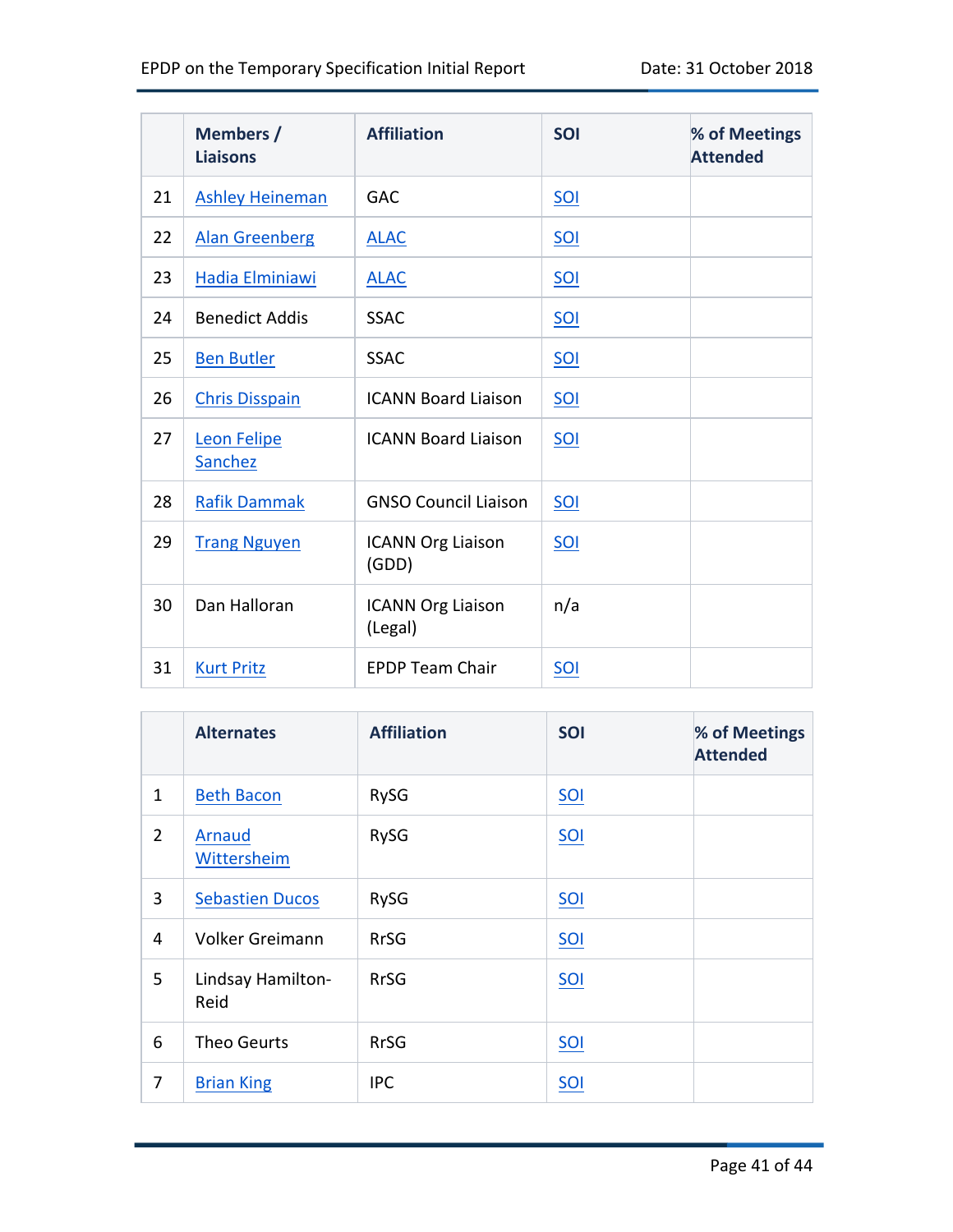|    | <b>Alternates</b>        | <b>Affiliation</b> | SOI        | % of Meetings<br><b>Attended</b> |
|----|--------------------------|--------------------|------------|----------------------------------|
| 8  | <b>Steve DelBianco</b>   | <b>BC</b>          | $SOL$      |                                  |
| 9  | Fiona Assonga            | <b>ISPCP</b>       | <u>SOI</u> |                                  |
| 10 | <b>Tatiana Tropina</b>   | <b>NCSG</b>        | $SOL$      |                                  |
| 11 | David Cake               | <b>NCSG</b>        | <u>SOI</u> |                                  |
| 12 | <b>Collin Kurre</b>      | <b>NCSG</b>        | <u>SOI</u> |                                  |
| 13 | <b>Chris Lewis-Evans</b> | <b>GAC</b>         | <u>SOI</u> |                                  |
| 14 | <b>Rahul Gosain</b>      | <b>GAC</b>         | $SOL$      |                                  |
| 15 | Laureen Kapin            | <b>GAC</b>         | <u>SOI</u> |                                  |
| 16 | <b>Holly Raiche</b>      | <b>ALAC</b>        | $SOL$      |                                  |
| 17 | Seun Ojedeji             | <b>ALAC</b>        | <u>SOI</u> |                                  |
| 18 | <b>Greg Aaron</b>        | <b>SSAC</b>        | <u>SOI</u> |                                  |
| 19 | Rod Rasmussen            | <b>SSAC</b>        | $SOL$      |                                  |

The detailed attendance records can be found at https://community.icann.org/x/4opHBQ.

The EPDP Team email archives can be found at https://mm.icann.org/pipermail/gnsoepdp-team/.

\* The following are the ICANN SO/ACs and GNSO Stakeholder Groups and

Constituencies for which EPDP TEAM members provided affiliations:

RrSG – Registrar Stakeholder Group

RySG – Registry Stakeholder Group

CBUC – Commercial and Business Users Constituency

NCSG – Non-Commercial Stakeholder Group

IPC – Intellectual Property Constituency

ISPCP – Internet Service and Connection Providers Constituency

GAC – Governmental Advisory Committee

ALAC – At-Large Advisory Committee

SSAC – Security and Stability Advisory Committee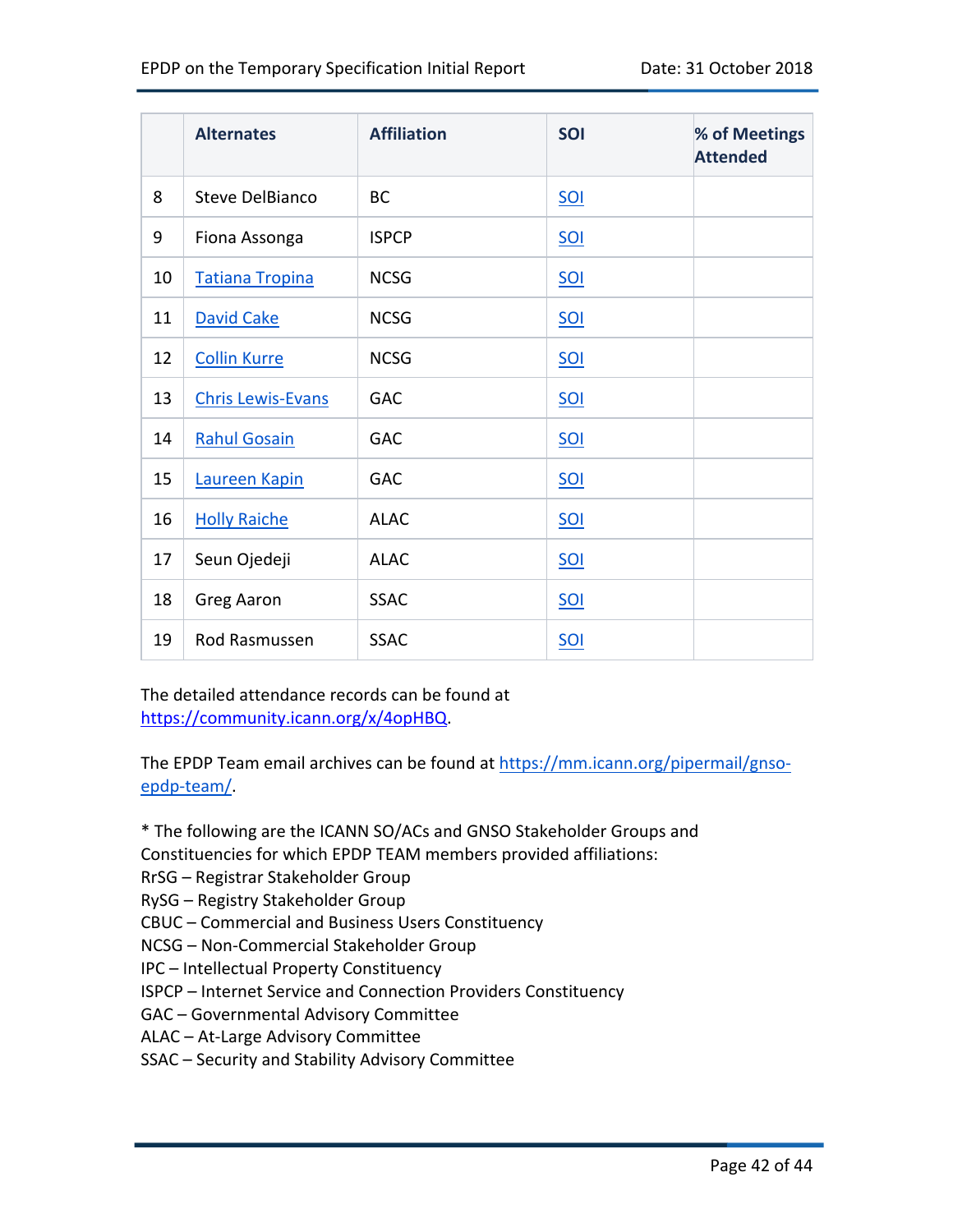# Annex C - Community Input

### Request for Input

According to the GNSO's PDP Manual, an EPDP Team should formally solicit statements from each GNSO Stakeholder Group and Constituency at an early stage of its deliberations. An EPDP Team is also encouraged to seek the opinion of other ICANN Supporting Organizations and Advisory Committees who may have expertise, experience or an interest in the issue. As a result, the EPDP Team reached out to all ICANN Supporting Organizations and Advisory Committees as well as GNSO Stakeholder Groups and Constituencies with a request for input at the start of its deliberations. In response, statements were received from:

- **n** The GNSO Business Constituency (BC)
- $\blacksquare$  The GNSO Intellectual Property Constituency (IPC)
- The GNSO Non-Commercial Stakeholder Group (NCSG)
- $\blacksquare$  The Registries Stakeholder Group (RySG)
- **n** The At-Large Advisory Committee (ALAC)
- $\blacksquare$  The Governmental Advisory Committee (GAC)
- **n** The Security and Stability Advisory Committee (SSAC)

The full statements can be found here: https://community.icann.org/x/Ag9pBQ.

### Review of Input Received

All of the statements received were added to the Discussion Summary Index for the corresponding section in the Temporary Specification (where applicable) and reviewed by the EPDP Team as part of its deliberations on that particular topic.